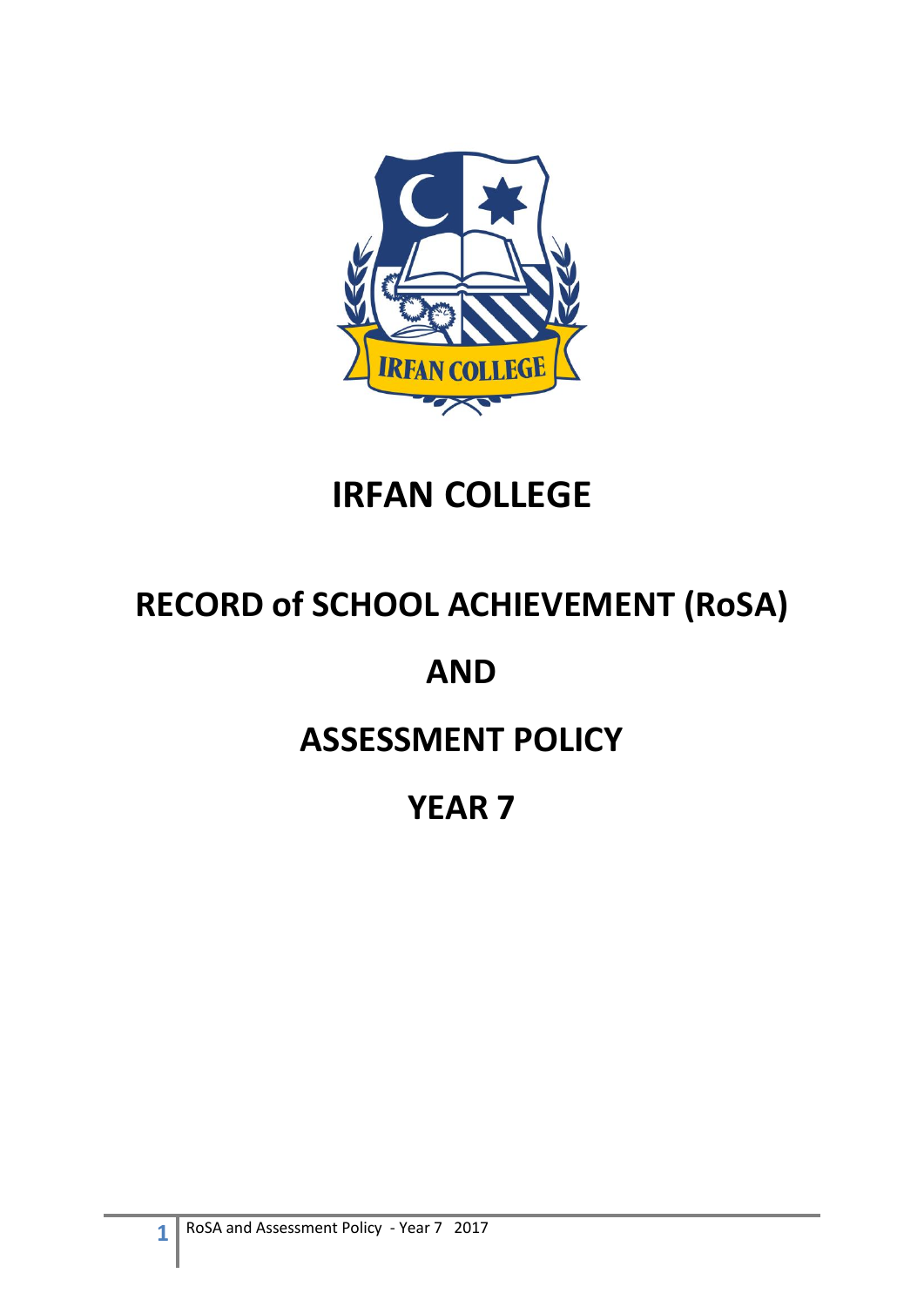## **Contents**

| Eligibility requirements for the award of the Record of School Achievement 4 |  |
|------------------------------------------------------------------------------|--|
|                                                                              |  |
|                                                                              |  |
|                                                                              |  |
|                                                                              |  |
|                                                                              |  |
| The Common Grade Scale Describes Performance at Each of Five Grade Levels 5  |  |
|                                                                              |  |
|                                                                              |  |
|                                                                              |  |
|                                                                              |  |
|                                                                              |  |
|                                                                              |  |
|                                                                              |  |
|                                                                              |  |
|                                                                              |  |
|                                                                              |  |
|                                                                              |  |
|                                                                              |  |
|                                                                              |  |
|                                                                              |  |
|                                                                              |  |
|                                                                              |  |
|                                                                              |  |
|                                                                              |  |
| RoSA and Assessment Policy - Year 7 2017                                     |  |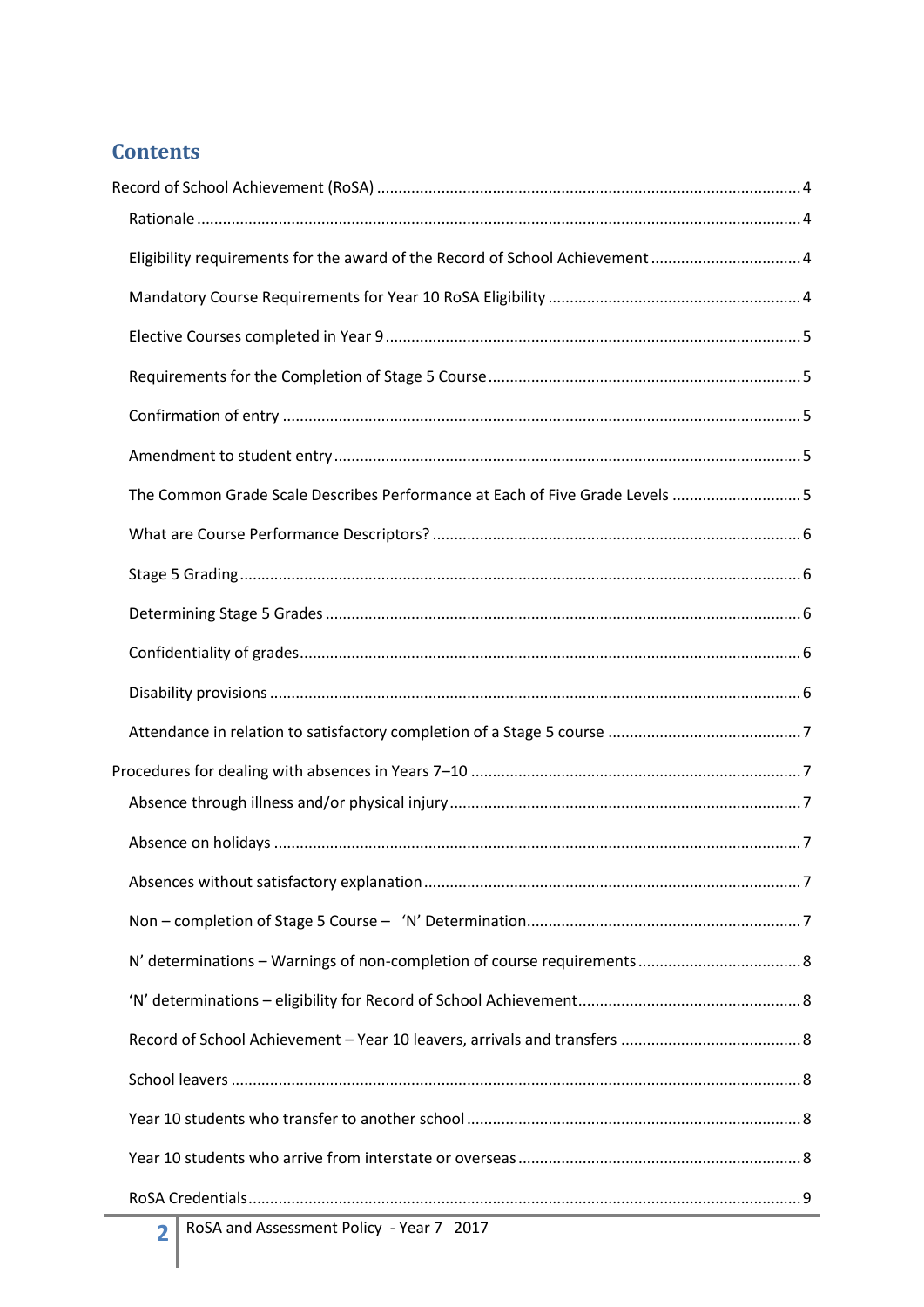| Stage 4 and 5 Assessments - areas, tasks, and programs (Refer to the Assessment Schedule)16 |  |
|---------------------------------------------------------------------------------------------|--|
|                                                                                             |  |
|                                                                                             |  |
|                                                                                             |  |
|                                                                                             |  |
|                                                                                             |  |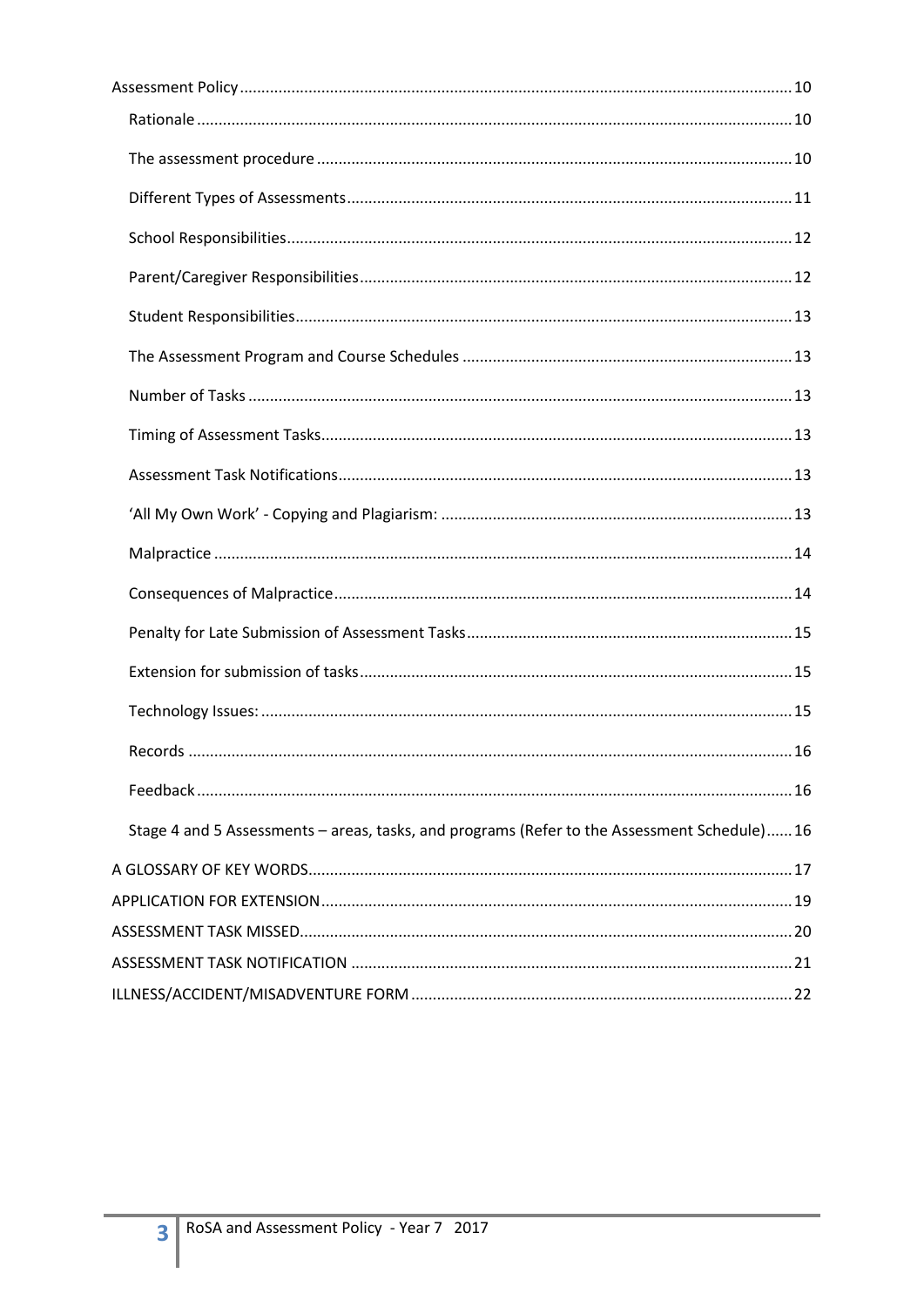## <span id="page-3-0"></span>**Record of School Achievement (RoSA)**

#### <span id="page-3-1"></span>**Rationale**

The Record of School Achievement (RoSA) is a credential that shows a student's school achievement from Year 10 up to the HSC. It provides students with a profile of their achievement in relation to Course Performance Descriptors in each subject they study. Students who leave school at the end of Year 10 or before completing their HSC are awarded the Record of School Achievement from the NSW Education Standards Authority (NESA). Students who require a copy of their results before leaving school will be able to access an e-record of their results in Students Online.

Students are generally eligible for the RoSA after four years of secondary school. RoSA is a cumulative credential – that is, it grows as student's achievements are added.

#### <span id="page-3-2"></span>**Eligibility requirements for the award of the Record of School Achievement**

To qualify for the award of the Record of School Achievement ( RoSA), a student must have:

- attended a government school, an accredited non-government school or a recognised school outside NSW;
- undertaken and completed courses of study that satisfy the NESA curriculum and assessment requirements for the Record of School Achievement;
- complied with any other regulations or requirements (such as attendance) imposed by the Minister for Education or NESA;
- completed Year 10;
- attended school until the final day of Year 10 as determined by Department of Education and Communities

Students will be warned by the Principal or his delegate if they are in danger of not satisfactorily completing mandatory requirements. The warning letter is given by the Principal or his delegate in enough time for students to meet the requirements.

If a student fails to meet all mandatory requirements by the end of Year 10, then the student will not be eligible for the award of a RoSA in that year.

School leavers who are not eligible for the RoSA will receive a Transcript of Study showing all grades awarded, including 'N' determinations for mandatory courses studied in Stage 5.

#### <span id="page-3-3"></span>**Mandatory Course Requirements for Year 10 RoSA Eligibility**

Students must satisfactorily complete the following courses as stated by the NSW Education Standards Authority (NESA) in order to be eligible for a RoSA.

- English Mandatory (400 hours Years 7–10)
- Mathematics Mandatory (400 hours Years 7–10)
- Science Mandatory (400 hours Years 7-10)
- Geography Mandatory (200 hours Years 7–10)
- History Mandatory (200 hours Years 7–10)
- Personal Development Health and Physical Education Mandatory (300 hours)
- Creative Arts Mandatory Visual Arts and Music (100 hours in each subject completed by the end of Year 10 but preferably Years 7 and 8)
- Languages Mandatory one language to be studied over one continuous 12 month period (100 hours between Years 7–10 but preferably in Years 7–8)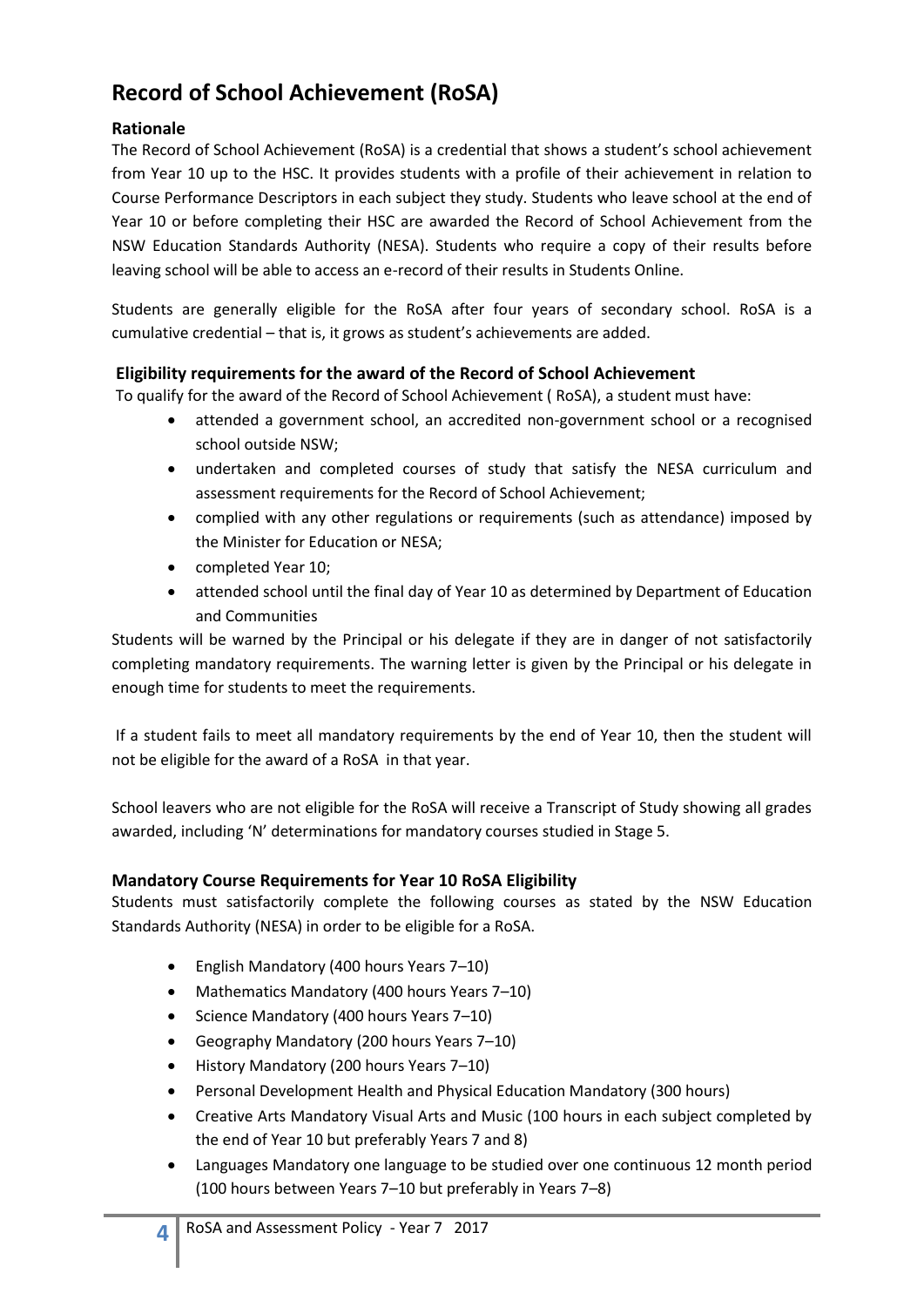Technology Mandatory Technology (200 hours Years 7 and 8 only) Elective Courses offered at our school Commerce, Information and Software Technology and Arabic

#### <span id="page-4-0"></span>**Elective Courses completed in Year 9**

Where schools program 100-hour elective courses to be completed in Year 9, the students should be entered for the course(s) in the year in which they are expected to complete the course(s). However, in some cases students may begin a 200- hour course in Year 9, but withdraw from the course at the end of Year 9, having completed 100 hours of the course. These students are entitled to have the 100-hour course credentialed.

#### <span id="page-4-1"></span>**Requirements for the Completion of Stage 5 Course**

A student is considered to have satisfactorily completed a course if, in the Principal's view, there is sufficient evidence that the student has:

- 1. followed the course developed or endorsed by NESA;
- 2. applied themselves with diligence and sustained effort to the set tasks and experiences provided in the course by the school; and
- 3. achieved some or all of the course outcomes.

#### <span id="page-4-2"></span>**Confirmation of entry**

A confirmation of Entry is submitted via Schools Online as soon as entries are completed. Each Confirmation of Entry is signed by the student and retained at the school until March of the following year.

#### <span id="page-4-3"></span>**Amendment to student entry**

Amendments are made via Schools Online as required. When an amendment is made, a new Confirmation of Entry must be produced, signed by the student and retained at the school.

#### <span id="page-4-4"></span>**The Common Grade Scale Describes Performance at Each of Five Grade Levels**

| A  | student has an extensive knowledge and understanding of the content and can<br>readily apply this knowledge. In addition, the student has achieved a very high level<br>of competence in the processes and skills and can apply these skills to new<br>situations. |
|----|--------------------------------------------------------------------------------------------------------------------------------------------------------------------------------------------------------------------------------------------------------------------|
| B  | The student has a thorough knowledge and understanding of the content and a high<br>level of competence in the processes and skills. In addition, the student is able to                                                                                           |
|    | apply this knowledge and these skills to most situations.                                                                                                                                                                                                          |
| C  | The student has a sound knowledge and understanding of the main areas of content<br>and has achieved an adequate level of competence in the processes and skills.                                                                                                  |
| D  | The student has a basic knowledge and understanding of the content and has<br>achieved a limited level of competence in the processes and skills.                                                                                                                  |
| E. | The student has an elementary knowledge and understanding in few areas of the<br>content and has achieved very limited competence in some of the processes and<br>skills.                                                                                          |

Grades A - E will be awarded in all board-developed courses based on performance descriptors issued by the Board of Studies.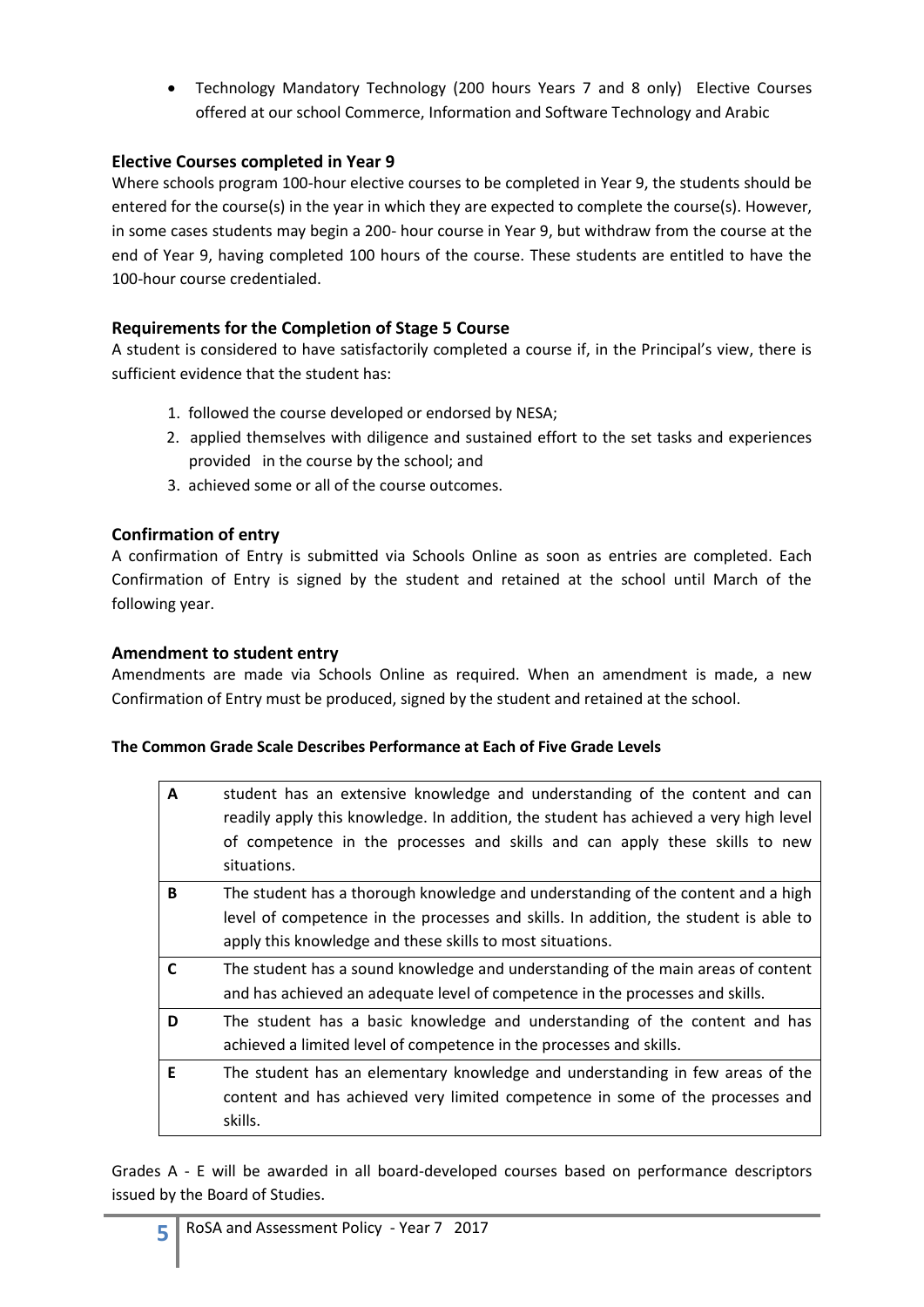#### <span id="page-5-0"></span>**What are Course Performance Descriptors?**

A set of Course Performance Descriptors is an assessment and reporting tool to assist teachers across the state in making sound and consistent judgements about overall student achievement at the end of a course.

Course Performance Descriptors are a series of statements that summarise observable and measurable features of student achievement and are used by teachers to award grades to students based on descriptions of typical achievement from elementary to excellent.

Course Performance Descriptors describe the main features of typical students' performances at the end of the course. The Areas for Assessment consist of the knowledge and skills objectives from the syllabus.

#### *Subject-specific Course Performance Descriptors (for more information please go to http://arc.bostes.nsw.edu.au/go/9-10/stage-5-grading/cpds/index)*

#### <span id="page-5-1"></span>**Stage 5 Grading**

Schools are responsible for awarding each student a grade (A, B, C, D, or E) to summarise the students achievement in any 100 hour or 200 hour course completed in Stage 5 (Years 9 -10).

In Mathematics, grades have been further differentiated to nine levels (A10, A9, B8, B7, C6, C5, D4, D3 and E2). The grade awarded is reported on the student's Record of School Achievement.

#### <span id="page-5-2"></span>**Determining Stage 5 Grades**

During the course teachers collect information on the achievement of each student using a range of formal and informal tasks. To allocate a grade to a student at the end of the course, teachers make an 'on-balance professional judgement' as to which grade descriptor best describes the achievement of a students' overall performance by the end of the course.

To ensure consistency across all schools in NSW, teachers are expected to moderate their judgements of student's work by comparing work samples for their students with samples aligned to grades A to E. These are available for a selection of courses on the Assessment Resource Centre (ARC) website.

*For more information go to - http://arc.boardofstudies.nsw.edu.au/go/sc/student-work-samples/* 

#### <span id="page-5-3"></span>**Confidentiality of grades**

Grades will not be disclosed to students until the date determined by the BOSTES. Principal and only his delegate have the excess to the students' grades.

#### <span id="page-5-4"></span>**Disability provisions**

The Disability Discrimination Act 1992 (Cth) and the Disability Standards for Education (2005) require the BOSTES to ensure that students with a disability are able to access and respond to an examination. The NESA may approve disability provisions for the Higher School Certificate examinations if a student has a permanent or temporary disability that would, in a normal examination situation, prevent him or her from:

- 1. Reading the examination questions; and/or
- 2. Communicating his or her responses.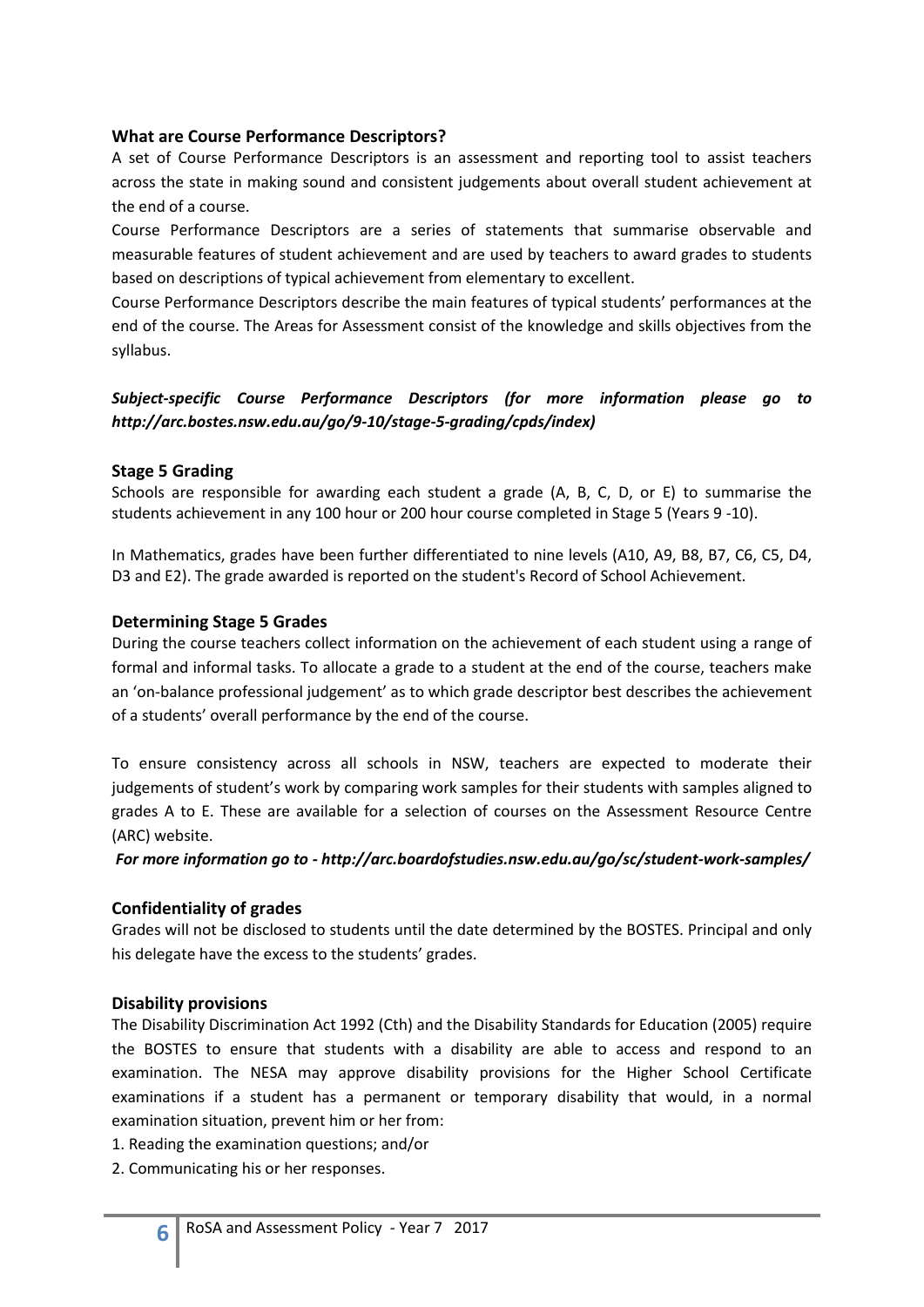Principal has the authority to decide on, and to implement, disability provisions for school-based assessment tasks including examinations.

Provisions may include Braille papers, large print papers, use of a writer, use of a reader, extension of test time, rest breaks, establishment of a special test centre, small group supervision, individual supervision, permission to take medication, or other provisions as judged appropriate.

#### <span id="page-6-0"></span>**Attendance in relation to satisfactory completion of a Stage 5 course**

The Principal will determine an appropriate level of attendance, which will allow each student to achieve the outcomes of each course being studied. Exceptions may be made in the case of severe illness or similar situations (in consultation with the Principal). The Principal may determine that, as a result of absence, a course completion criterion has not been met. It is the responsibility of any student whose attendance is called into question to prove that they are meeting all of the requirements for their course.

### <span id="page-6-1"></span>**Procedures for dealing with absences in Years 7–10**

#### <span id="page-6-2"></span>**Absence through illness and/or physical injury**

In the case of prolonged or recurring illness or injury, a medical certificate will be accepted as satisfactory evidence of legitimate absence. In cases of illness or misadventure which affect handing in of tasks, it is the responsibility of the student to inform the school. A doctor's certificate is usually required even if the absence is only for one day. A substitute task may be set. School work may be undertaken while at home or in hospital. The Principal or his delegate may be satisfied that there is sufficient evidence for deeming that a student has met course requirements and achieved the outcomes of the course.

#### <span id="page-6-3"></span>**Absence on holidays**

It may be possible for compensatory assignments to be negotiated, completed and posted back to school by students who are absent on holidays. In this way, the Principal or his delegate may be satisfied that there is sufficient evidence for deeming that a student has met course requirements and achieved the outcomes of the course. Some students may be judged able to catch up missed work upon return, in order to meet course requirements and achieve the outcomes of the course.

#### <span id="page-6-4"></span>**Absences without satisfactory explanation**

Any unsatisfactorily explained absence, or series of unexplained absences, if the length or pattern is extensive, may result in a course(s) not being satisfactorily completed. Warning letters to the student/parent would be given by the Principal or his delegate and would set out the steps necessary for the student to satisfactorily complete the course(s).

#### <span id="page-6-5"></span>**Non – completion of Stage 5 Course – 'N' Determination**

Students will be provided with written warnings if their progress in a particular course is unsatisfactory. Parents/caregivers will be informed by the Principal or his delegate of what is required for the student to satisfactorily complete the course. Students who have not complied with the course completion criteria and who have received at least two warnings can be regarded as not having satisfactorily completed the course at the time of finalising the grades.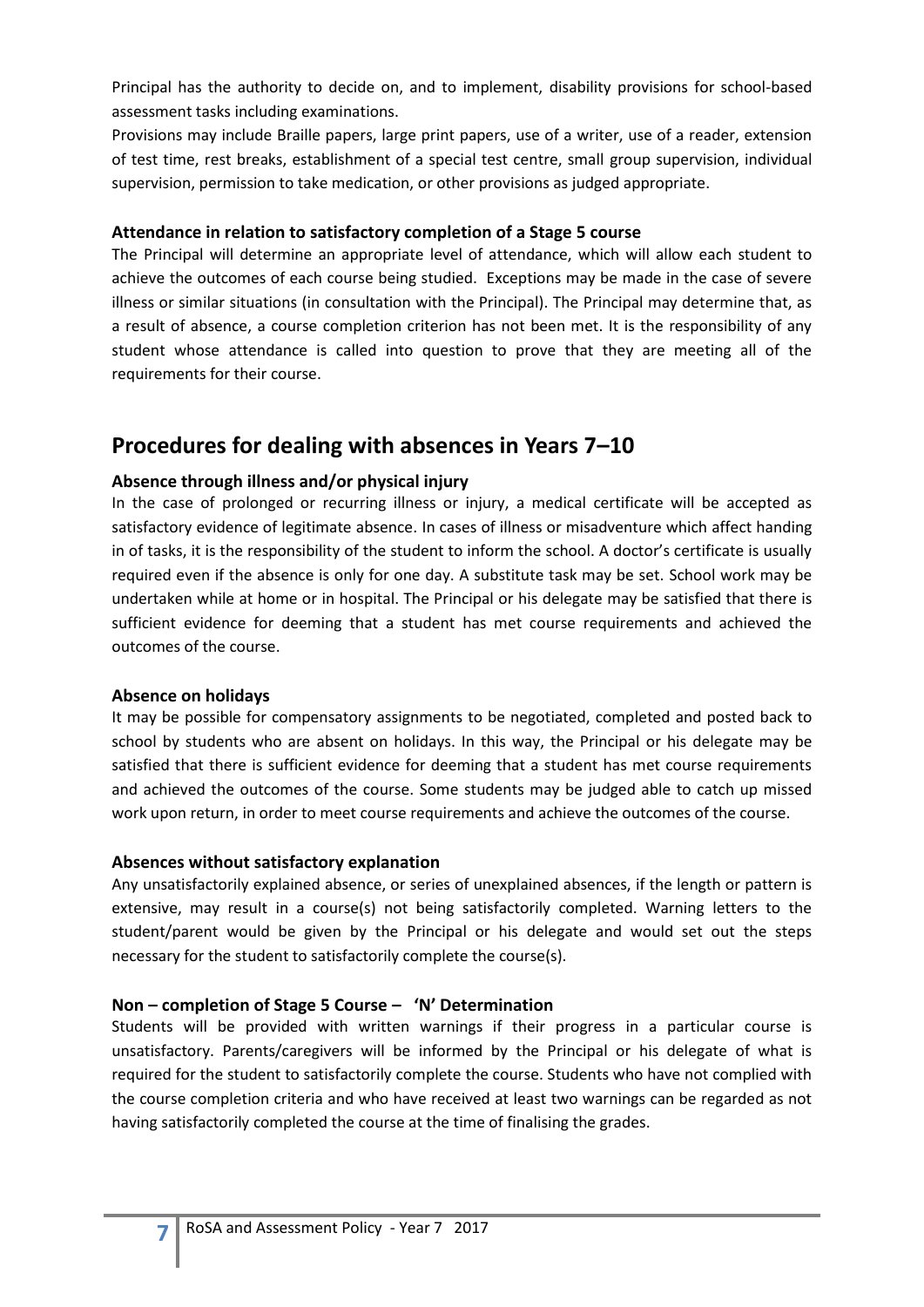#### <span id="page-7-0"></span>**N' determinations – Warnings of non-completion of course requirements**

If at any time it appears that a student is at risk of receiving an 'N' determination (non-completion of course requirements) in any course, the Principal or his delegate will:

- 1. advise the student of the tasks or actions to be undertaken in time for the problem to be corrected and alert the student to the possible consequences of an 'N' determination;
- 2. advise the parent or guardian in writing (if the student is under the age of 18);
- 3. request from the student/parent/guardian a written acknowledgement of the warning;
- 4. issue at least one follow-up warning letter if the first letter is not effective; and
- 5. retain copies of all relevant documents. It is strongly recommended that written warnings are issued as soon as possible and regularly where required.

#### <span id="page-7-1"></span>**'N' determinations – eligibility for Record of School Achievement**

A student who is given an 'N' determination in a Stage 5 mandatory course will not be eligible for a Record of School Achievement. Transcripts of Study will list the mandatory course(s) in which an 'N' determination has been awarded in Stage 5.

#### <span id="page-7-2"></span>**Record of School Achievement – Year 10 leavers, arrivals and transfers**

The Principal or his delegate will immediately notify the NESA via Schools Online of Record of School Achievement students who have left school; or transferred to another school; or transferred from another school; or arrived from interstate or overseas.

#### <span id="page-7-3"></span>**School leavers**

Students who leave school at or after the completion of Year 10 will receive either a Record of School Achievement or, if not eligible for the Record of School Achievement, a Transcript of Study. Students who leave school prior to the completion of Year10 are not entitled to a credential from the NESA. The Principal or his delegate will notify the Board, via Schools Online, of students leaving school at or after the completion of Year 10, giving the date that the student left or will leave school. The NESA will then issue the credentials to which the student is entitled.

#### <span id="page-7-4"></span>**Year 10 students who transfer to another school**

In the case of students who are transferring from one NSW school to another, the new school must, via Schools Online, reactivate the student's entry for the Record of School Achievement, confirm the program of study undertaken by the student at the previous school, and confirm the NESA student number. Students transferring from another NSW school retain the student number allocated by the Board from the previous school's entry record.

If the transfer happens before the end of Term 2, Year 10, the new school must submit the grades. The new school if need be would consult the previous school about the validity of the grades.

If the transfer takes effect in Terms 3 or 4, Year 10, the previous school is responsible for submitting grades.

If a student is unable to meet all mandatory requirements over Years 7–10 because of a change of school, the Principal may deem that they have been met.

#### <span id="page-7-5"></span>**Year 10 students who arrive from interstate or overseas**

Where the Principal determines that a student arriving from interstate or overseas could meet the eligibility requirements for the Record of School Achievement, the student should be entered for the Record of School Achievement via Schools Online.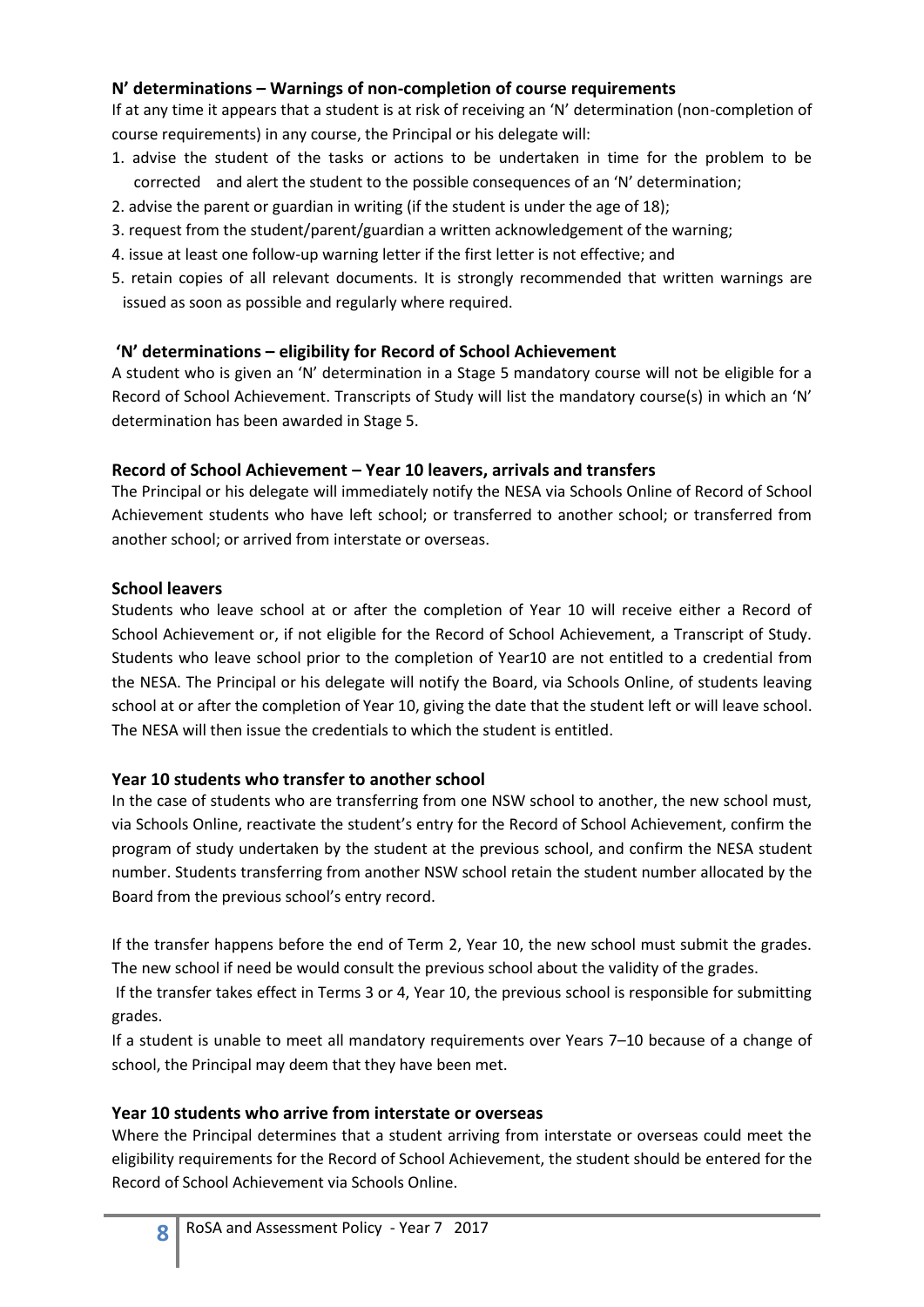#### <span id="page-8-0"></span>**RoSA Credentials**

Students who have satisfactorily met all the requirements for the RoSA will receive the following information on their RoSA:

- All the courses completed and the indicative duration of the course (100 hours or 200 hours for Stage 5);
- achievement in the course, generally reported as a grade, awarded by the student's school in accordance with the NESA statewide standards.

*For more information go to- http://www.boardofstudies.nsw.edu.au/rosa/credentials.html*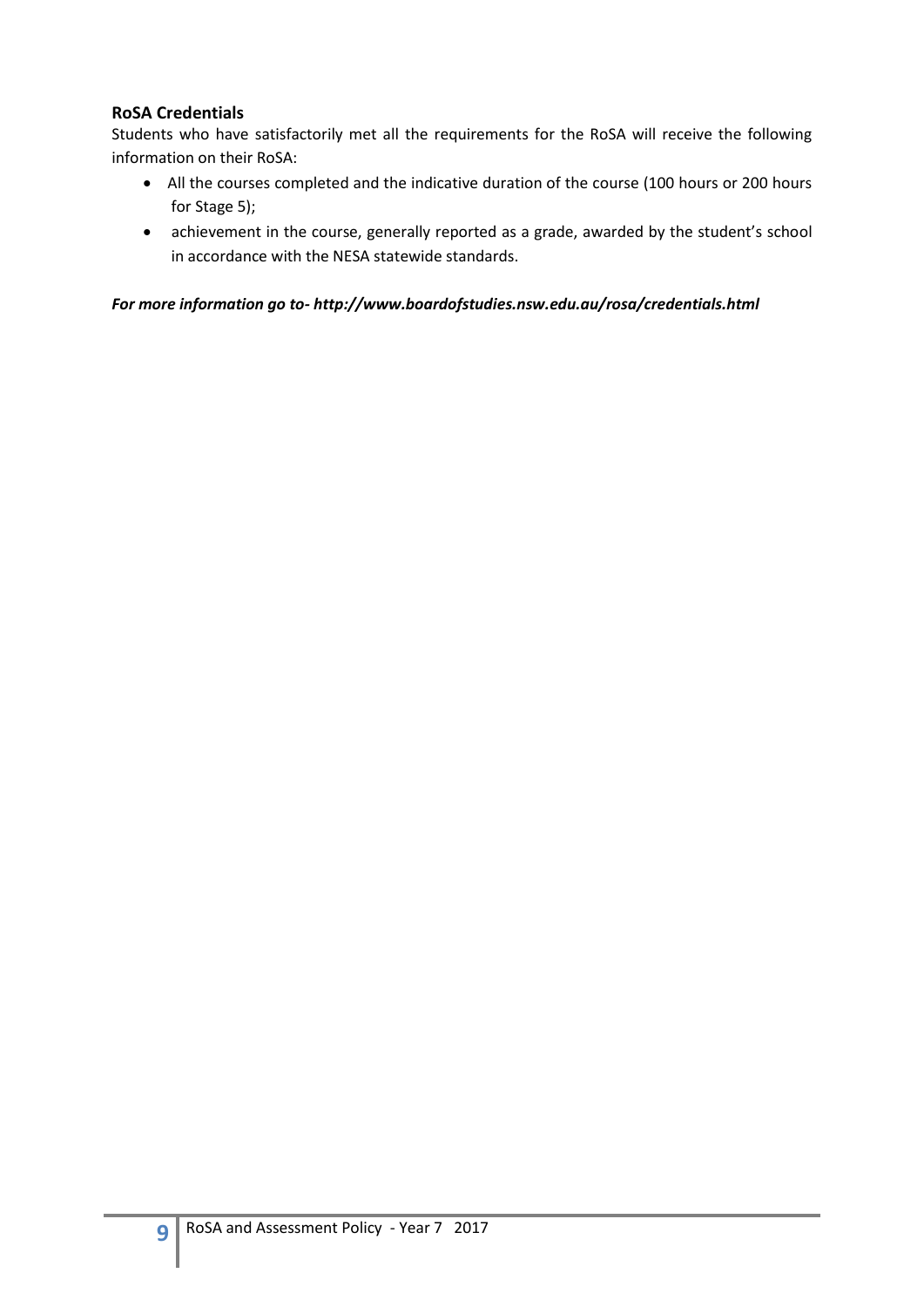# <span id="page-9-0"></span>**Assessment Policy**

#### <span id="page-9-1"></span>**Rationale**

Assessment is an integral part of teaching and learning. Effective assessment assists student learning and forms the basis for planning future learning activities. At Irfan College, effective assessment encourages, assists and enhances the learning of all students, and is inclusive of race, culture, class, gender, disability and enhances the relationship between teacher and student and the relationships among students. At Irfan College, effective assessment is ensured to give feedback to students on their progress, help students monitor and improve their learning, provide information for teachers about the student's strengths and weaknesses as well as provide information to parents.

It is mandatory for all students in Years 7 and 8 to study courses in each of the key

learning areas. Students must complete the mandatory curriculum requirements for Years 7-8 in each key learning area. This includes:

- completing all assessment tasks
- completing all homework tasks
- completing all class work
- participating in class activities
- participating in practical activities and excursions
- applying themselves with diligence and sustained effort to the set tasks and experiences provided in the course

#### <span id="page-9-2"></span>**The assessment procedure**

The assessment procedure at Irfan College aims to:

- be linked very closely to effective teaching and learning strategies, with assessment outcomes forming an integral part of individual diagnosis;
- ensure close linkages with preceding and succeeding phases of learning;
- include a variety of techniques to demonstrate the full range of knowledge, skills and attitudes that have been developed;
- be explicitly and usefully linked to the world of work, at the upper secondary level, through a range of practical learning experiences and competency-based methods;
- relate directly to students' achievements, based on the learning outcomes across the full range of areas of the curriculum;
- feature methods which encourage personal growth and cooperative attitudes and allow for balanced judgments of student strengths and limitations;
- provide increasing opportunities for students to take responsibility for their learning, including peer and self-assessment;
- provide students with clear levels of achievement which focus on valuing the actual work done by the student, and reflect judgments on the quality of the work that has been completed;
- provide justice and fairness for all students by ensuring that the criteria for successful completion of assessment tasks are clearly communicated.
- Feedback should be given to students for all summative assessments. Student should be given the opportunity to ask questions and be informed of areas needing improvement.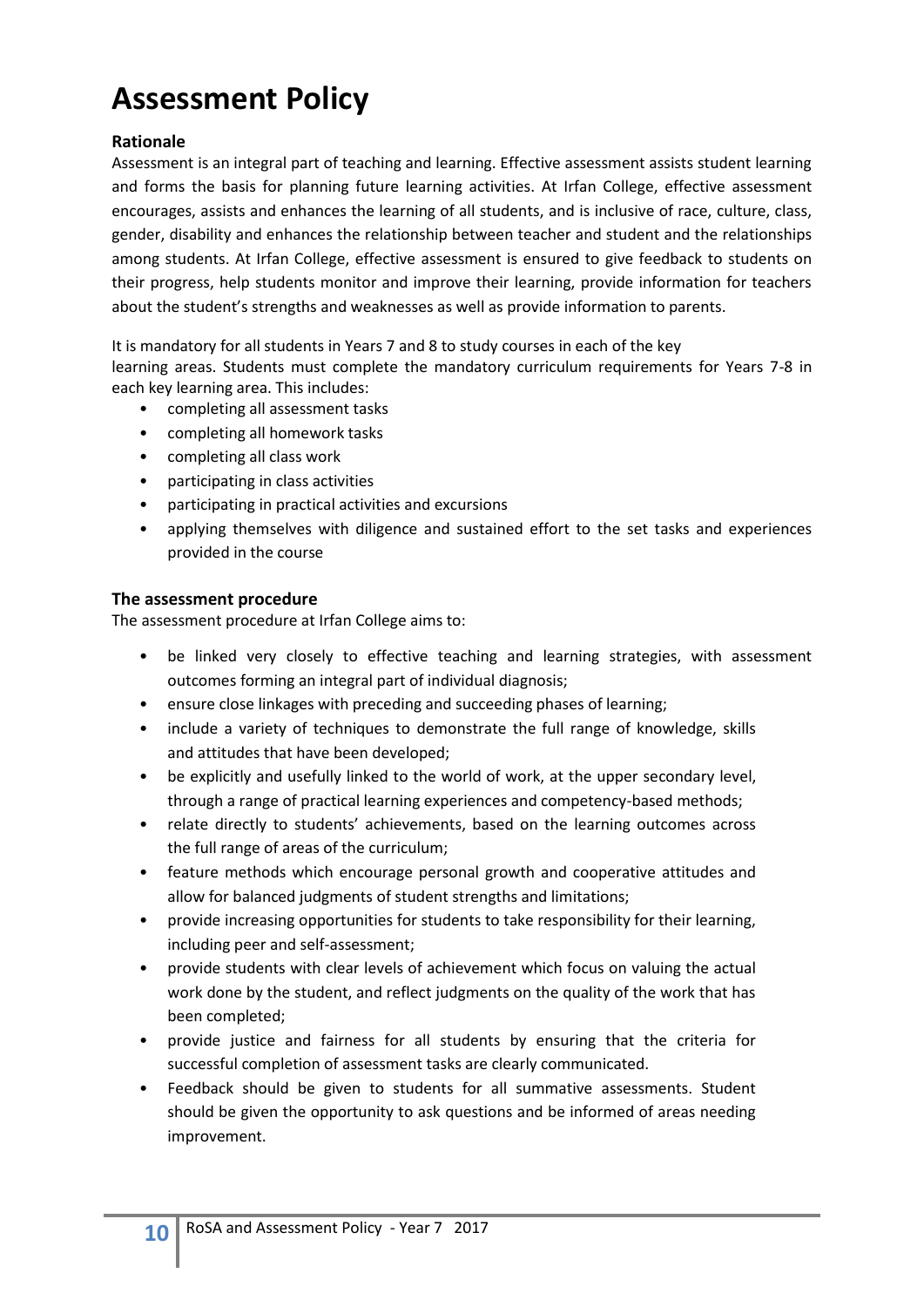#### <span id="page-10-0"></span>**Different Types of Assessments** *Formative assessment*

The ongoing monitoring of student learning behaviours during the everyday classroom program, e.g. anecdotal records, work samples, observation of practical activities, criteria checklists, notes on student's reading, discussions during reading and writing, group work.

#### *Summative assessment*

Summative assessments given to students are to evaluate student learning. These assessments include: final projects, major assessment tasks, tests. Summative assessment is when measuring student achievement against the standard of pre-determined criteria or objectives. It begins with detailing the expected outcomes of the course or unit of work. The indicators of these outcomesthe knowledge, skills and attitudes- are then set down in some detail and communicated to the students. The assessment process then involves determining whether or not the student has reached these pre-set objectives. Reporting is based on the criteria themselves, e.g. Marie Clay's Observation Survey (Reading Recovery), Diagnostic Inventory or Basic skills. Teachers must cross mark with their colleagues with the same year level at least once a term to ensure consistency with marking.

#### *Norm-referenced assessment*

Comparing the achievement of one student with that of the other students in a particular group, such as the class, year level within a school. It is a comparative assessment methods and provides a mechanism for sorting and ranking students according to their performance on given tasks, e.g. graded tests, assignments, Learning Assessment Project (LAP).

#### *Criterion-referenced assessment*

Measuring student achievement against the standard of pre-determined criteria or objectives. It begins with detailing the expected outcomes of the course or unit of work. The indicators of these outcomes- the knowledge, skills and attitudes- are then set down in some detail and communicated to the students. The assessment process then involves determining whether or not the student has reached these pre-set objectives. Reporting is based on the criteria themselves, e.g. Marie Clay's Observation Survey (Reading Recovery), Diagnostic Inventory or Basic skills.

#### *Self and peer assessment*

Procedures which enable students to develop an understanding of how they learn. By reflecting on their own achievements and those of their classmates, they are able to set realistic learning goals for themselves. Such reflective forms of assessment also contribute to the development of classrooms as collaborative learning communities, e.g. work folios, learning logs, group work notes, journals, personal reports, self assessment sheets, peer assessment proformas, sharing time etc.

#### *Anecdotal records*

Teachers anecdotal notes should be apparent in their record keeping. It is encouraged that teachers make comments on the below throughout the year**:**

- Class work
- Student's classroom
- Attitude to learning and school
- Test marks and results
- Changes in student's work and behaviour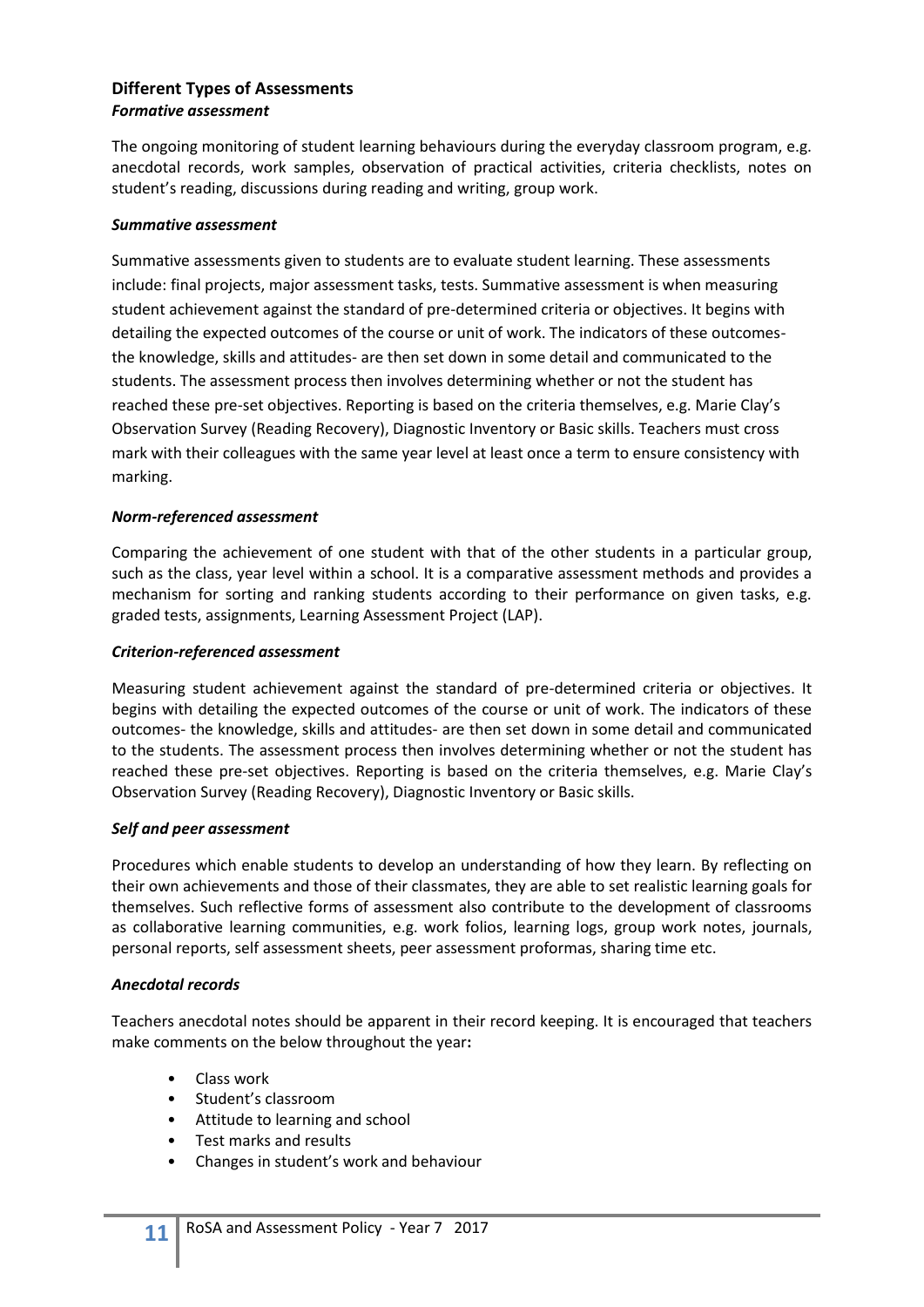• Anything else you think is important to add that will assist you in further planning and even assist next year's teacher.

#### <span id="page-11-0"></span>**School Responsibilities**

Every school has to develop an assessment program for each course. At Irfan College we will:

- set tasks which will be used to measure student performance in each component of every course.
- specify values for each of these tasks.
- inform students of the requirements for each course.
- keep records of each student's performance on each task.
- provide students with feedback on their progress.
- provide at least two weeks' notice in writing of the due date of each individual assessment task outline.
- inform students of their right to request a review of their ranking within each course.
- provide details of an assessment task at least two weeks prior to the due date.
- publish a calendar of assessment tasks early in the year. Teachers who wish to vary this schedule will firstly gain the approval of all Head Teachers, and then provide students with a written notice of the details of the assessment task at least two weeks prior to the new due date.
- provide a marking rubric for every assessment task issued, detailing the expectations for grades ranging between an A and E.
- notify parents/caregivers in writing of failure to submit/or complete an assessment task.
- present all assessment tasks on the school Assessment Task Cover Sheet, detailing – subject details
	- due date
	- outcomes to be assessed
	- task description

#### <span id="page-11-1"></span>**Parent/Caregiver Responsibilities**

As partners in the implementation of the school's educational policies and practices regarding assessment tasks, parents/caregiver can participate and help by:

- encouraging their children to complete assessment tasks by working on the tasks over a period of time.
- providing a study place which: can be used regularly, is quiet, is well lit and comfortable.
- taking an active interest in their child's study. Supporting them by discussing work,
- encouraging them if they become discouraged and directing them to seek help from their teachers if they are having difficulties.
- ensuring that their child has a healthy balance between school work and recreation.
- helping their child to become well organised in their approach to study.
- checking student diaries for task due dates.
- ensuring their children have access to reference materials, including a dictionary, thesaurus and the internet.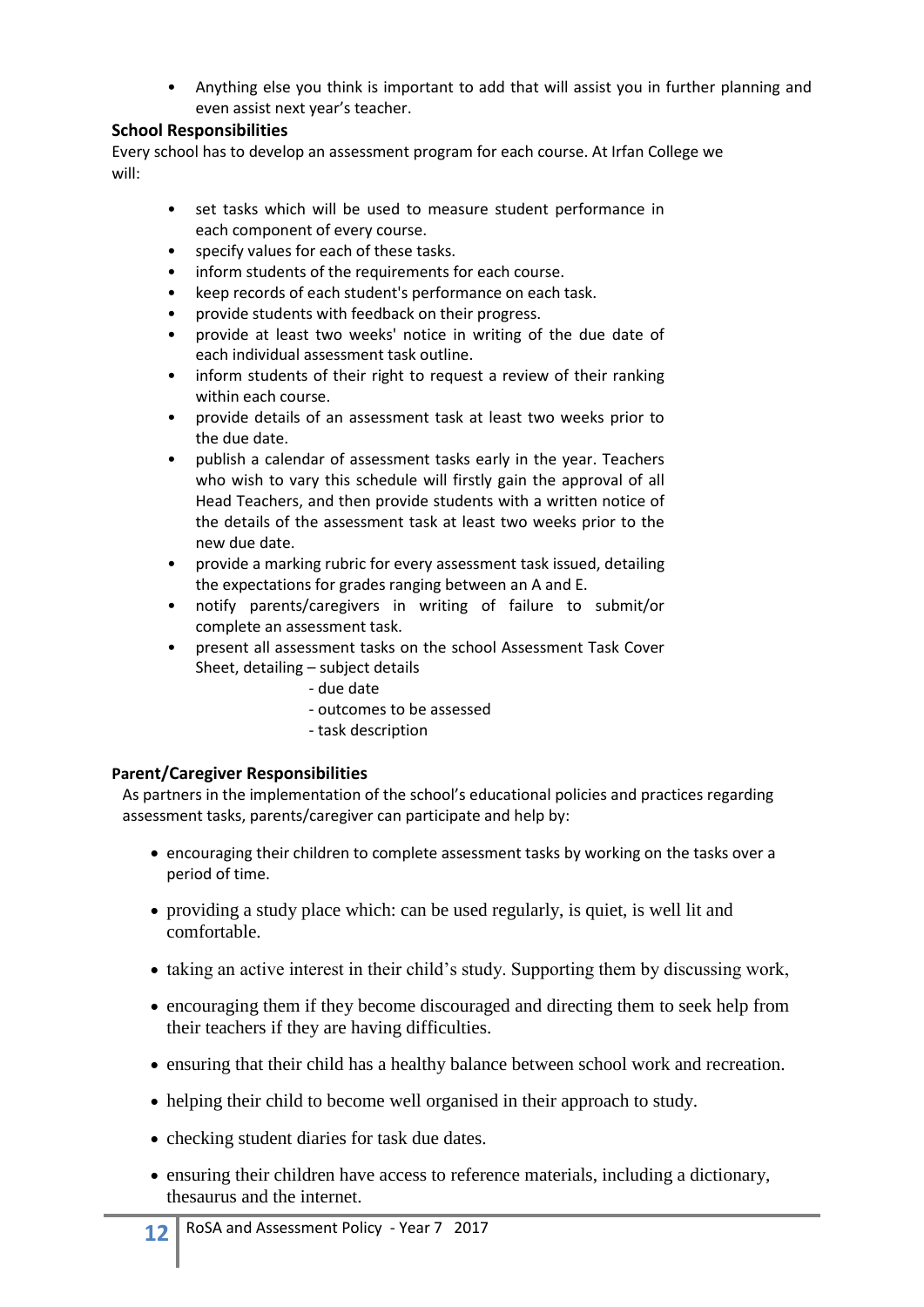#### <span id="page-12-0"></span>**Student Responsibilities**

Assessment tasks form the basis for outcomes reported on in student reports issued each semester. Students at Irfan College are required to:

- complete all tasks listed in the assessment schedule for each subject.
- submit assigned tasks, even if they are late.
- follow set procedures if they are absent from school when a task is due.
- complete all class and course work with diligence and sustained effort.
- follow set procedures if an extension is required.<br>• record due dates in student diaries.
- record due dates in student diaries.
- seek help from the teacher if they don't understand the task.

#### <span id="page-12-1"></span>**The Assessment Program and Course Schedules**

The Assessment Program ensures that students are informed well in advance of their course program/s as well as their course assessment schedule. It will provide students with the general nature and timing of formal tasks. Students are issued with the assessment program at the commencement of the Stage 5 course. It is recommended that students use it to plan their study schedules.

#### <span id="page-12-2"></span>**Number of Tasks**

NESA recommends that 3-5 formal tasks is sufficient for a 100 hour course. Each course will have an assessment schedule based on Stage 5 course/syllabus requirements.

#### <span id="page-12-3"></span>**Timing of Assessment Tasks**

Assessment schedules for each course set out the approximate timing of each task, that is, the week it is due.

It is the student's responsibility to be alert to the notification and due date of tasks by reference to the Assessment Program and/or Assessment Schedule. If uncertain about a task, students should communicate directly with their Course Teacher or subject Head Teacher.

#### <span id="page-12-4"></span>**Assessment Task Notifications**

Assessment Task Notifications will be issued to students **AT LEAST 2 SCHOOL WEEKS** before an Assessment Task is due (other than formal examinations).

The notification will outline:

- the syllabus outcomes the task is measuring.
- how much the task is worth.
- description of the task.
- instructions on how to complete the task.
- marking criteria and guidelines.

#### <span id="page-12-5"></span>**'All My Own Work' - Copying and Plagiarism:**

All work submitted by a student for an assessment task must be completed by the student. Plagiarism includes copying large sections from a book/source without acknowledging the author. If in any doubt about how to acknowledge information, ideas or the actual words taken from a book/source, students should seek the assistance of the class teacher. It is highly recommended that drafts/evidence and preparation be sighted throughout the process and that students keep drafts/records, notes/evidence of process work for submission if required by the teacher. In cases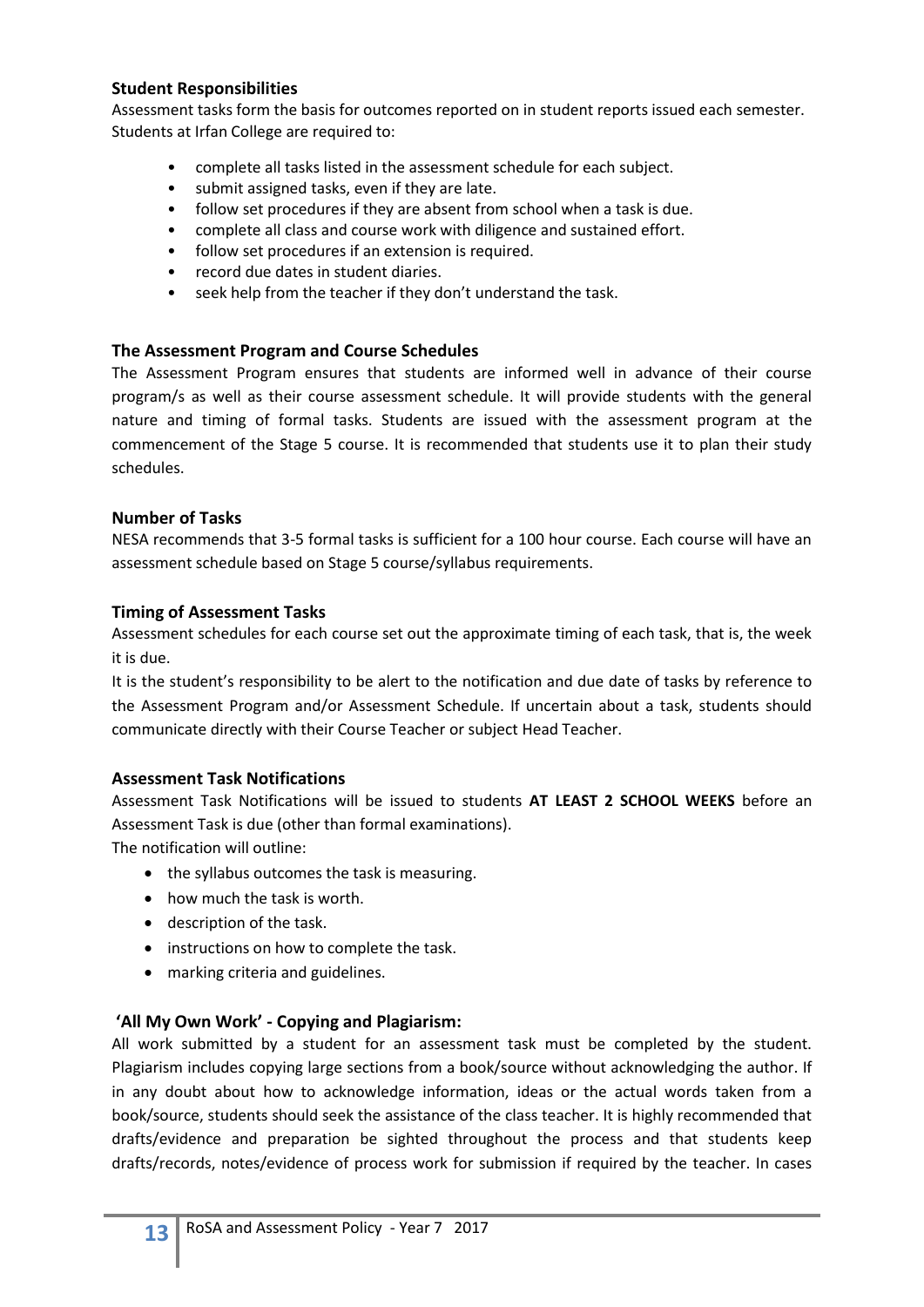where there is doubt regarding the authenticity of work submitted, the assessment task may be given a 'non attempt'.

We expect that students practice the principles of good scholarship which involves:

- Being honest and ethical about what is your own work and what is not;
- Acknowledging where you got the work from that is not your own;
- Listing the sources of your information correctly and citing each source;
- Using your own words; and
- Working independently.

All work that is not the student's own work must be acknowledged. Each course will have different requirements for referencing work. The basic principles for referencing work are:

- Quoted passages should be placed in quotation marks and their source referenced within the text (giving author, date and page number);
- Using the ideas of others should be acknowledged in Italics, with the title, author, source; Paraphrasing the words/sentences of others should also be presented in Italics, with the title, author, source; and
- A list of references at the end of work (eg, essays, research papers, assignments, projects, extended responses etc) lists all the work of others used. (eg, Title, Author and Page).

Guide to Bibliographies and Referencing – Harvard

#### <span id="page-13-0"></span>**Malpractice**

Malpractice can include, but is not limited to:

- copying someone else's work in part or in whole, and presenting it as your own;
- using material directly from books, journals, CDs or the internet without reference to the source;
- building on the ideas of another person without reference to the source;
- buying, stealing or borrowing another person's work and presenting it as your own;
- submitting work that another person, such as a parent, friend, tutor or subject expert, has contributed to substantially;
- using words, ideas, designs or the work of others in practical and performance tasks without appropriate acknowledgement;
- paying someone to write or prepare material;
- breaching school examination rules;
- cheating in a school based task, such as a test or exam. Cheating in the external examination;
- using non-approved aids during an assessment task;
- contriving false explanations to explain work not handed in by the due date;
- faking an illness or injury to prevent the completion or submission of work; and/or
- assisting another student to engage in malpractice.

#### <span id="page-13-1"></span>**Consequences of Malpractice**

Proven malpractice will limit a student's results for a task and may jeopardise their satisfactory completion of the RoSA and may jeopardise entry into the Preliminary.

One or more of the following consequences may be applied to proven malpractice:

- reduced marks for all or part of the assessment task;
- zero marks for part or all of the assessment task;
- A 'N' Warning letter sent to the student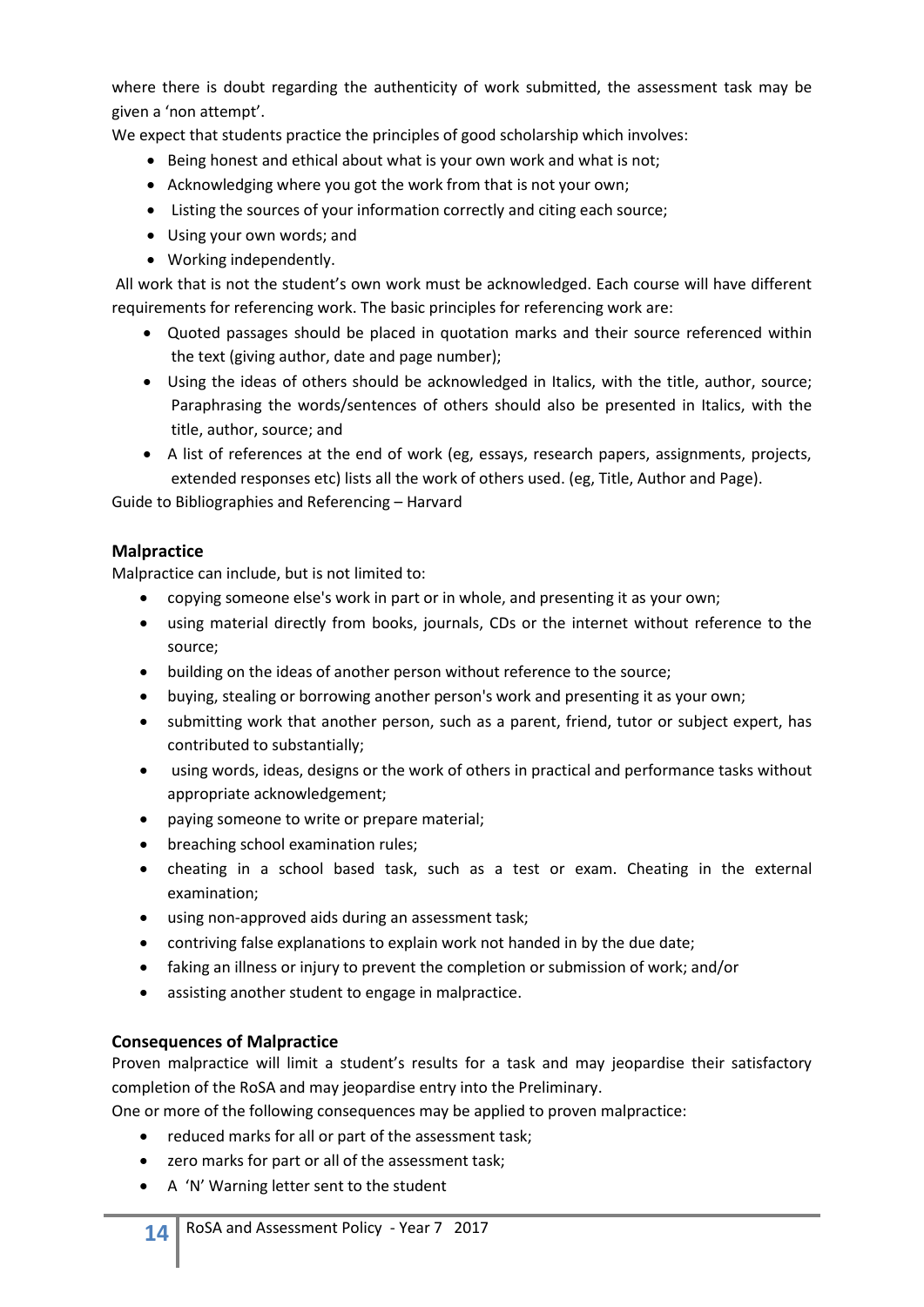#### <span id="page-14-0"></span>**Penalty for Late Submission of Assessment Tasks**

Students are responsible for the planning of their work to ensure submission or preparation for tasks does not become an issue. Development of time management skills is an important part of the teaching and learning process. Printer/computer failure is not an acceptable reason for late submission of work. Assessment tasks must be submitted on the due date as specified by the Subject Teacher. Submission after this time will incur a late penalty.

Completion/collection of work missed by students due to absence from a class for any reason is the responsibility of the student. Teachers will make every effort to assist students. Students may submit a task after the due date but a penalty will apply to any mark awarded. There will be a 10% deduction per day from the total value awarded to the task for each day that it is late. After five days lateness, a zero mark will be given. Weekends count as two days. **After 5 days, the task will no longer be accepted for assessment, but must still be submitted for subject completion**. Oral tasks do not have any provision for late presentation.

1 Day Late - 10% 2 Days Late -20% 3 Days Late – 30% 4 Days Late – 40% 5 Days Late – 50% More Than 5 days – 0%

**An assessment due on Friday but handed in on the following Monday would be three (3) days late**. For example, if an assessment is out of 20, 2 marks will be deducted each day that it is late. Your assessment will be marked first and then the marks you have lost will be deducted. If you score 12 out of 20 but handed it in one day late, your score will be adjusted to 10 out of 20.

#### <span id="page-14-1"></span>**Extension for submission of tasks**

Generally, it will not be possible for students to seek an extension of deadlines. In cases where work is not submitted on time, teachers will make their judgement on the evidence available. Extensions may be given at the discretion of teachers in cases of illness or significant personal problems. If students do not apply and receive an extension, the consequences will be the same as for missed work without an acceptable explanation of their absence.

When student leave clashes with an assessment task Students should discuss how a request for leave may impact assessment tasks with their subject teacher TWO WEEKS PRIOR TO THE LEAVE. All assessments due during the period of leave must be completed prior to the leave commencing. Students who do not make arrangements with their subject teacher and faculty head teacher, two weeks prior to the leave and who do not complete the required assessment prior to taking leave may be penalised for non-completion and therefore receive a mark of zero or be penalised for late submission of a task in accordance with the Irfan College assessment policy. Students and families must manage leave requests in consultation with subject teachers and school Principal or (delegate)

#### <span id="page-14-2"></span>**Technology Issues:**

Failure of equipment (e.g. computers, printers) will not be accepted as a reason for not handing in a task. It is the responsibility of all students to make drafts and copies of all work throughout the process. These need to be provided to the teacher if they are unable to provide the finished copy of the task.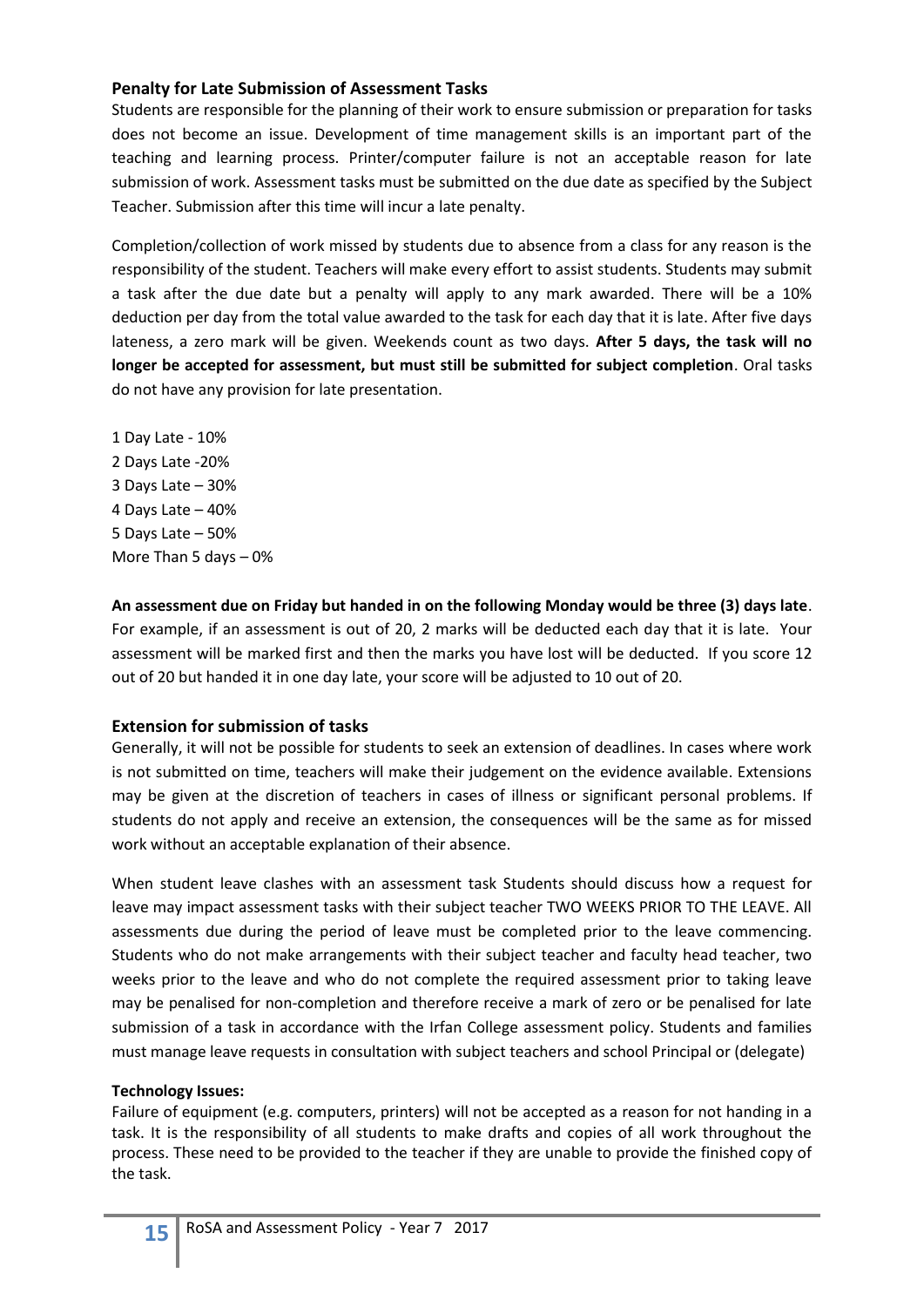#### <span id="page-15-0"></span>**Records**

Records relating to achievement in assessment tasks will be maintained in the individual teacher's mark book, in the electronic Mark Book section of the Student Administration System and in the form of the student's work.

#### <span id="page-15-1"></span>**Feedback**

Feedback to students on assessment tasks may take the form of marks, grades or comments (alone or in combination). Any queries arising from feedback should be dealt with as promptly as possible.

#### **Student Reports**

Students will receive two reports throughout the year. A half yearly report issued Semester One, Term Two and a yearly report issued in Semester Two, Term Four.

Interim reports are issued at the end of a year to inform parents of general progress towards outcomes between formal reporting periods. These will be issued in Term One and Term Three and can be used as a starting point for discussions at parent-teacher meetings.

There are two parent-teacher meetings throughout the year. These provide opportunities for parents, teachers and students to discuss concrete examples of the student work used to achieve course outcomes.

#### **Appealing an Assessment Task Grade:**

A student is able to query a grade for an assessment task within one week of the task being returned. The student must talk to the teacher who marked the task.

It is important to realise a teacher's professional decision to award a particular grade is not grounds for an appeal. Grounds for appeal could include:

- another student's answer was marked correct and the claimant's answer was marked incorrect;
- a discrepancy between the markers written comment and what the response actually contained;
- the marking criteria were not followed.

The teacher who marked the task will discuss the marking of a particular question with the student seeking the variation. After this discussion, the student may feel the need to discuss the situation further with the Coordinator. The decision made by the Coordinator is final.

#### <span id="page-15-2"></span>**Stage 4 and 5 Assessments – areas, tasks, and programs (Refer to the Assessment Schedule)**

Each course develops an assessment schedule with appropriate weightings for each task. Each course uses a specified method to allocate grades as suggested by the NSW Education Standards Authority.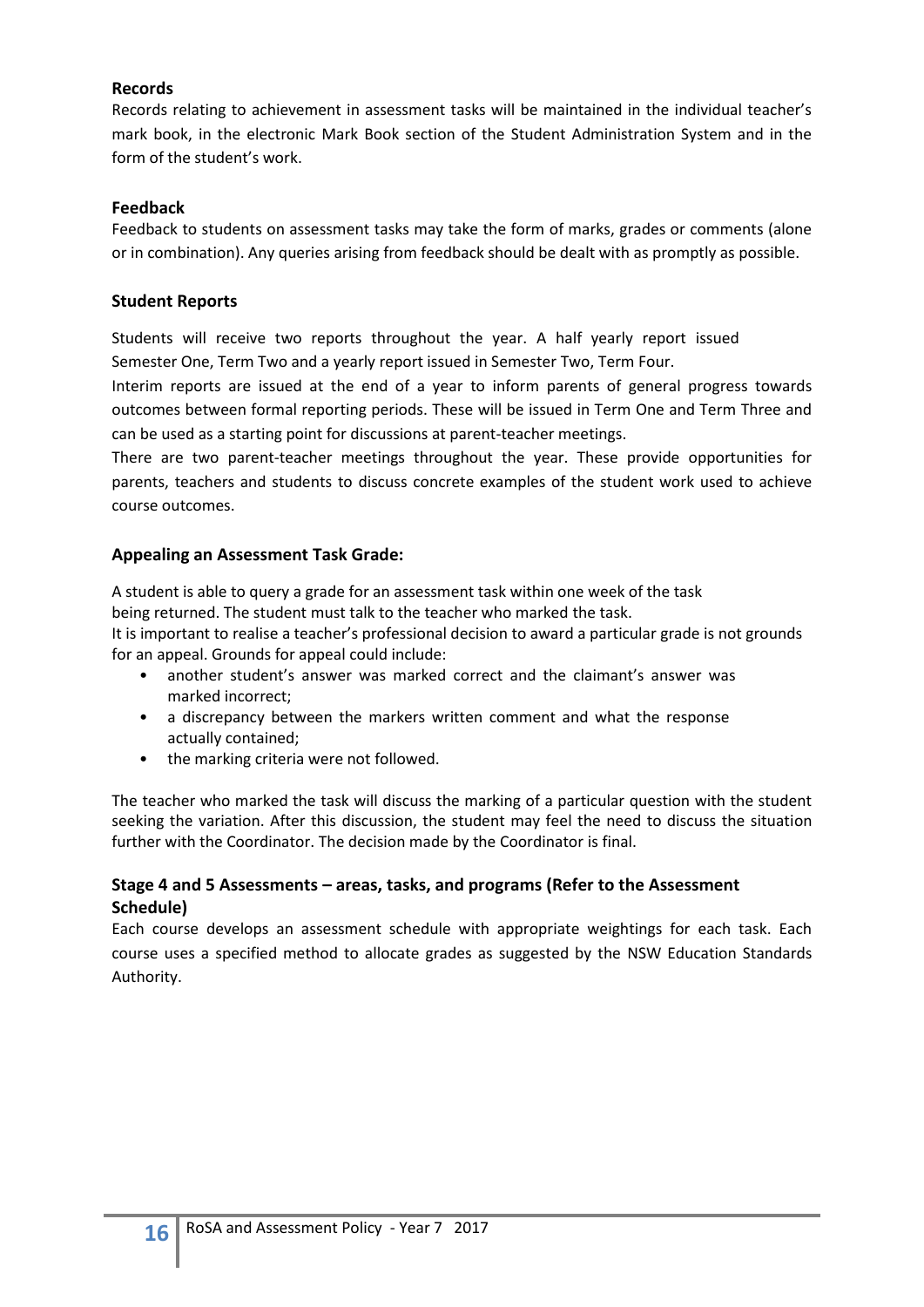

### **A GLOSSARY OF KEY WORDS**

<span id="page-16-0"></span>Syllabus outcomes, objectives, performance bands and examination questions have key words that state what students are expected to be able to do.

The following directive terms, grouped in a manner consistent with Bloom's Taxonomy, help you to identify the level or type of response required for a question or activity and provide a common language and consistent meaning in Australian Curriculum documents. *Reference: Pearson*

| <b>Remembering</b> |                                                                                                              |
|--------------------|--------------------------------------------------------------------------------------------------------------|
| Define             | State meaning and identify essential qualities                                                               |
| Label              | Add annotations to a diagram or drawing                                                                      |
| List               | Write                                                                                                        |
| Name               | Present remembered ideas, facts and experiences                                                              |
| Present            | Provide information for consideration                                                                        |
| Recall             | Present remembered ideas, facts and experiences                                                              |
| Specify            | State in detail                                                                                              |
| State              | Provide information without further explanation                                                              |
| Understanding      |                                                                                                              |
| Account            | Account for: state reasons for, report on. Give an account of:<br>narrate a series of events or transactions |
| Calculate          | Ascertain/determine from given facts, figures or information                                                 |
| Clarify            | Make clear or plain                                                                                          |
| Construct          | Make; build; put together items or arguments                                                                 |
| Describe           | Provide characteristics and features                                                                         |
| Determine          | Find out the size or extent by measuring, counting or estimating                                             |
| <b>Discuss</b>     | Identify issues and provide points for and/or against                                                        |
| Explain            | Relate cause and effect; make the relationships between things<br>evident; provide why and/or how            |
| Extract            | Choose relevant and/or appropriate details                                                                   |
| Gather             | Collect items from different sources                                                                         |
| Outline            | Sketch in general terms; indicate the main features of                                                       |
| Predict            | Suggest what may happen based on available information                                                       |
| Propose            | Put forward (for example, a point of view, idea, argument,<br>suggestion) for consideration or action        |
| Rank               | Place in order of size, age or as instructed                                                                 |
| Recount            | Retell a series of events                                                                                    |
| Summarise          | Express, concisely, the relevant details                                                                     |
| <b>Applying</b>    |                                                                                                              |
| Apply              | Use, utilise, employ in a particular situation                                                               |
| Calculate          | Ascertain/determine from given facts, figures or information                                                 |
| Demonstrate        | Show by example                                                                                              |
| Examine            | Inquire into                                                                                                 |
| Identify           | Recognise and name                                                                                           |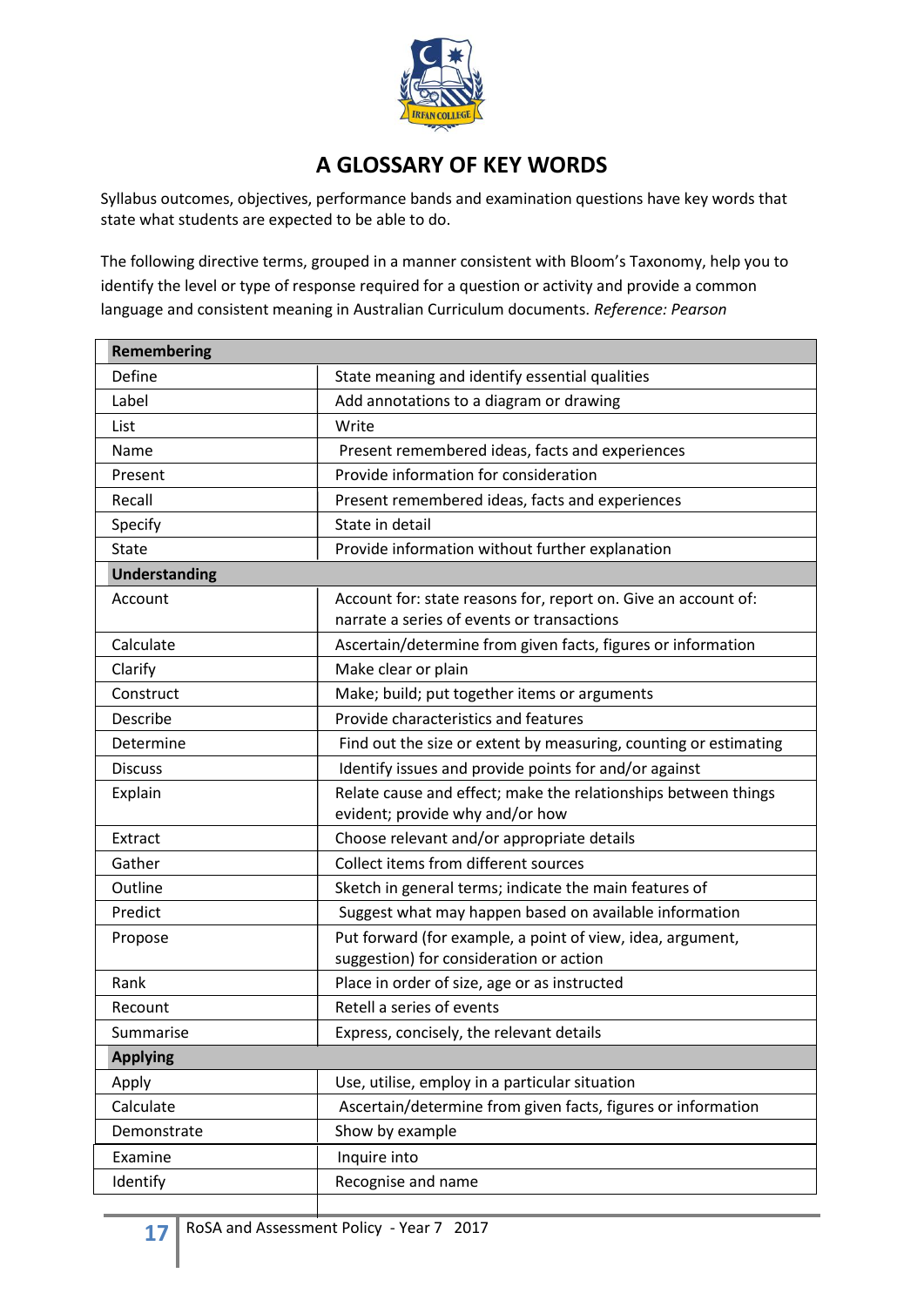| <b>Analysing</b>            |                                                                                                                                                |
|-----------------------------|------------------------------------------------------------------------------------------------------------------------------------------------|
| Analyse                     | Identify components and the relationship between them; draw out<br>and relate implications                                                     |
| Classify                    | Arrange or include in classes/categories                                                                                                       |
| Compare                     | Show how things are similar or different                                                                                                       |
| Contrast                    | Show how things are different or opposite                                                                                                      |
| Critically analyse/evaluate | Add a degree or level of accuracy, depth, knowledge and<br>understanding, logic, questioning, reflection and quality to<br>analysis/evaluation |
| <b>Discuss</b>              | Identify issues and provide points for and/or against                                                                                          |
| Distinguish                 | Recognise or note/indicate as being distinct or different from; note<br>differences between                                                    |
| Interpret                   | Draw meaning from                                                                                                                              |
| <b>Evaluating</b>           |                                                                                                                                                |
| Appreciate                  | Make a judgement about the value of                                                                                                            |
| Assess                      | Make a judgement of value, quality, outcomes, results or size                                                                                  |
| Conclude                    | Come to a judgement or result based on the reasoning or arguments<br>that you present                                                          |
| Critically analyse/evaluate | Add a degree or level of accuracy depth, knowledge and<br>understanding, logic, questioning, reflection and quality to<br>analysis/evaluation  |
| Deduce                      | Draw conclusions                                                                                                                               |
| Evaluate                    | Make a judgement based on criteria; determine the value of                                                                                     |
| Extrapolate                 | Infer from what is known                                                                                                                       |
| Justify                     | Support an argument or conclusion                                                                                                              |
| Predict                     | Suggest what may happen based on available information                                                                                         |
| Propose                     | Put forward (for example, a point of view, idea, argument,<br>suggestion) for consideration or action                                          |
| Recommend                   | Provide reasons in favour                                                                                                                      |
| Select                      | Select one or more items, features or objects                                                                                                  |
| <b>Creating</b>             |                                                                                                                                                |
| Construct                   | Make; build; put together items or arguments                                                                                                   |
| Investigate                 | Plan, inquire into and draw conclusions about                                                                                                  |
| Synthesise                  | Put together various elements to make a whole                                                                                                  |

 $\mathbf{L}$ 

٦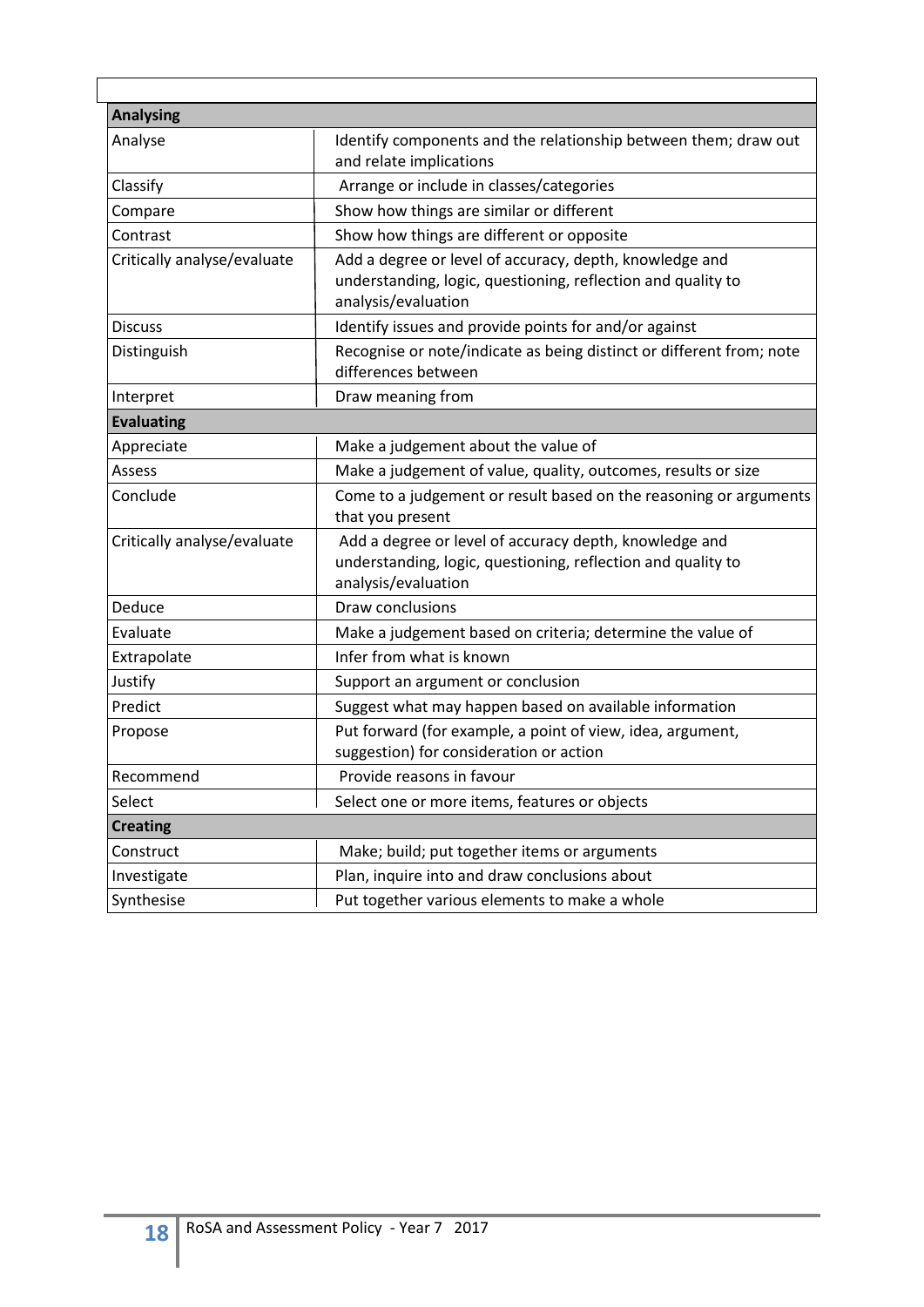

## **APPLICATION FOR EXTENSION**

<span id="page-18-0"></span>

| <b>Assessment Task:</b>                      |                                                                                     |
|----------------------------------------------|-------------------------------------------------------------------------------------|
|                                              |                                                                                     |
|                                              |                                                                                     |
|                                              |                                                                                     |
| <b>Reason for application for extension:</b> |                                                                                     |
|                                              |                                                                                     |
|                                              |                                                                                     |
|                                              |                                                                                     |
|                                              | Note: Appropriate evidence must accompany this application. (e.g. Note from parent) |
|                                              |                                                                                     |
| <b>REPLY TO APPLICATION FOR EXTENSION</b>    |                                                                                     |
|                                              |                                                                                     |
|                                              |                                                                                     |
|                                              |                                                                                     |
| Granted                                      | <b>Refused</b>                                                                      |
| New Due date:                                | Reason                                                                              |
|                                              |                                                                                     |
|                                              |                                                                                     |
|                                              |                                                                                     |
|                                              | Date: _______________                                                               |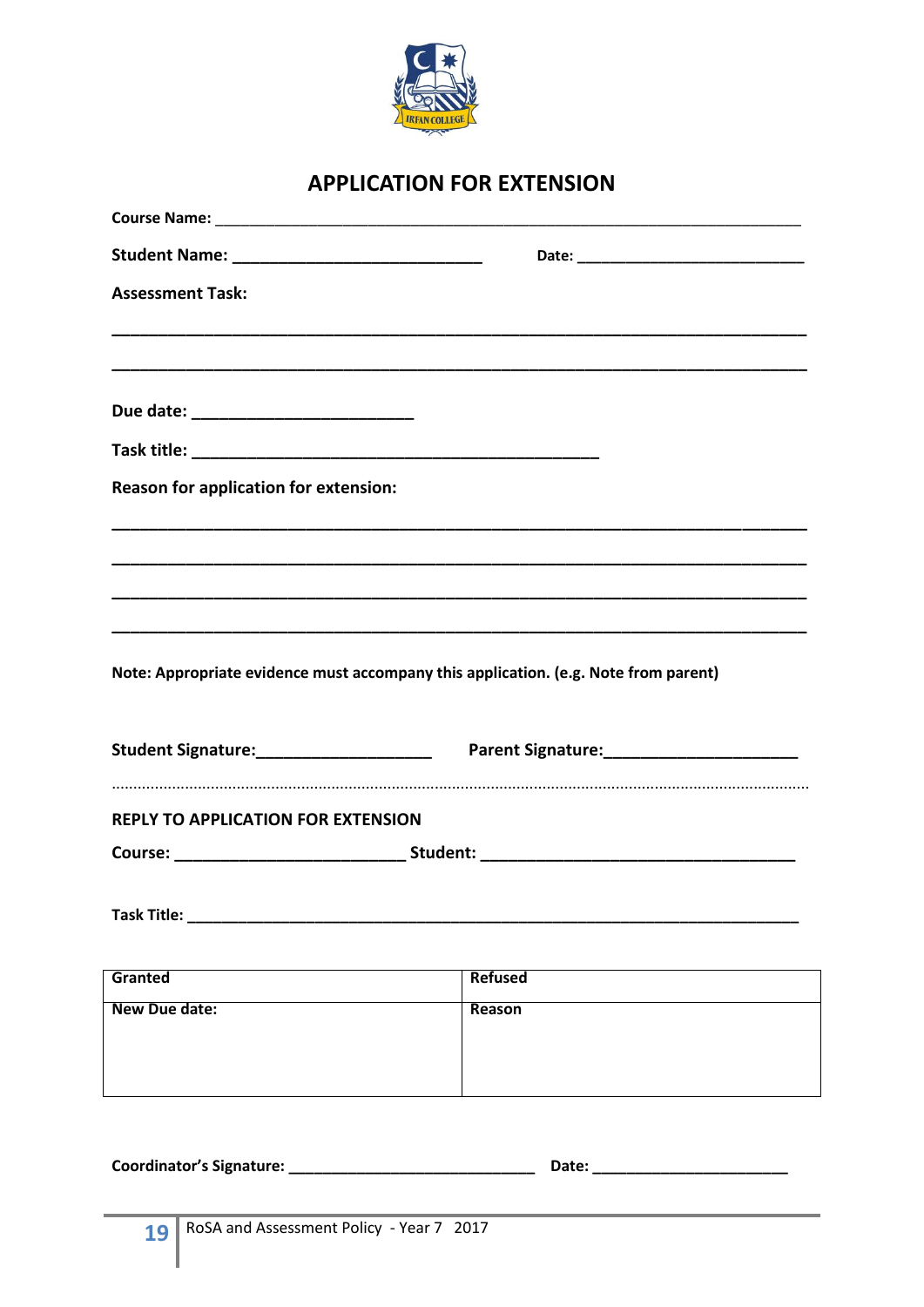

## **ASSESSMENT TASK MISSED**

<span id="page-19-0"></span>

| Note: Appropriate evidence must accompany this application. (e.g. Note from parent)                                                                                                                                            |        |  |  |  |
|--------------------------------------------------------------------------------------------------------------------------------------------------------------------------------------------------------------------------------|--------|--|--|--|
|                                                                                                                                                                                                                                |        |  |  |  |
|                                                                                                                                                                                                                                |        |  |  |  |
| <b>Task Missed Receipt</b>                                                                                                                                                                                                     |        |  |  |  |
| Course: __________________________________Student: ______________________________                                                                                                                                              |        |  |  |  |
|                                                                                                                                                                                                                                |        |  |  |  |
| example of the contract of the contract of the contract of the contract of the contract of the contract of the contract of the contract of the contract of the contract of the contract of the contract of the contract of the |        |  |  |  |
| New Due date:                                                                                                                                                                                                                  | Reason |  |  |  |
|                                                                                                                                                                                                                                |        |  |  |  |
|                                                                                                                                                                                                                                |        |  |  |  |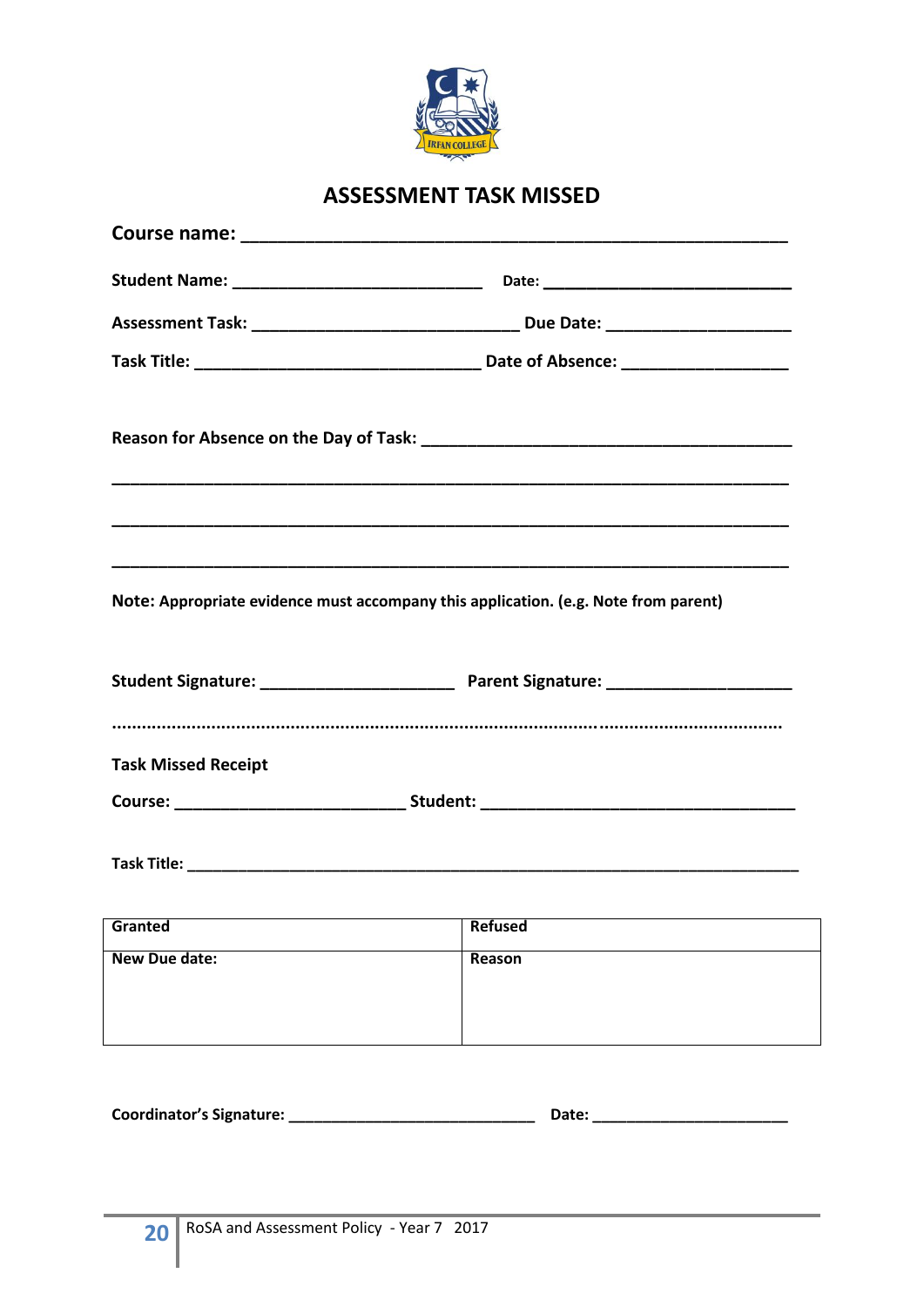

## **ASSESSMENT TASK NOTIFICATION**

<span id="page-20-0"></span>**NAME: \_\_\_\_\_\_\_\_\_\_\_\_\_\_\_\_\_\_\_\_\_\_\_\_\_\_\_\_\_ CLASS**: **\_\_\_\_\_\_\_\_\_\_\_\_**

#### **GENERAL DETAILS:**

| <b>Task Number:</b>     |
|-------------------------|
| <b>Total Marks:</b>     |
| Weighting:              |
| Mode: e.g. Written/Oral |
| Date of Notification:   |
| Date due:               |

**Individual/GroupTask**

**OUTCOMES TO BE ASSESSED:**

#### **CONTEXT FOR THE TASK:**

#### **TASK RUBRIC:**

**TASK DESCRIPTION:**

#### **MARKING CRITERIA:**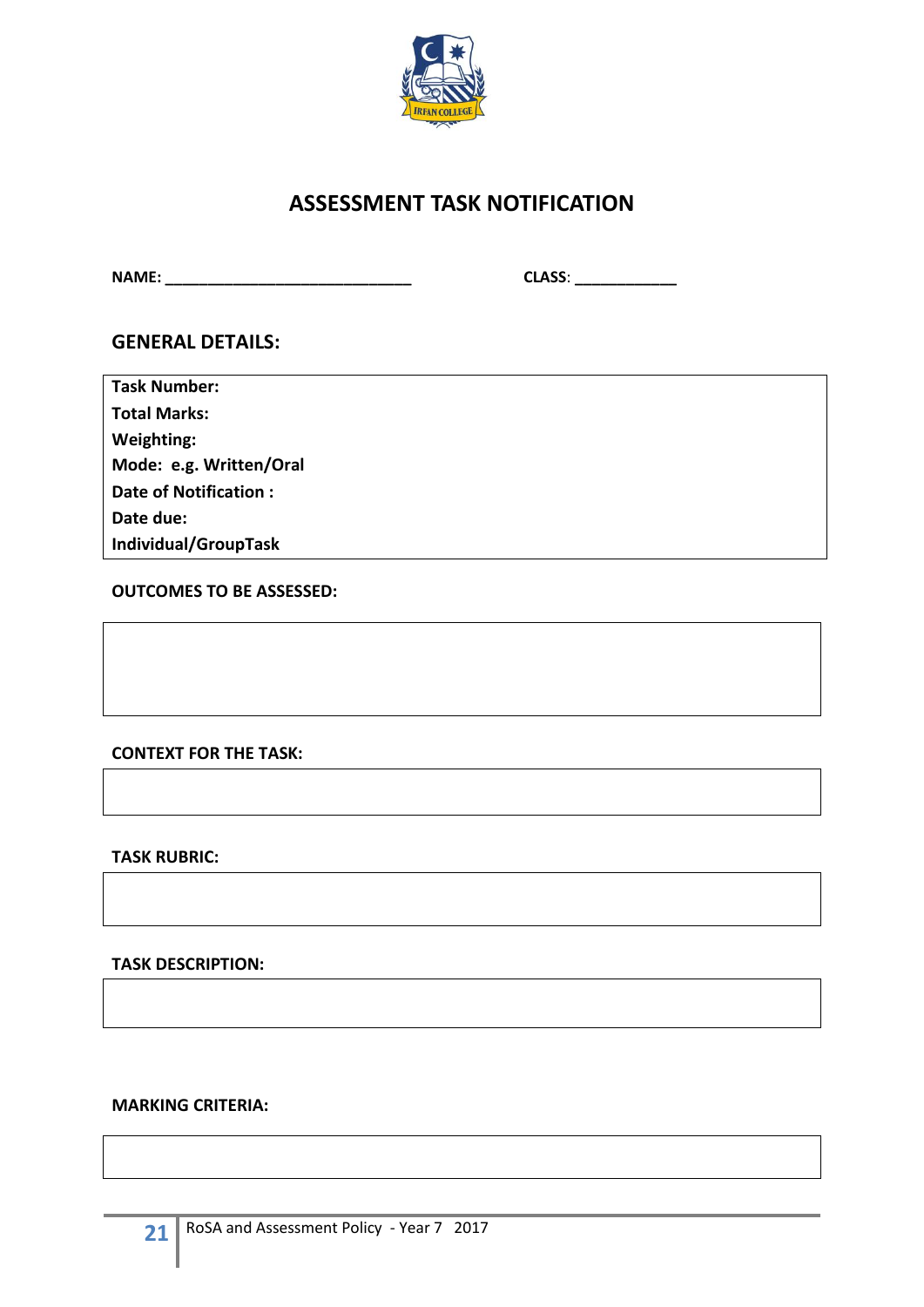

## **ILLNESS/ACCIDENT/MISADVENTURE FORM**

- <span id="page-21-0"></span>1. If illness, accident or misadventure prevents a student completing an assessment task on or by the due date and time, the school must be advised immediately.
- 2. This form must then be completed by the student at least 3 days prior to the due date or as soon as possible after absence.
- 3. The form, when completed, is to be handed in to the Subject teacher.

|                                                                                          | YEAR: _______________________      |  |
|------------------------------------------------------------------------------------------|------------------------------------|--|
|                                                                                          | <b>SUBJECT: __________________</b> |  |
|                                                                                          | FACULTY: ___________________       |  |
|                                                                                          |                                    |  |
|                                                                                          | TIME: ________________________     |  |
| NATURE OF REQUEST: NATURE OF REQUEST:                                                    |                                    |  |
|                                                                                          | DATE: _______________________      |  |
|                                                                                          | DATE: _____________________        |  |
|                                                                                          |                                    |  |
|                                                                                          |                                    |  |
| <b>COORDINATOR'S DECISION:</b>                                                           |                                    |  |
| □ Alternate assessment task to be set<br>$\Box$ A zero mark is to be recorded<br>□ Other |                                    |  |
|                                                                                          |                                    |  |
|                                                                                          |                                    |  |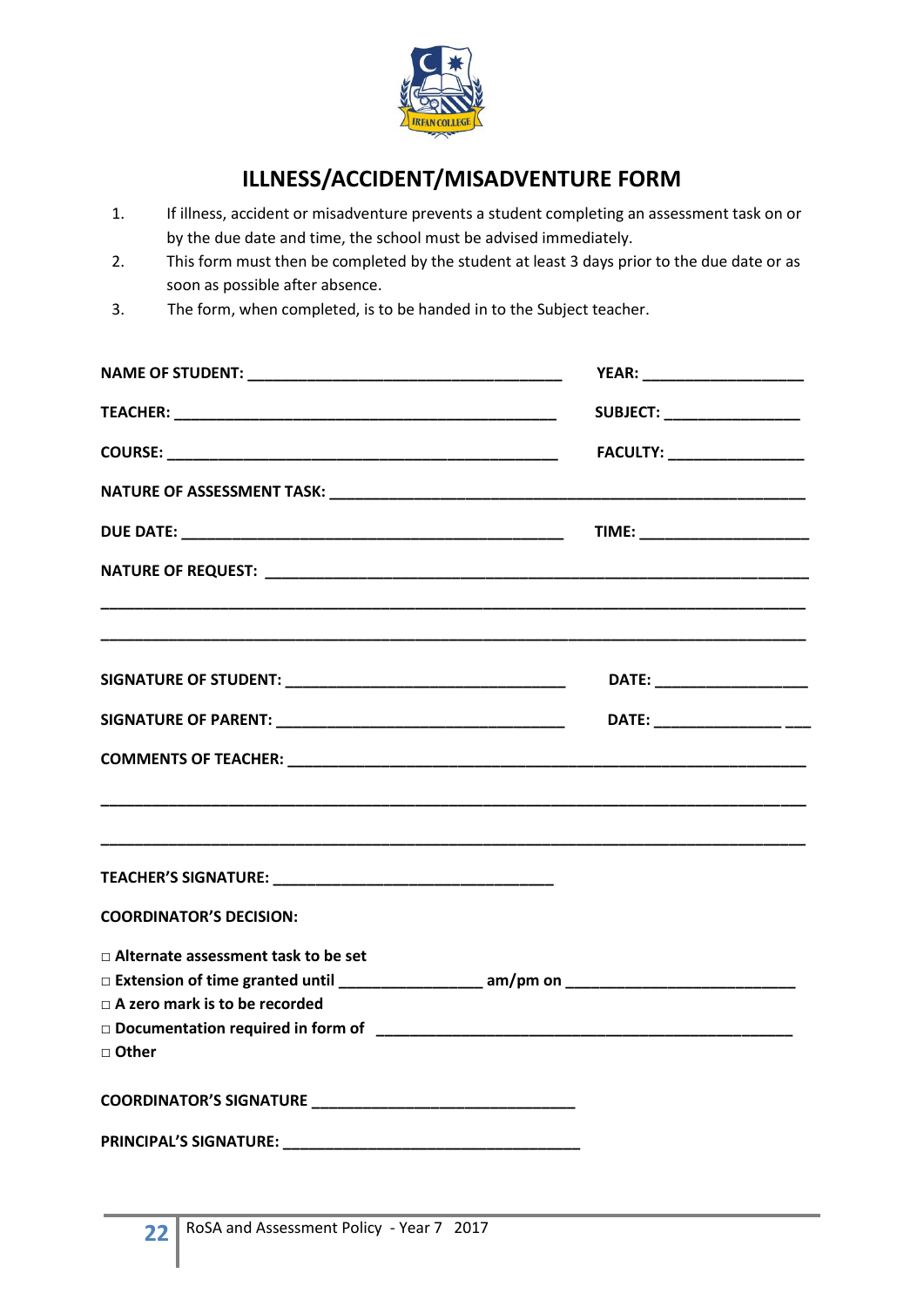## **YEAR 7 ENGLISH ASSESSMENT SCHEDULE**

|                          | Task 1                  | Task 2                 | Task 3                         | Task 4                   | Task 5                     |
|--------------------------|-------------------------|------------------------|--------------------------------|--------------------------|----------------------------|
| Task Type and Weighting  | Speech                  | Mini Newspaper         | <b>Half Yearly Examination</b> | In class listening test. | <b>Yearly Examination</b>  |
|                          |                         |                        |                                | (short answer questions  |                            |
|                          |                         |                        |                                | and poetry composition)  |                            |
| Appropriate Date         | Term 1                  | Term 2                 | Term <sub>2</sub>              | Term 3                   | Term 4                     |
|                          | Week 7                  | Week 6                 | Week 8                         | Week 9                   | Week 8                     |
| <b>Outcomes Assessed</b> | <b>EN4-1A</b>           | <b>EN4-1A</b>          | <b>EN4-1A</b>                  | <b>EN4-2A</b>            | <b>EN4-1A</b>              |
|                          | <b>EN4-3B</b>           | <b>EN4-3B</b>          | <b>EN4-3B</b>                  | <b>EN4-3B</b>            | <b>EN4-3B</b>              |
|                          | <b>EN4-4B</b>           | <b>EN4-4B</b>          | ENA-4B                         | <b>EN4-4B</b>            | <b>EN4-4B</b>              |
|                          | <b>EN4-7D</b>           | <b>EN4-9E</b>          | <b>EN4-6C</b>                  | <b>EN4-8D</b>            | <b>EN4-8D</b>              |
|                          |                         |                        | <b>EN4-7D</b>                  |                          | <b>EN4-6C</b>              |
| <b>Topic Focus</b>       | Novel Study: Flights of | Media: Exposing the    | Novel Study, Media:            | <b>Cultural Poetry</b>   | <b>Cultural Poetry</b>     |
|                          | Fantasy                 | <b>News</b>            | <b>Exposing the News and</b>   |                          | and                        |
|                          |                         |                        | Documentary: March of          |                          | Introduction to Drama      |
|                          |                         |                        | the Penguins                   |                          |                            |
| Assessment Instrument    | Composing and           | Students to work in    | Formal exam;                   | Listening Test;          | Formal exam;               |
|                          | presenting a speech     | groups and             | comprehension; short           | Short answer questions;  | comprehension; short       |
|                          | focusing on themes,     | create a newspaper.    | answer; extended               | Poetry composition.      | answer; extended           |
|                          | language and            | They are assessed on   | response question              |                          | response question          |
|                          | characters.             | three features and the |                                |                          |                            |
|                          |                         | overall layout.        |                                |                          |                            |
| <b>Assessment Mode</b>   | Speaking                | Viewing and            | <b>Reading and Writing</b>     | Listening (15%)          | <b>Reading and Writing</b> |
|                          |                         | Representing           |                                | and Writing (5%)         |                            |
| Weighting                | 15%                     | 15%                    | 25%                            | 20%                      | 25%                        |
|                          |                         |                        |                                |                          |                            |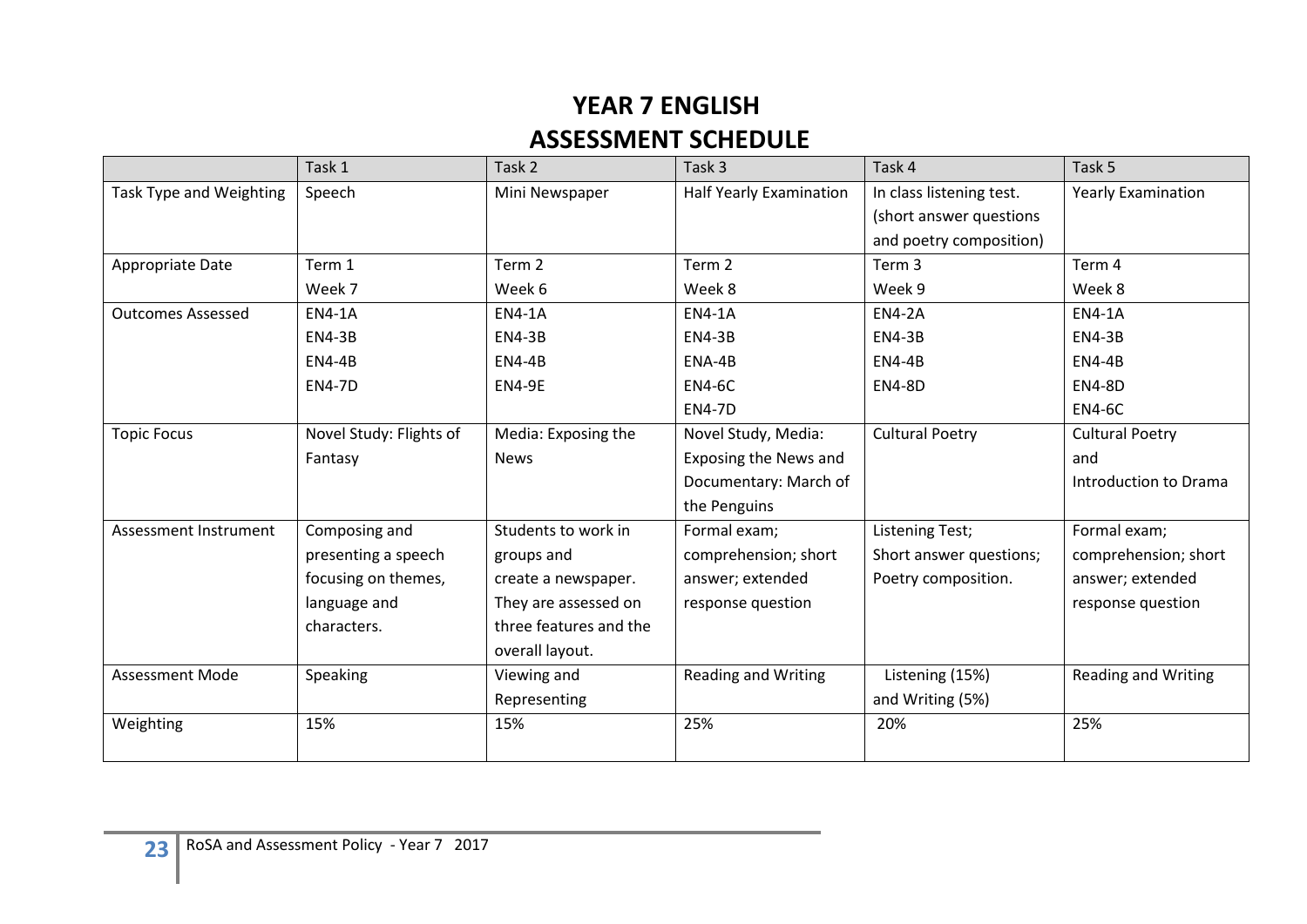#### **Stage 4 English Outcomes**

EN4-1A responds to and composes texts for understanding, interpretation, critical analysis, imaginative expression and pleasure

EN4-2A effectively uses a widening range of processes, skills, strategies and knowledge for responding to and composing texts in different media and technologies

EN4-3B uses and describes language forms, features and structures of texts appropriate to a range of purposes, audiences and contexts

EN4-4B makes effective language choices to creatively shape meaning with accuracy, clarity and coherence

EN4-5C thinks imaginatively, creatively, interpretively and critically about information, ideas and arguments to respond to and compose texts

EN4-6C identifies and explains connections between and among texts

EN4-7D demonstrates understanding of how texts can express aspects of their broadening world and their relationships within it

EN4-8D identifies, considers and appreciates cultural expression in texts

EN4-9E uses, reflects on and assesses their individual and collaborative skills for learning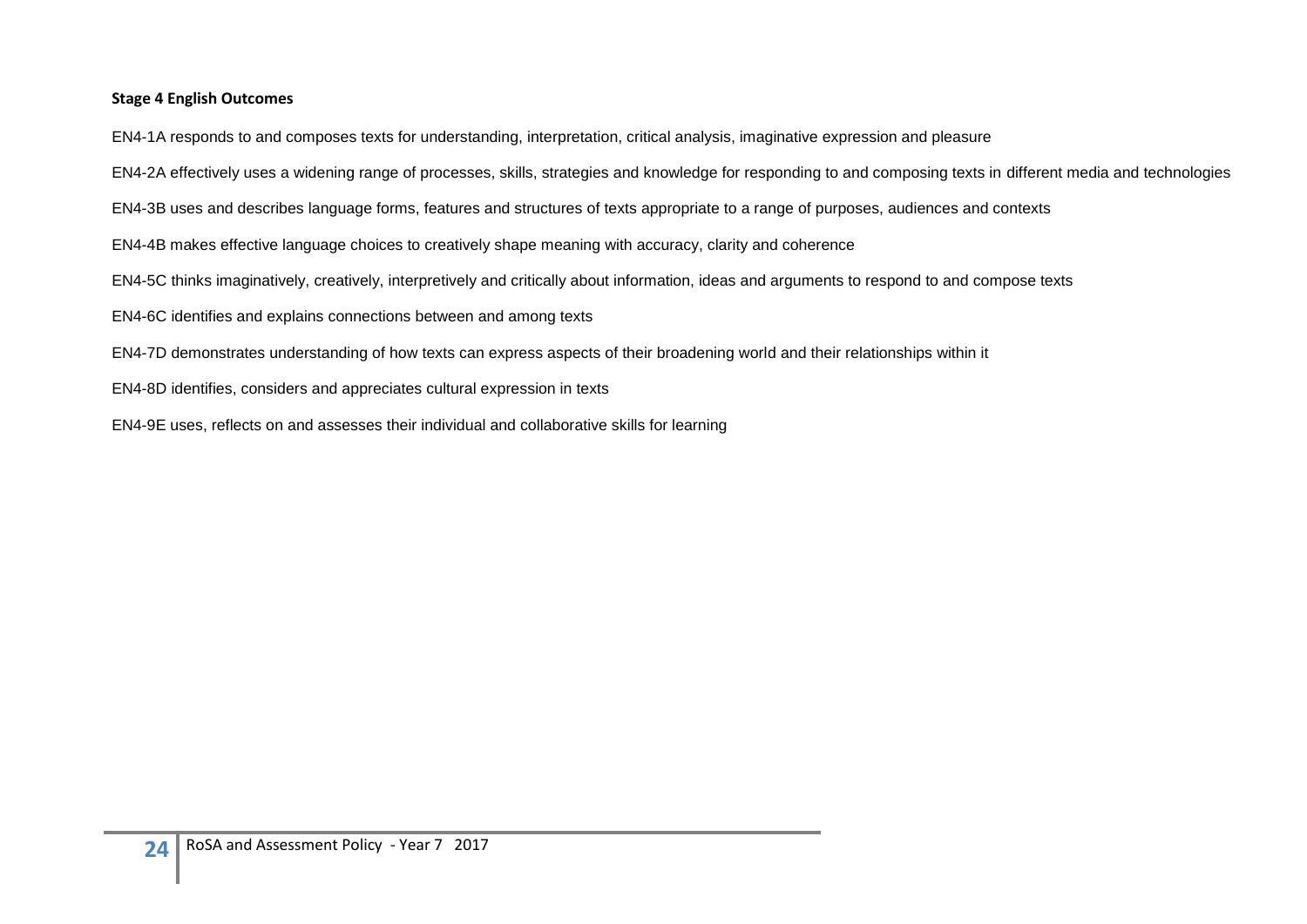## **YEAR 7 MATHS**

### **ASSESSMENT SCHEDULE**

|                                            | Task 1                                       | Task 2                                                                     | Task 3                                                                                                           | Task 4                                                                                                                | Task 5                                                                                              |
|--------------------------------------------|----------------------------------------------|----------------------------------------------------------------------------|------------------------------------------------------------------------------------------------------------------|-----------------------------------------------------------------------------------------------------------------------|-----------------------------------------------------------------------------------------------------|
| <b>Task Type</b>                           | Assignment 1                                 | Term Test 1                                                                | Half Yearly<br>Examination                                                                                       | Term Test 2                                                                                                           | Yearly<br>Examination                                                                               |
| <b>Approximate Date</b>                    | Term 1,<br>Week 7                            | Term 1,<br>Week 9                                                          | Term 2,<br>Week 8                                                                                                | Term 3,<br>Week 9                                                                                                     | Term 4,<br>Week 8                                                                                   |
| <b>Outcomes Assessed</b>                   | (Chapter 2)<br>MA4-1WM, MA4-2WM,<br>MA4-3WM, | (Chapter 1 & 3)<br>MA4-1WM, MA4-<br>2WM, MA4-3WM,<br>MA4-4NA, MA4-<br>9NA, | (Chapters 4,<br>5 and 7)<br>MA4-1WM, MA4-<br>2WM, MA4-3WM,<br>MA4-4NA, MA4-<br>8NA, MA4-11NA,<br><b>MA4-18MG</b> | (Chapter 6, 8, 9,<br>10 and 11)<br>MA4-5NA, MA4-<br>6NA, MA4-7NA,<br>MA4-12MG, MA4-<br>13MG, MA4-,<br><b>MA4-17MG</b> | (Chapters 12, 13, 14 and<br>15)<br>MA4-10NA, MA4-11NA,<br>MA4-17MG, MA4-19SP,<br>MA4-20SP, MA4-21SP |
| <b>Topic Focus/Area of</b><br><b>Study</b> | <b>Working Mathematically</b>                | Beginnings in<br>Number &<br>Number and<br>Indices                         | Patterns and<br>Algebra, Angles<br>and Directed<br>numbers and the<br>number plane                               | Decimals,<br>Fractions,<br>Percentages, 2D<br>and 3D space and<br>Perimeter, area<br>and volume                       | Probability, Equations,<br><b>Statistics and Symmetry</b><br>and Transformations                    |
| Weighting                                  | 10%                                          | 15%                                                                        | 25%                                                                                                              | 20%                                                                                                                   | 30%                                                                                                 |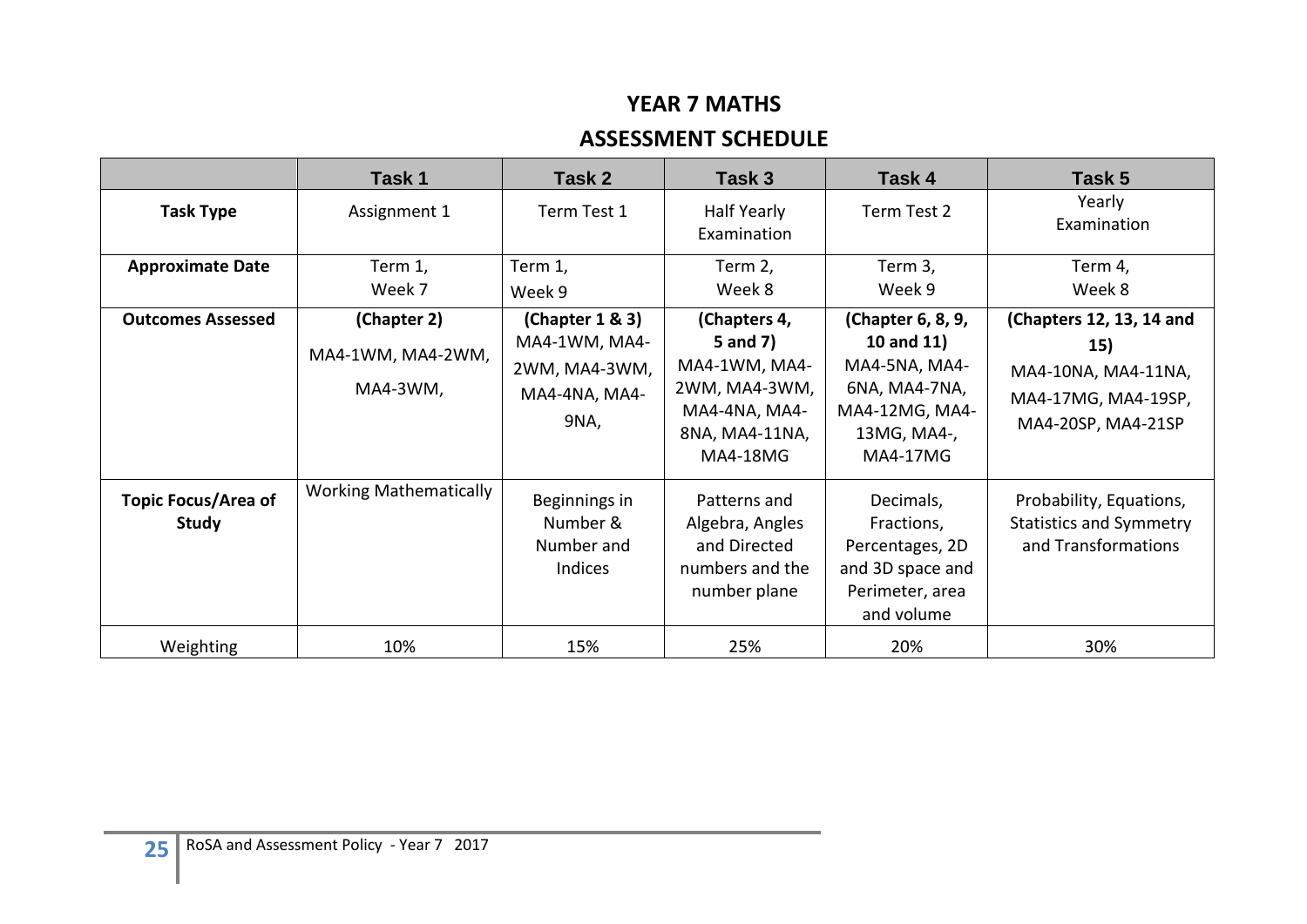## **Year 7 | Stage 4 | Syllabus Outcomes**

- MA4-1WM: communicates and connects mathematical ideas using appropriate terminology, diagrams and symbols
- MA4-2WM: applies appropriate mathematical techniques to solve problems
- MA4-3WM: recognises and explains mathematical relationships using reasoning
- MA4-4NA: compares, orders and calculates with integers, applying a range of strategies to aid computation
- MA4-5NA: operates with fractions, decimals and percentages
- MA4-6NA: solves financial problems involving purchasing goods
- MA4-7NA: operates with ratios and rates, and explores their graphical representation
- MA4-8NA: generalises number properties to operate with algebraic expressions
- MA4-9NA: operates with positive-integer and zero indices of numerical bases
- MA4-10NA: uses algebraic techniques to solve simple linear and quadratic equations
- MA4-11NA: creates and displays number patterns; graphs and analyses linear relationships; and performs transformations on the Cartesian plane
- MA4-12MG: calculates the perimeters of plane shapes and the circumferences of circles
- MA4-13MG: uses formulas to calculate the areas of quadrilaterals and circles, and converts between units of area
- MA4-14MG: uses formulas to calculate the volumes of prisms and cylinders, and converts between units of volume
- MA4-15MG: performs calculations of time that involve mixed units, and interprets time zones (Year 8)
- MA4-16MG: applies Pythagoras' theorem to calculate side lengths in right-angled triangles, and solves related problems (Year 8)
- MA4-17MG: classifies, describes and uses the properties of triangles and quadrilaterals, and determines congruent triangles to find unknown side lengths and angles
- MA4-18MG: identifies and uses angle relationships, including those related to transversals on sets of parallel lines
- MA4-19SP: collects, represents and interprets single sets of data, using appropriate statistical displays
- MA4-20SP: analyses single sets of data using measures of location, and range
- MA4-21SP: represents probabilities of simple and compound events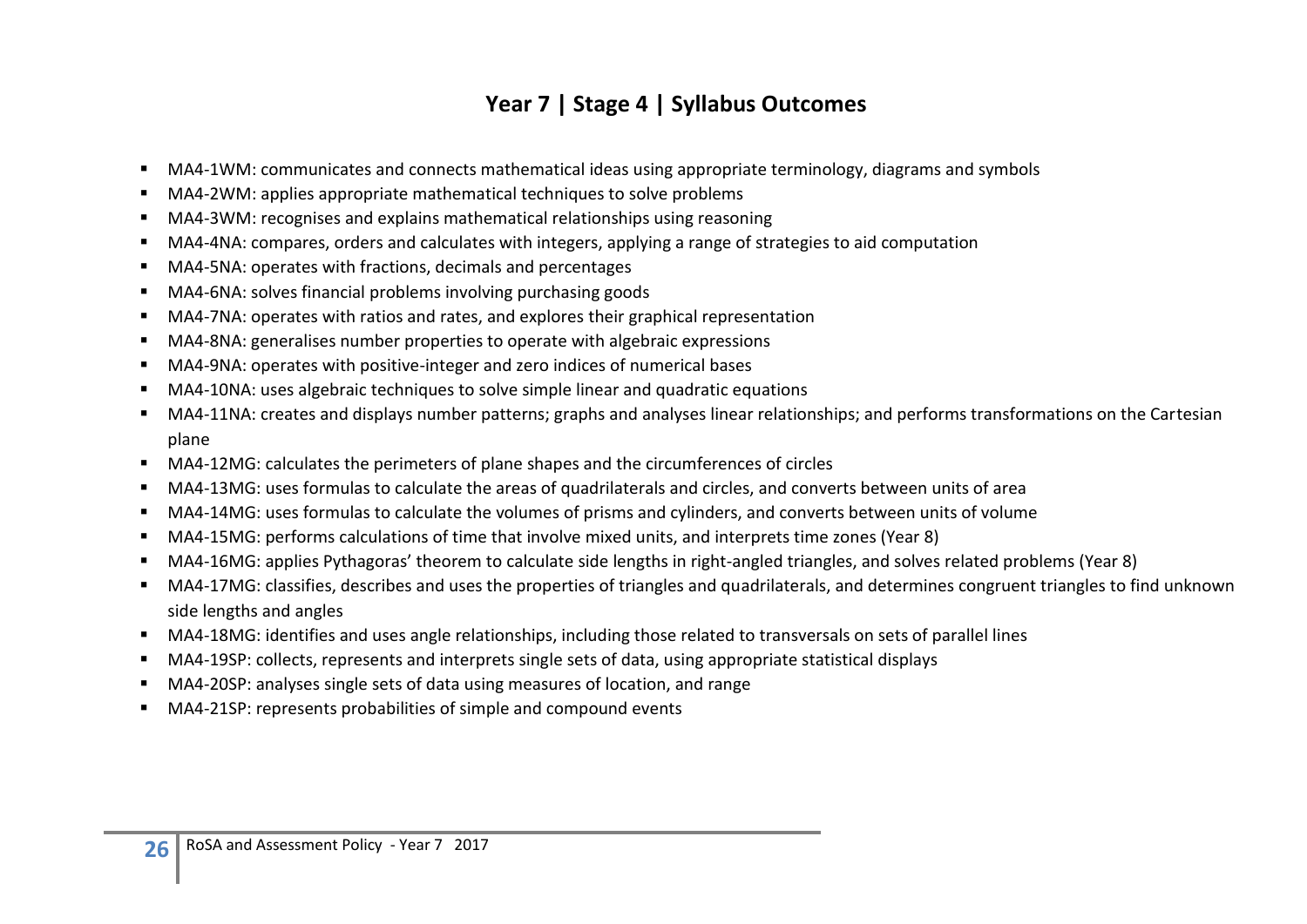## **YEAR 7 SCIENCE ASSESSMENT SCHEDULE**

|                                            | Task 1                                | Task 2<br>Task 3                                                                         |                     | Task 4                                                                  |
|--------------------------------------------|---------------------------------------|------------------------------------------------------------------------------------------|---------------------|-------------------------------------------------------------------------|
| <b>Task Type</b>                           | Practical Report and<br>Investigation | Half-Yearly Examination                                                                  | Model               | <b>Yearly Examination</b>                                               |
| <b>Approximate Date</b>                    | Term 1, Week 6                        | Term 2, Weeks 8                                                                          | Term 3, Week 8      | Term 4, Week 8                                                          |
| <b>Outcomes Assessed</b>                   | WS4, WS5.1-5.3, WS6,                  | CW1, CW3, ES3, ES4, LW4, WS4,                                                            | PW1, PW2, WS4,      | LW1, LW2, LW5, PW1,                                                     |
|                                            | WS7.1-7.2, WS8, WS9                   | WS5.1-5.3, WS6, WS7.1-7.2,                                                               | WS5.1-5.3, WS6,     | PW2, ES2, WS4, WS5.1-                                                   |
|                                            |                                       | <b>WS8, WS9</b>                                                                          | WS7.1-7.2, WS8, WS9 | 5.3, WS6, WS7.1-7.2,                                                    |
|                                            |                                       |                                                                                          |                     | <b>WS8, WS9</b>                                                         |
| <b>Topic Focus/Area of</b><br><b>Study</b> | <b>Working Scientifically</b>         | <b>Investigating Science, Properties</b><br>of Substances, Earth Resources<br>& Mixtures | Forces              | Habitats & Interactions,<br>Forces, Classification &<br>Earth and Space |
| Assessment                                 | In-class submission                   | 1.5 hours                                                                                | In-class submission | 1.5 hours                                                               |
| <b>Instrument</b>                          |                                       | Examination                                                                              |                     | Examination                                                             |
| <b>Weighting</b>                           | 20%                                   | 20%                                                                                      | 30%                 | 30%                                                                     |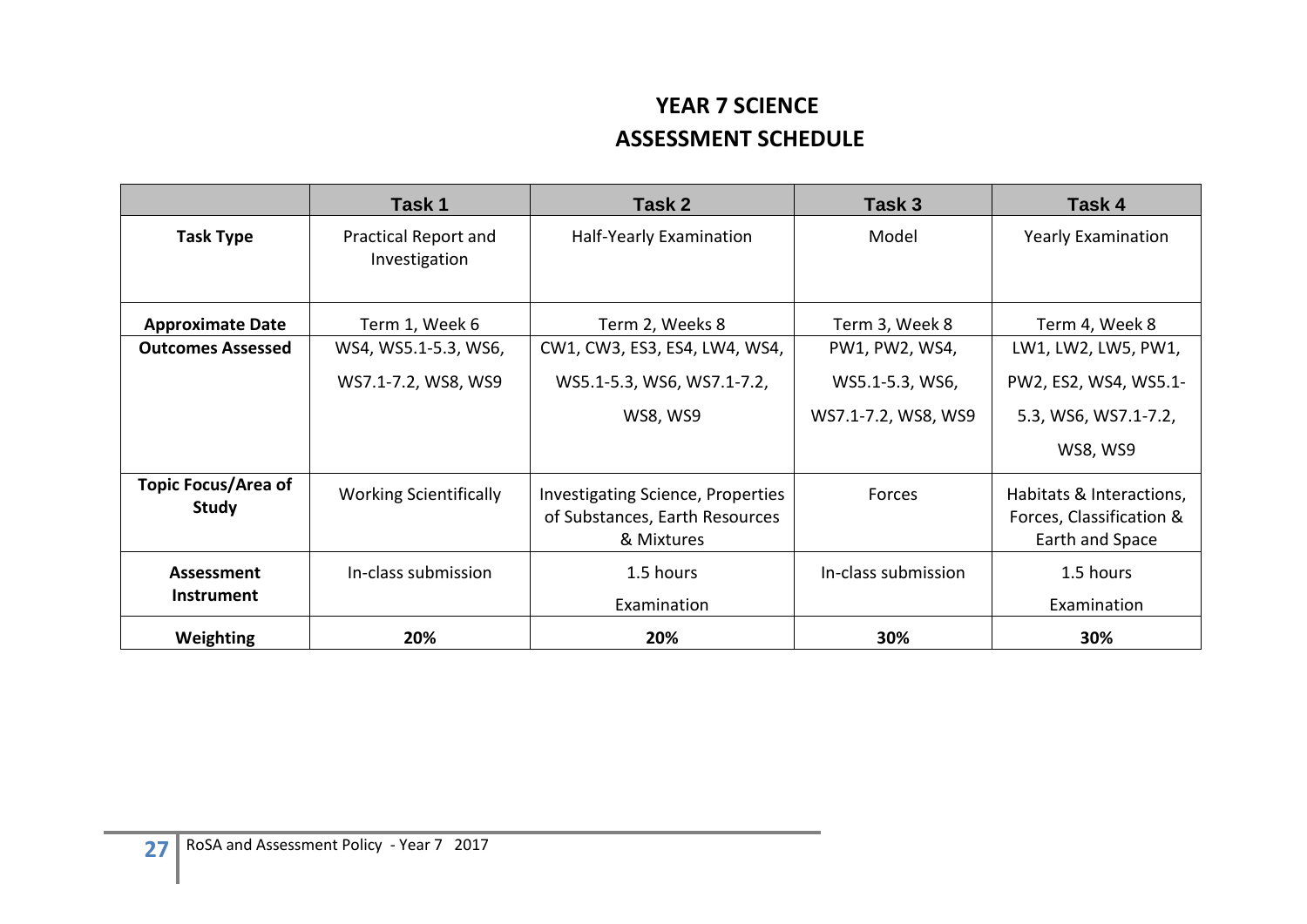#### **Stage 4 Science Outcomes**

*A student:*

**SC4-1VA** appreciates the importance of science in their lives and the role of scientific inquiry in increasing understanding of the world around them

**SC4-2VA** shows a willingness to engage in finding solutions to science-related personal, social and global issues, including shaping sustainable futures

**SC4-3VA** demonstrates confidence in making reasoned, evidence-based decisions about the current and future use and influence of science and technology, including ethical considerations

**SC4-4WS** identifies questions and problems that can be tested or researched and makes predictions based on scientific knowledge

**SC4-5WS** collaboratively and individually produces a plan to investigate questions and problems

**SC4-6WS** follows a sequence of instructions to safely undertake a range of investigation types, collaboratively and individually

**SC4-7WS** processes and analyses data from a first-hand investigation and secondary sources to identify trends, patterns and relationships, and draw conclusions

**SC4-8WS** selects and uses appropriate strategies, understanding and skills to produce creative and plausible solutions to identified problems

**SC4-9WS** presents science ideas, findings and information to a given audience using appropriate scientific language, text types and representations

**SC4-10PW** describes the action of unbalanced forces in everyday situations

**SC4-11PW** discusses how scientific understanding and technological developments have contributed to finding solutions to problems involving energy transfers and transformations

**SC4-12ES** describes the dynamic nature of models, theories and laws in developing scientific understanding of the Earth and solar system

**SC4-13ES** explains how advances in scientific understanding of processes that occur within and on the Earth, influence the choices people make about resource use and management

**SC4-14LW** relates the structure and function of living things to their classification, survival and reproduction

**SC4-15LW** explains how new biological evidence changes people's understanding of the world

**SC4-16CW** describes the observed properties and behaviour of matter, using scientific models and theories about the motion and arrangement of particles

**SC4-17CW** explains how scientific understanding of, and discoveries about the properties of elements, compounds and mixtures relate to their uses in everyday life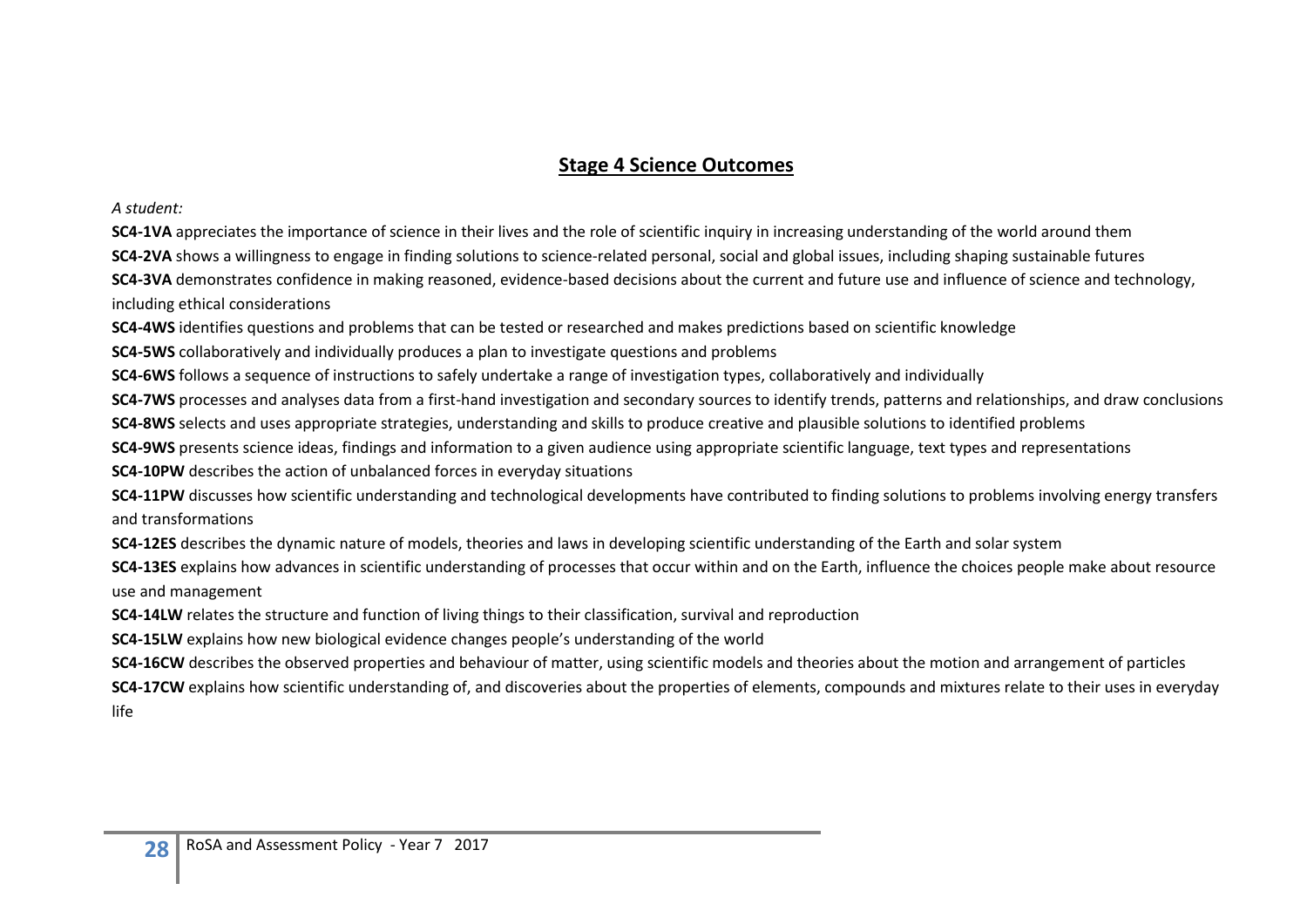## **HISTORY YEAR 7 ASSESSMENT SCHEDULE**

|                          | Task 1                                                                         | Task <sub>2</sub>                                                            | Task 3                                       | Task 4                                                                                  |
|--------------------------|--------------------------------------------------------------------------------|------------------------------------------------------------------------------|----------------------------------------------|-----------------------------------------------------------------------------------------|
| Task Type and Weighting  | In class test<br>(Objective response & short<br>answer questions)              | <b>Half Yearly Examination</b>                                               | Historical Research and<br>communication     | <b>Yearly Examination</b>                                                               |
| Appropriate Date         | Term 1,<br>Week 10                                                             | Term <sub>2</sub><br>Week 8                                                  | Term 3<br>Week 7                             | Term 4<br>Week 8                                                                        |
| <b>Outcomes Assessed</b> | HT4 -1, HT4-2,, HT4 -4,<br>HT4- 5, HT4-9                                       | HT4 2, HT4 3, HT4 6, HT4<br>9, HT4 10                                        | HT4 2, HT4 3, HT4 6, HT4<br>9, HT4 10        | HT4 2, HT4 3, HT4 6, HT4 9, HT4<br>10                                                   |
| <b>Topic Focus</b>       | Overview of the Ancient World<br><b>Investigating History</b>                  | Overview of the Ancient<br>World<br><b>Investigating History</b>             | Depth Study 2:Mediterranean<br>World: Egypt  | Depth Study<br>2: Mediterranean World:<br>Egypt<br>3: The Asian World: Ancient<br>China |
| Assessment Instrument    | In Class formal test; Short<br>answer response to source<br>analysis questions | Formal exam; multiple choice;<br>short answer; extended<br>response question | Historical Investigation and<br>Presentation | Formal exam; multiple choice;<br>short answer; extended<br>response question            |
| Weighting                | 20%                                                                            | 25%                                                                          | 25%                                          | 30%                                                                                     |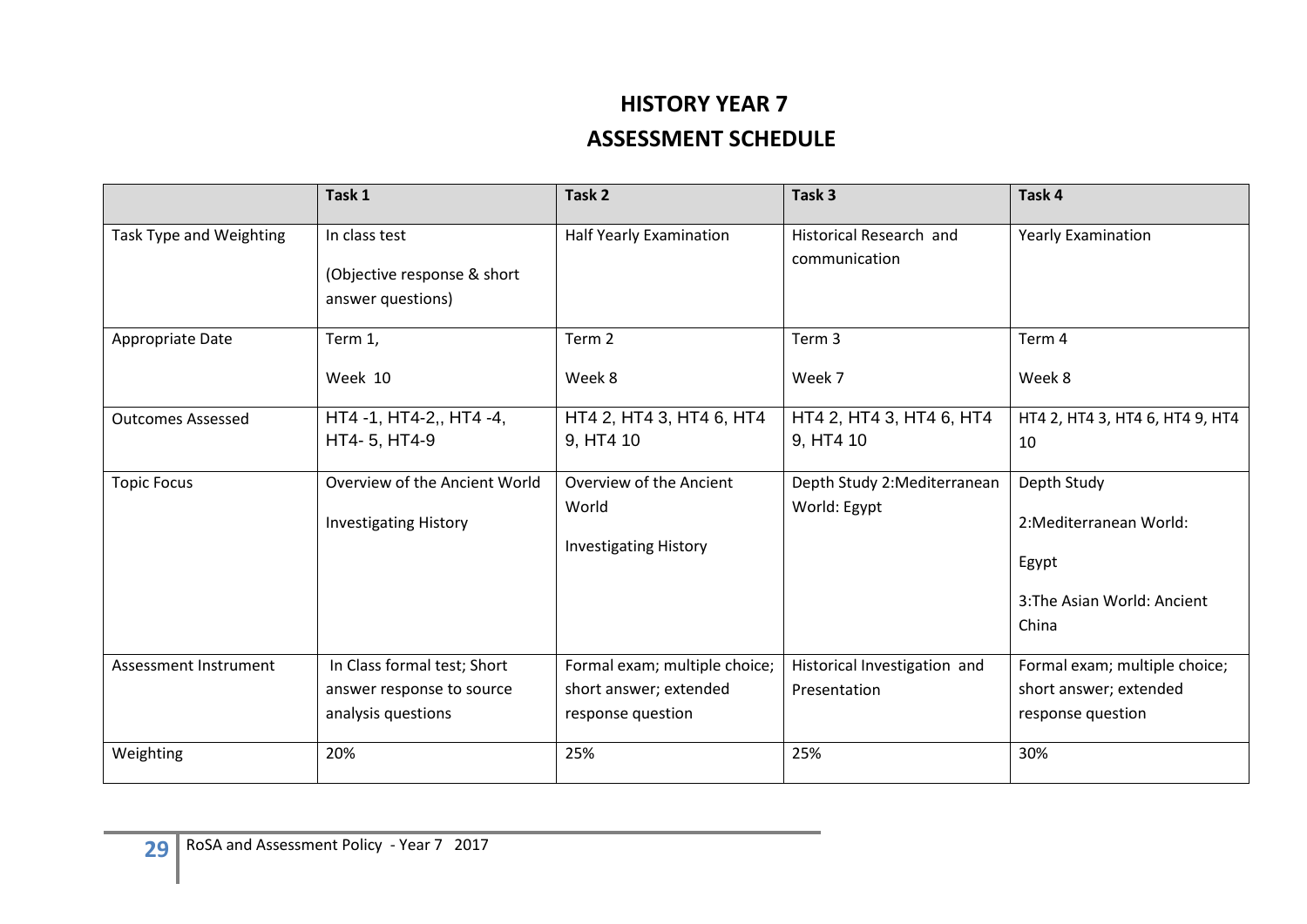## **HISTORY YEAR 7 ASSESSMENT GRID**

|                             | Task 1                   | Task 2                   | Task 3                   | Task 4                    |        |
|-----------------------------|--------------------------|--------------------------|--------------------------|---------------------------|--------|
| Task Type                   | In class test: Source    | Half Yearly Examination  | Historical Research and  | <b>Yearly Examination</b> |        |
|                             | analysis and             |                          | oral communication       |                           |        |
|                             | response to short answer |                          |                          |                           |        |
|                             | questions                |                          |                          |                           |        |
| Syllabus content            | HT4-1, HT4-2,, HT4-4,    | HT4 2, HT4 3, HT4 6, HT4 | HT4 2, HT4 3, HT4 6, HT4 | HT4 2, HT4 3, HT4 6, HT4  |        |
| Requirements                | HT4-5, HT4-9             | 9, HT4 10                | 9, HT4 10                | 9, HT4 10                 |        |
| Appropriate Task Date       | Term 1,                  | Term 2                   | Term 3                   | Term 4                    |        |
|                             | Week 10                  | Week 8                   | Week 7                   | Week 8                    |        |
| <b>Outcomes Assessed</b>    |                          |                          |                          |                           |        |
|                             |                          |                          |                          |                           |        |
|                             | Task 1                   | Task 2                   | Task 3                   | Task 4                    | Weight |
|                             |                          |                          |                          |                           |        |
| Knowledge and               | 5                        | 15                       | 10                       | 15                        | 45     |
| understanding of course     |                          |                          |                          |                           |        |
| content                     |                          |                          |                          | 10                        | 20     |
| Source-based                | 10                       |                          |                          |                           |        |
| skills                      |                          |                          |                          |                           |        |
| Historical inquiry and      |                          |                          | 10                       |                           | 10     |
| research                    |                          |                          |                          |                           |        |
| Communication of            | 5                        | 10                       | 5                        | 5                         | 25     |
| historical understanding in |                          |                          |                          |                           |        |
| appropriate forms           |                          |                          |                          |                           |        |
|                             | 20%                      | 25%                      | 25%                      | 30%                       | 100%   |
|                             |                          |                          |                          |                           |        |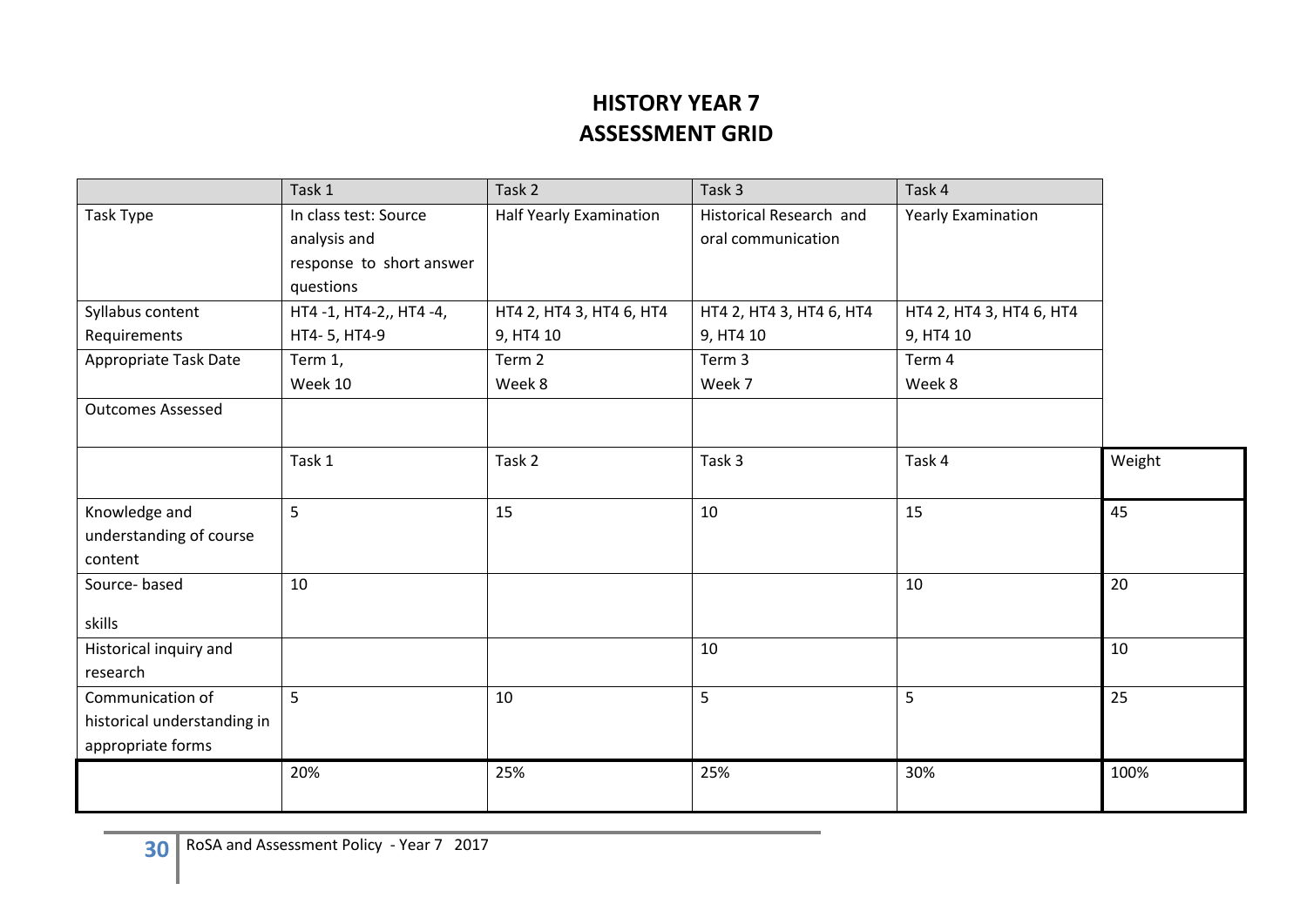#### **Outcomes:**

HT4-1: describes the nature of history and archaeology and explains their contribution to an understanding of the past

- HT4-2: describes major periods of historical time and sequences events, people and societies from the past
- HT4-3: describes and assesses the motives and actions of past individuals and groups in the context of past societies
- HT4-4: describes and explains the causes and effects of events and developments of past societies over time
- HT4-5: identifies the meaning, purpose and context of historical sources
- HT4-6: uses evidence from sources to support historical narratives and explanations
- HT4-7: identifies and describes different contexts, perspectives and interpretations of the past
- HT4-8: locates, selects and organises information from sources to develop an historical inquiry
- HT4-9: uses a range of historical terms and concepts when communicating an understanding of the past
- HT4-10: selects and uses appropriate oral, written, visual and digital forms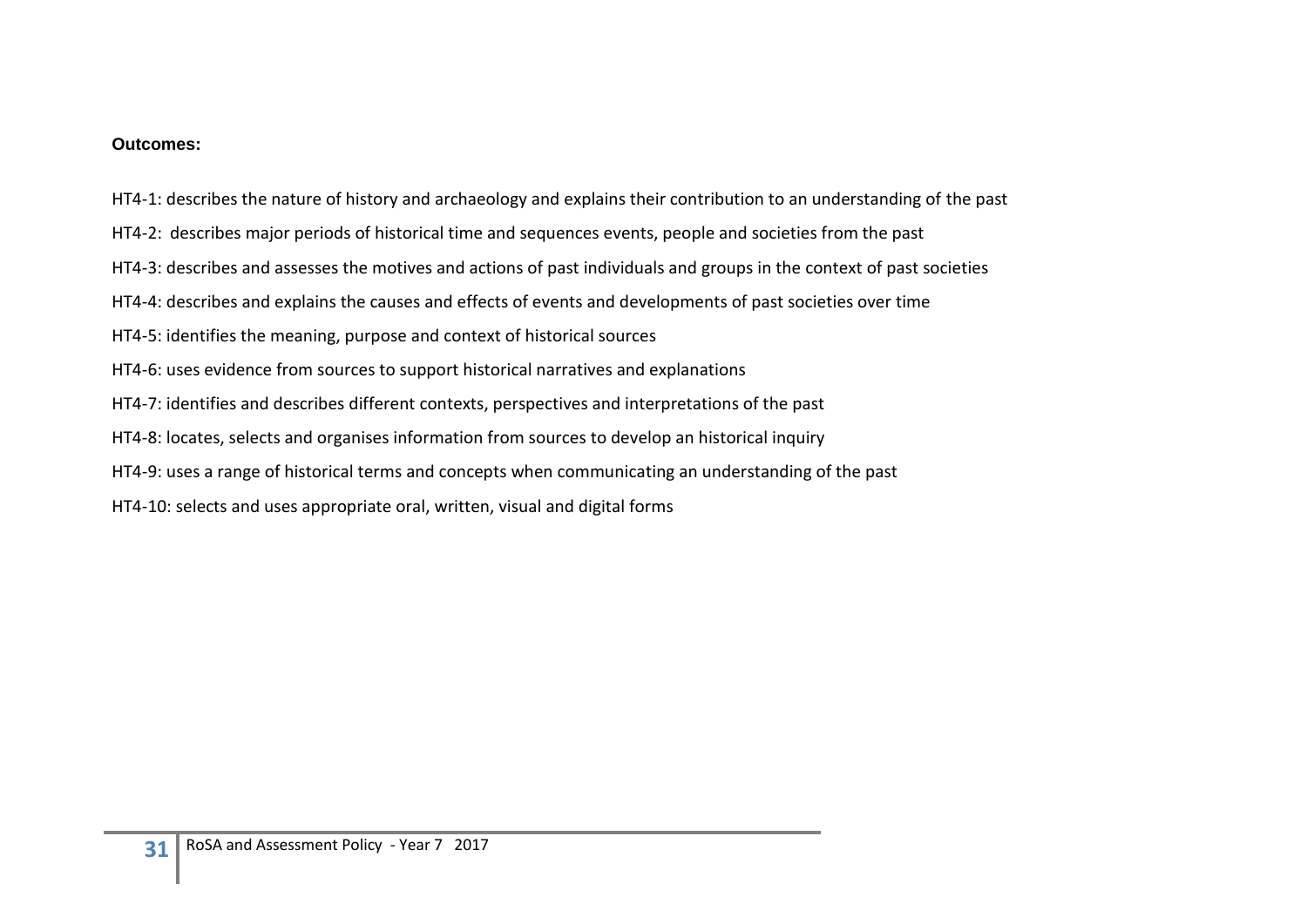## **GEOGRAPHY – YEAR 7 ASSESSMENT SCHEDULE**

|                              | Task 1                       | Task 2                                                                                      | Task 3                                                 | Task 4                                                                                 |      |
|------------------------------|------------------------------|---------------------------------------------------------------------------------------------|--------------------------------------------------------|----------------------------------------------------------------------------------------|------|
| Task type                    | Research Report              | Half Yearly<br>Examination                                                                  | <b>Research and Multi</b><br><b>Media Presentation</b> | Yearly<br>Examination                                                                  |      |
| <b>Appropriate Date</b>      | Term 1, Week 9               | Term 2, Week 8                                                                              | Term 3, Week 8                                         | Term 4, Week 8                                                                         |      |
| <b>Outcomes Assessed</b>     | GE4-1,<br>GE4-5, GE4-7       | GE4-2,<br>GE4-4, GE4-8                                                                      | $GE4-1$ ,<br>GE4-3, GE4-7                              | GE4-4,<br>GE4-6, GE4-8                                                                 |      |
| <b>Topic Focus</b>           | Landscapes and<br>Land forms | Landscapes and Land<br>forms                                                                | Places and<br>Liveability                              | Places and<br>Liveability                                                              |      |
| <b>Assessment Instrument</b> | Research Report              | Formal exam $-$<br>multiple choice,<br>short answers and<br>extended response<br>questions. | Multimedia<br>Presentation                             | Formal exam - multiple<br>choice, short answers and<br>extended response<br>questions. |      |
| Weighting                    | 25%                          | 25%                                                                                         | 20%                                                    | 30%                                                                                    | 100% |

#### **OUTCOMES**

A student:

- locates and describes the diverse features and characteristics of a range of places and environments GE4-1
- describes processes and influences that form and transform places and environments GE4-2
- explains how interactions and connections between people, places and environments result in change GE4-3
- examines perspectives of people and organisations on a range of geographical issues GE4-4
- discusses management of places and environments for their sustainability GE4-5
- explains differences in human wellbeing GE4-6
- acquires and processes geographical information by selecting and using geographical tools for inquiry GE4-7
- communicates geographical information using a variety of strategies GE4-8
	- Related Life Skills outcomes: GELS-1, GELS-2, GELS-4, GELS-5, GELS-7, GELS-8

**32** RoSA and Assessment Policy - Year 7 2017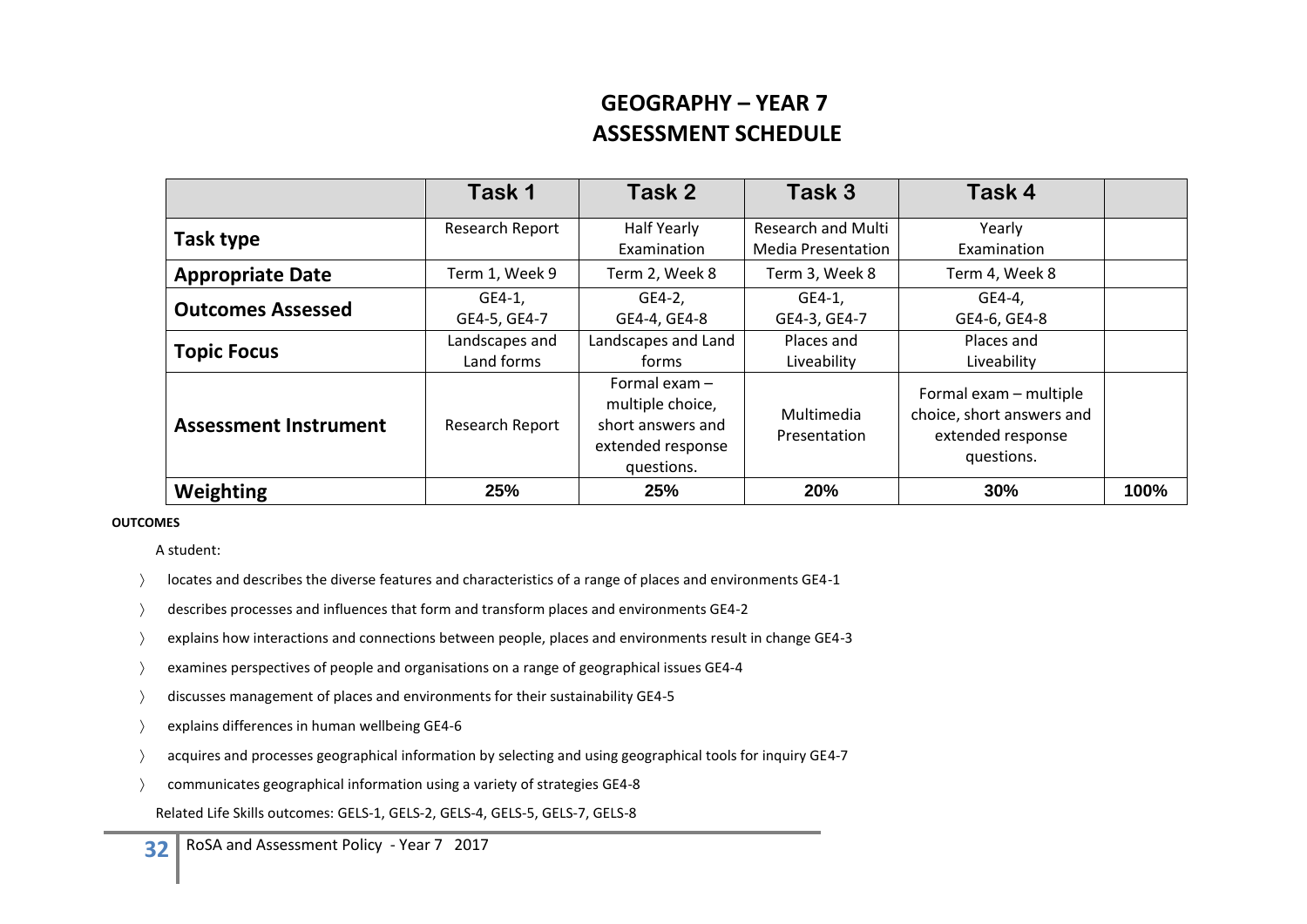### **YEAR 7 GEOGRAPHY**

### **ASSESSMENT GRID**

|                                                                                                   | Task 1                       | Task 2                       | Task 3                  | Task 4                    |        |
|---------------------------------------------------------------------------------------------------|------------------------------|------------------------------|-------------------------|---------------------------|--------|
| <b>Task Type</b>                                                                                  | Research Report              | Half Yearly<br>Examination   | Multimedia Presentation | <b>Yearly Examination</b> |        |
| <b>Syllabus content</b><br><b>Requirements</b>                                                    | Landscapes and Land<br>forms | Landscapes and Land<br>forms | Places and Liveability  | Places and Liveability    |        |
| <b>Appropriate Task Date</b>                                                                      | Term 1, Week 9               | Term 2, Week 8               | Term 3, Week 8          | Term 4, Week 8            |        |
|                                                                                                   | GE4-1, GE4-5,                | GE4-2,                       | GE4-1,                  | GE4-4,                    |        |
| <b>Outcomes Assessed</b>                                                                          | GE4-7                        | GE4-4, GE4-8                 | GE4-3, GE4-7            | GE4-6, GE4-8              |        |
| <b>Assessment Component</b>                                                                       | Task 1                       | Task 2                       | Task 3                  | Task 4                    | Weight |
| Knowledge and<br>understanding of course<br>content                                               | 5                            | 15                           | 10                      | 10                        | 40     |
| <b>Geographical tools and skills</b>                                                              | 5                            | 5                            |                         | 10                        | 20     |
| <b>Geographical inquiry and</b><br>research, including fieldwork                                  | 10                           |                              | 10                      |                           | 20     |
| <b>Communication of</b><br>geographical information,<br>ideas and issues in<br>appropriate forms. | 5                            | 5                            |                         | 10                        | 20     |
|                                                                                                   | 25%                          | 25%                          | 20%                     | 30%                       | 100%   |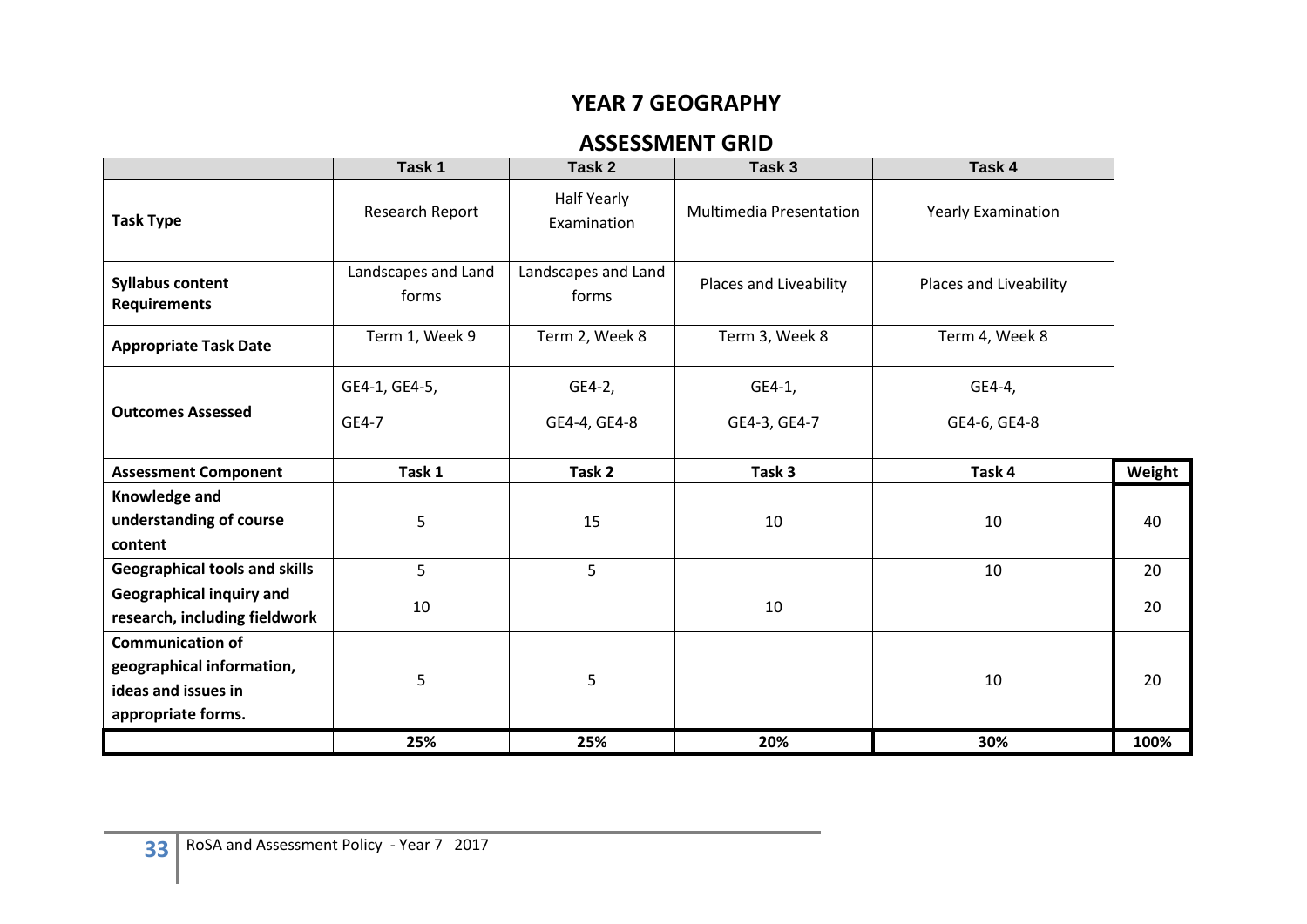## **YEAR 7 PDHPE ASSESSMENT SCHEDULE**

| <b>Task</b>    | <b>Topic</b>                                    | <b>Outcomes</b>                                               | <b>Nature</b>                                   | <b>Date</b>     | <b>Duration</b>          | <b>Total</b> |
|----------------|-------------------------------------------------|---------------------------------------------------------------|-------------------------------------------------|-----------------|--------------------------|--------------|
| 1              | Supporting Myself and<br>Others                 | 4.1, 4.2, 4.3,<br>4.11, 4.12,<br>4.13, 4.16                   | Bullying Ad                                     | Term 1, Week 8  | In-class submission      | 20           |
| $\overline{2}$ | Supporting Myself and<br>Others, Risky Business | 4.1, 4.2, 4.3,<br>4.6, 4.7, 4.8,<br>4.12, 4.13,<br>4.15, 4.16 | Half-Yearly<br>Examination                      | Term 2, Weeks 8 | 45 minutes               | 20           |
| 3              | First Aid                                       | 4.7, 4.12, 4.16                                               | <b>Administering First</b><br>Aid               | Term 3, Week 7  | In-class submission      | 15           |
| 4              | <b>Invasion Games</b>                           | 4.4, 4.5, 4.13,<br>4.14                                       | Practical<br><b>Assessment: Soccer</b>          | Term 3, Week 9  | 45 minute game           | 20           |
| 5              | Athletics                                       | 4.4, 4.5, 4.13,<br>4.14                                       | Practical<br><b>Assessment: Fitness</b><br>Test | Term 4, Week 8  | 45 minute practical test | 25           |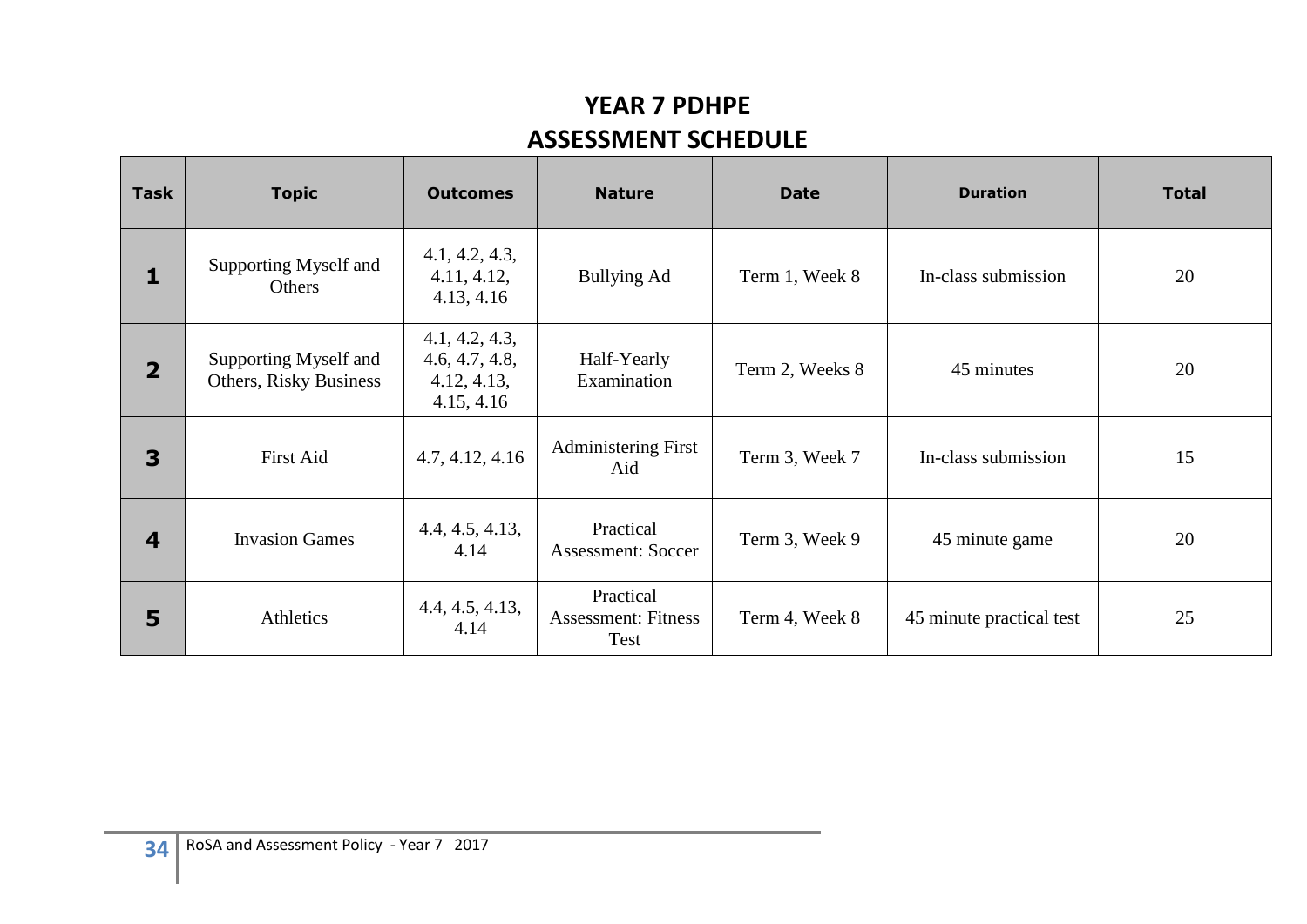#### **Stage 4 PDHPE Outcomes**

#### *A student:*

- **4.1** describes and analyses the influences on a sense of self
- **4.2** identifies and selects strategies that enhance their ability to cope and feel supported
- **4.3** describes the qualities of positive relationships and strategies to address the abuse of power
- **4.4** demonstrates and refines movement skills in a range of contexts and environments
- **4.5** combines the features and elements of movement composition to perform in a range of contexts and environments
- **4.6** describes the nature of health and analyses how health issues may impact on young people
- **4.7** identifies the consequences of risk behaviours and describes strategies to minimise harm
- **4.8** describes how to access and assess health information, products and services
- **4.9** describes the benefits of a balanced lifestyle and participation in physical activity
- **4.10** explains how personal strengths and abilities contribute to enjoyable and successful participation in physical activity
- **4.11** selects and uses communication skills and strategies clearly and coherently in a range of new and challenging situations
- **4.12** assesses risk and social influences and reflects on personal experience to make informed decisions
- **4.13** demonstrates cooperation and support of others in social, recreational and other group contexts
- **4.14** engages successfully in a wide range of movement situations that displays an understanding of how and why people move
- **4.15** devises, applies and monitors plans to achieve short-term and long-term goals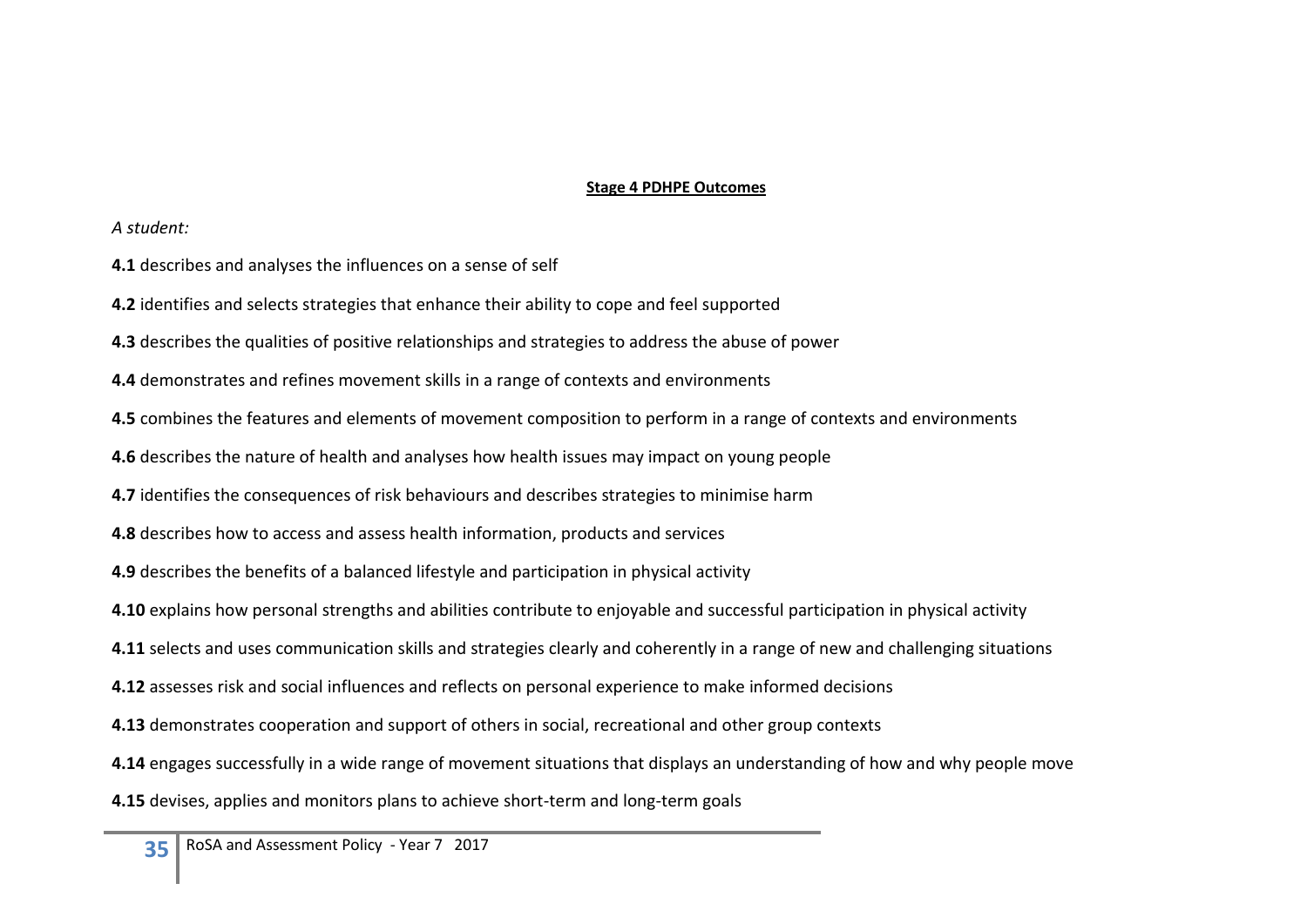**4.16** clarifies the source and nature of problems and draws on personal skills and support networks to resolve them

## **YEAR 7 TECHNOLOGY**

### **ASSESSMENT SCHEDULE**

|                 | Task 1                | Task 2                           | Task 3                            | Task 4                        | Task 5                    |
|-----------------|-----------------------|----------------------------------|-----------------------------------|-------------------------------|---------------------------|
| Assessment      | Design                | Food                             | Half - Yearly                     | Information                   | <b>Yearly Examination</b> |
| component       | <b>Process</b>        | <b>Technology</b>                | Examination                       | Technology                    |                           |
| Format          | Role of a<br>Designer | Recipe<br><b>Book</b>            | <b>Half Yearly</b><br>Examination | <b>Brochure</b><br>design     | Yearly<br>Examination     |
| Due Date        | Term 1<br>Week 7      | Term 2<br>Week 6                 | Term 2<br>Week 8                  | Term 3<br>Week 9              | Term 4<br>Week 8          |
| <b>Outcomes</b> | 4.1.3, 4.2.2          | 4.1.1,<br>4.2.1, 4.3.2,<br>4.5.1 | 4.1.1,<br>4.3.1, 4.3.2            | 4.2.2, 4.3.1,<br>4.5.2, 4.6.1 | 4.2.1,<br>4.3.1, 4.5.2    |
| <b>Total</b>    | 10%                   | 15%                              | 25%                               | 20%                           | 30%                       |

#### **Outcomes:**

4.1.1 applies design processes that respond to needs and opportunities in each design project

4.1.2 describes factors influencing design in the areas of study of Built Environments, Products, and Information and Communications

4.1.3 identifies the roles of designers and their contribution to the improvement of the quality of life

4.2.1 generates and communicates creative design ideas and solutions

4.2.2 selects, analyses, presents and applies research and experimentation from a variety of sources

4.3.1 applies a broad range of contemporary and appropriate tools, materials and techniques with competence in the development of design projects

4.3.2 demonstrates responsible and safe use of a range of tools, materials and techniques in each design project

4.4.1 explains the impact of innovation and emerging technologies on society and the environment

4.5.1 applies management processes to successfully complete design projects

4.5.2 produces quality solutions that respond to identified needs and opportunities in each design project

4.6.1 applies appropriate evaluation techniques throughout each design project

**36** RoSA and Assessment Policy - Year 7 2017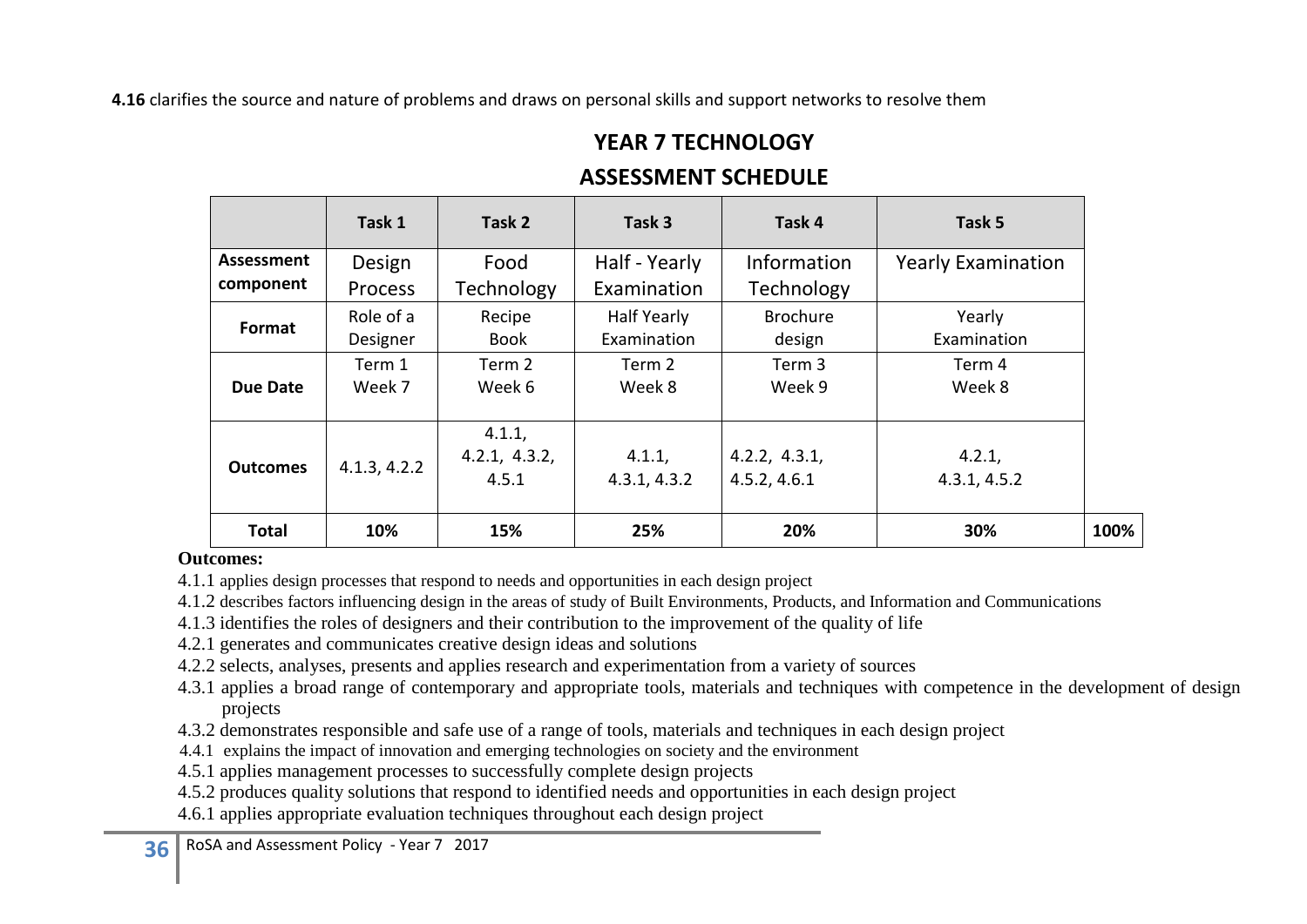4.6.2 identifies and explains ethical, social, environmental and sustainability considerations related to design projects

## **YEAR 7 CREATIVE ARTS ASSESSMENT SCHEDULE**

|                  | Task 1                                          | Task 2                                                                                | Task 3                             | Task 4                                                                                       |
|------------------|-------------------------------------------------|---------------------------------------------------------------------------------------|------------------------------------|----------------------------------------------------------------------------------------------|
| <b>Task Type</b> | <b>Aboriginal Music</b>                         | <b>Half - Yearly</b><br><b>Examination</b>                                            | <b>Papier Mache</b><br><b>Mask</b> | Yearly<br><b>Examination</b>                                                                 |
| Format           | Composing and<br>Performing Aboriginal<br>Music | Half Yearly<br>Examination                                                            | <b>Making African Mask</b>         | Examination                                                                                  |
| <b>Due Date</b>  | Term 1<br>Week 6                                | Term 2<br>Week 8                                                                      | Term 3<br>Week 8                   | Term 4<br>Week 8                                                                             |
| <b>Outcomes</b>  | 4.4,4.8                                         | <b>Visual arts</b><br>outcomes: 4.7,4.10<br><b>Music</b><br>outcomes:<br>4.8,4.9,4.10 | 4.2,4.6,4.8,4.10                   | <b>Visual arts outcomes:</b><br>4.7,4.8,4.9<br><b>Music</b><br>outcomes:<br>4.5,4.8,4.9,4.10 |
| <b>Total</b>     | 20%                                             | 30%                                                                                   | 20%                                | 30%                                                                                          |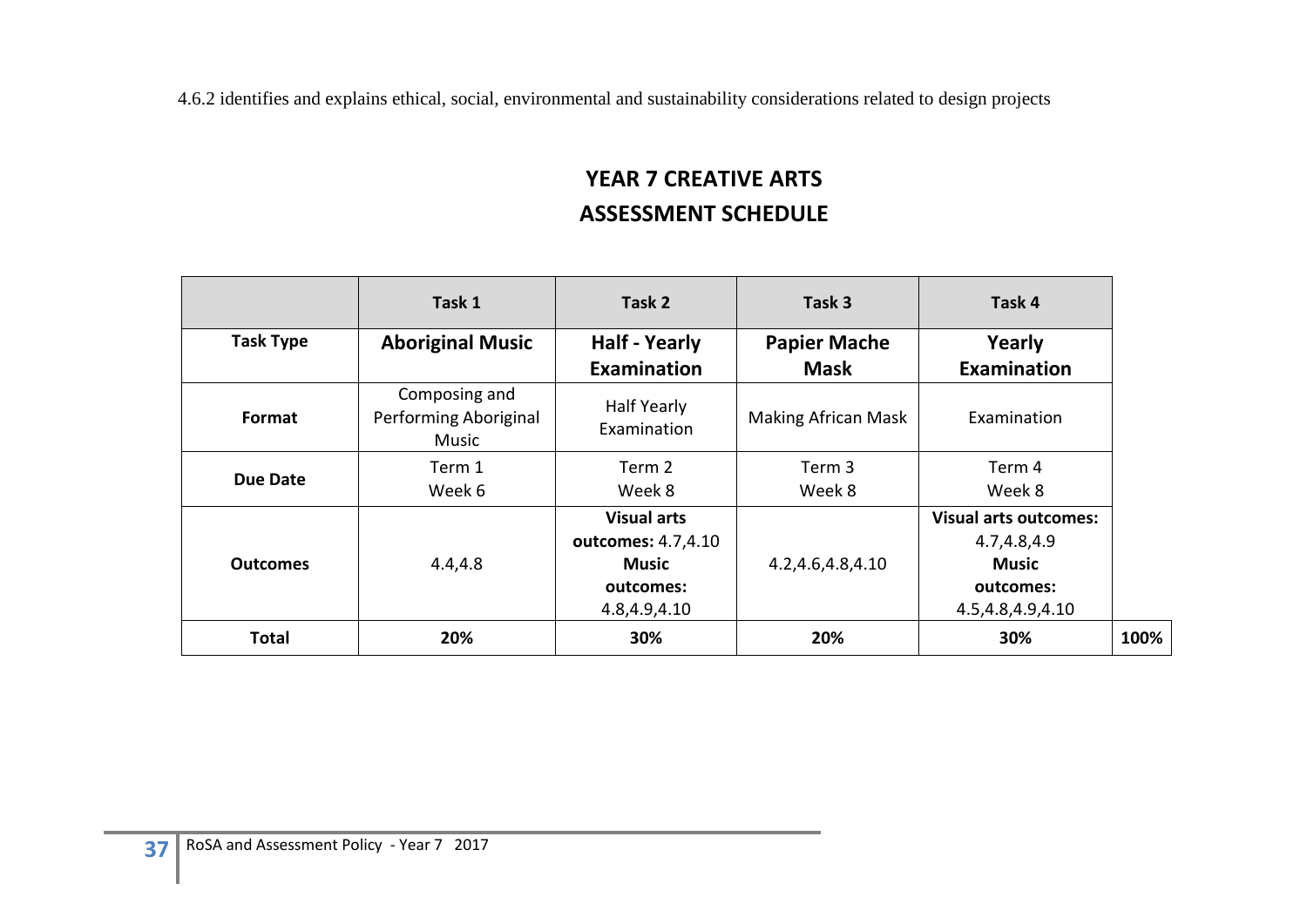#### **Visual Arts Outcomes:**

**4.1** uses a range of strategies to explore different art- making conventions and procedures to make artworks

**4.2** explores the functions of and relationships between artists- artwork- world- audience

- **4.3** makes artworks that involve some understanding of the frames
- **4.4** Recognises and uses aspects of the world as a source of ideas, concepts and subject matter in the visual arts
- **4.5** Investigates ways to develop meaning in their artworks
- **4.6** selects different materials and techniques to make artworks
- **4.7** explores aspects of practice in critical and historical interpretations of arts
- **4.8** explore the function of and relationship between artist- artwork- world– audience
- **4.9** Begins to acknowledge that art can be interpreted from different points of view
- **4.10** recognise that art criticism and art history construct meanings

#### **Music Outcomes:**

- **4.1** Performs in a range of musical styles demonstrating an understanding of the musical concepts
- **4.2** Performs music using different forms of notation and different types of technology across a broad range of musical styles
- **4.3** Performs music demonstrating solo and/ or ensemble awareness
- **4.4** demonstrates an understanding of musical concepts through exploring, experimenting, improvising, organising, arranging and composing
- **4.5** Notates compositions using traditional and/ or non- traditional notation
- **4.6** experiments with different forms of technology in the composition process

**4.7** demonstrates an understanding of the musical concepts through listening, observing, responding, discriminating, analysing, discussing and recording musical ideas

**4.8** demonstrates an understanding of musical concepts through aural identification and discussion of the features of range of repertoire

**4.9** demonstrates musical literacy through the use of notation, terminology, and the reading and interpreting of scores in the music selected for study

**4.10** Identifies the use of technology in the music selected for study, appropriate to the musical context.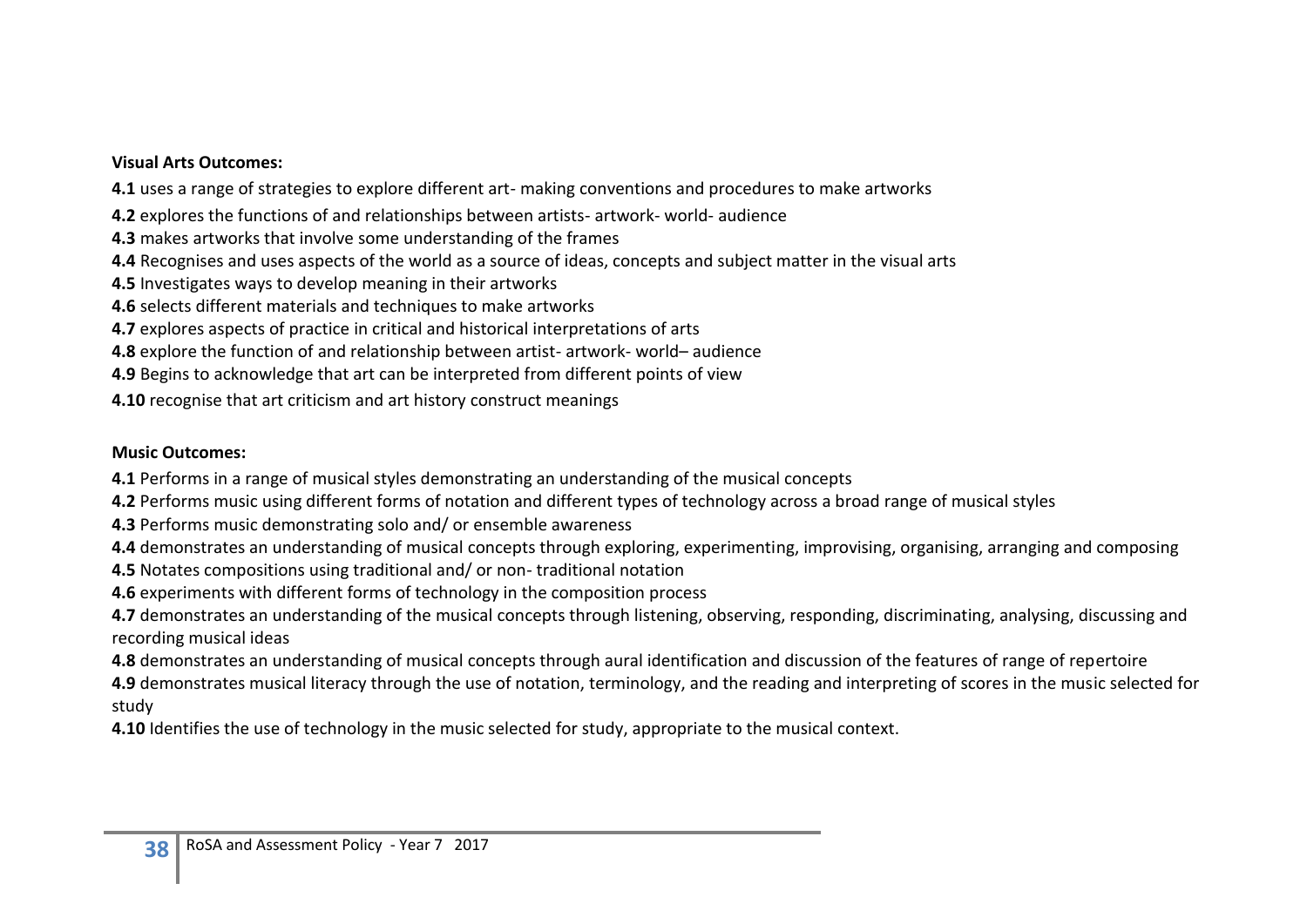## **YEAR 7 ARABIC ASSESSMENT SCHEDULE**

|                           | Task 1                                                                         | Task 2                                                                                      | Task 3                                                                                      | Task 4                                                                                      | Task 5                                                                                      |
|---------------------------|--------------------------------------------------------------------------------|---------------------------------------------------------------------------------------------|---------------------------------------------------------------------------------------------|---------------------------------------------------------------------------------------------|---------------------------------------------------------------------------------------------|
| <b>Task Type</b>          | <b>Speaking Task</b>                                                           | <b>Half Yearly</b><br><b>Examination</b>                                                    | <b>Reading and</b><br><b>Responding</b>                                                     | <b>Writing Brochure</b>                                                                     | Yearly<br>Examination                                                                       |
| Approximate Date          | Term 1<br>Week 7                                                               | Term 2<br>Week 8                                                                            | Ongoing                                                                                     | Term 3<br>Week 8                                                                            | Term 4<br>Week 8                                                                            |
| <b>Outcomes Assessed</b>  | 4. UL. 1, 4. UL. 2, 4. UL. 3,<br>4. MLC. 1, 4. MLC. 2,<br>4. MBC. 1, 4. MBC. 2 | 4. UL. 1, 4. UL. 2,<br>4. UL. 3, 4. UL. 4,<br>4. MLC. 1, 4. MLC. 2,<br>4. MBC. 1, 4. MBC. 2 | 4. UL. 1, 4. UL. 2,<br>4. UL. 3, 4. UL. 4,<br>4. MLC. 1, 4. MLC. 2,<br>4. MBC. 1, 4. MBC. 2 | 4. UL. 1, 4. UL. 2,<br>4. UL. 3, 4. UL. 4,<br>4. MLC. 1, 4. MLC. 2,<br>4. MBC. 1, 4. MBC. 2 | 4. UL. 1, 4. UL. 2,<br>4. UL. 3, 4. UL. 4,<br>4. MLC. 1, 4. MLC. 2,<br>4. MBC. 1, 4. MBC. 2 |
| Topic Focus/Area of Study | About Me,<br>About you                                                         | About Me, About<br>You Family                                                               | House and<br>Home                                                                           | Eating and<br>Drinking                                                                      | School Life Leisure                                                                         |
| Assessment Instrument     | Interview a Family<br>Member (movie maker,<br>video, ICT)                      | Knowledge and<br>Understanding<br>Comprehension<br><b>Extended Response</b>                 | Reading and<br>Responding                                                                   | Writing-Brochure<br>on Healthy Eating<br>Habits for children<br>between the ages<br>5 and 7 | Knowledge and<br>Understanding<br>Comprehension<br>Extended                                 |
| Weighting                 | 20%                                                                            | 25%                                                                                         | 20%                                                                                         | 10%                                                                                         | 25%                                                                                         |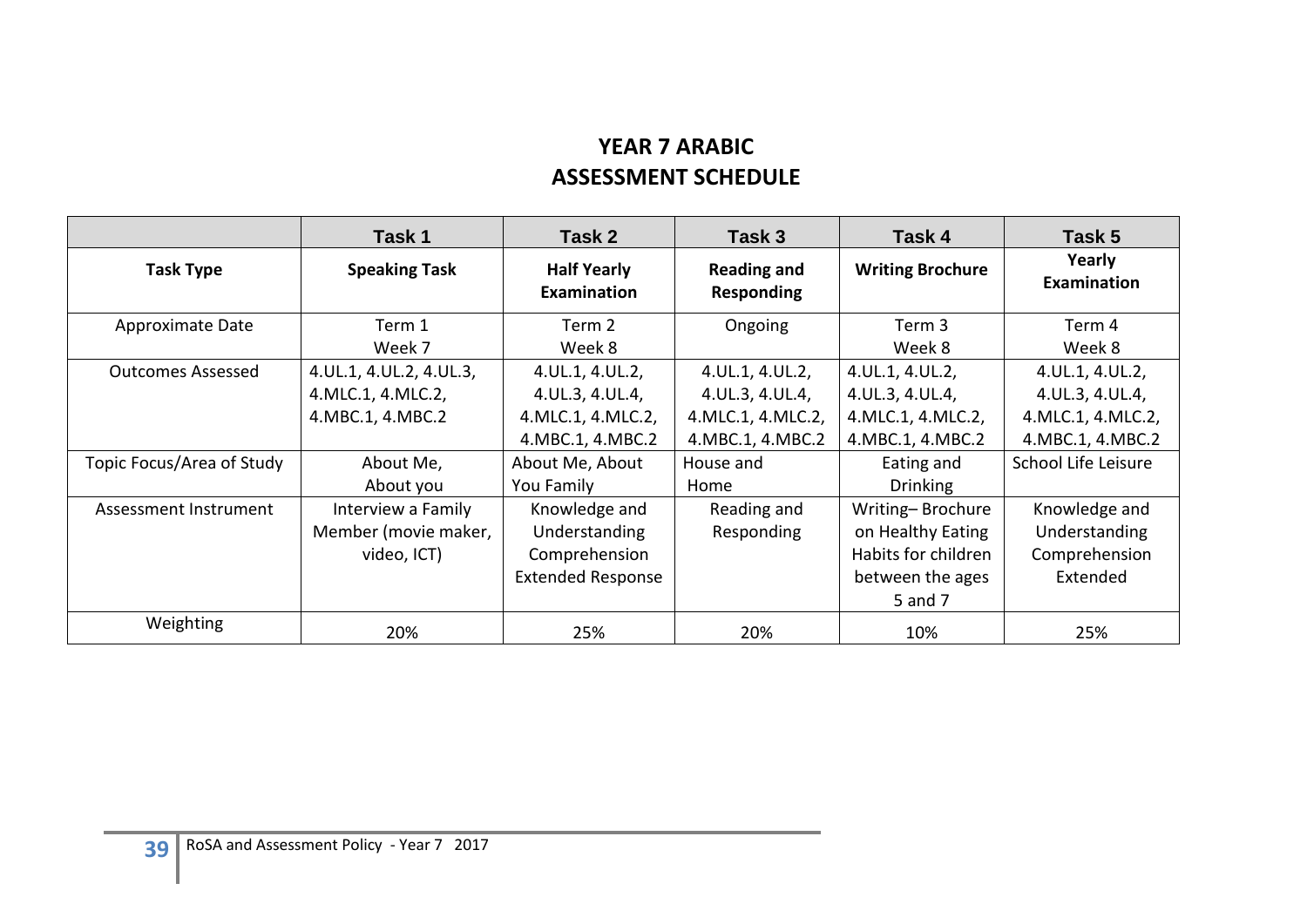#### **Stage 4 outcomes**

A student:

- 4. UL.1: demonstrates understanding of the main ideas and supporting detail in spoken texts and responds appropriately
- 4. UL.2: demonstrates understanding of the main ideas and supporting detail in written texts and responds appropriately
- 4. UL.3: establishes and maintains communication in familiar situations
- 4. UL.4: applies a range of linguistic structures to express own ideas in writing
- 4. MLC.1: demonstrates understanding of the importance of appropriate use of language in diverse contexts
- 4. MLC.2: explores the diverse ways in which meaning is conveyed by comparing and describing structures and features of Arabic
- 4. MBC.1: demonstrates understanding of the interdependence of language and culture
- 4. MBC.2: demonstrates knowledge of key features of the culture of Arabic-speaking communities.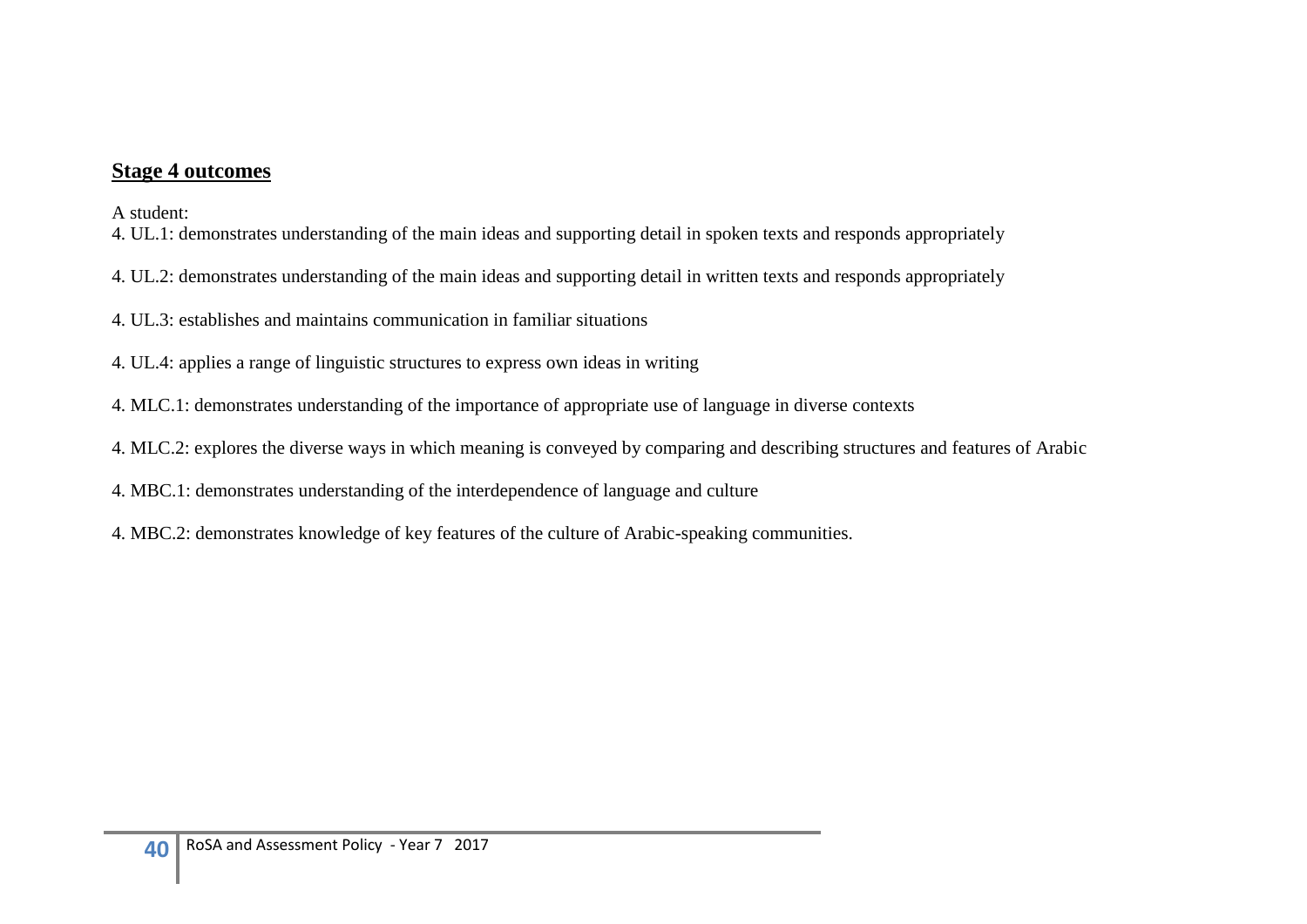## **YEAR 7 TURKISH ASSESSMENT SCHEDULE**

|                           | Task 1                        | Task 2                                   | Task 3                           | Task 4                  | Task 5                        |
|---------------------------|-------------------------------|------------------------------------------|----------------------------------|-------------------------|-------------------------------|
| <b>Task Type</b>          | <b>Speaking Task</b>          | <b>Half Yearly</b><br><b>Examination</b> | <b>Reading and</b><br>Responding | <b>Writing Brochure</b> | Yearly<br><b>Examination</b>  |
| Approximate Date          | Term 1                        | Term 2                                   | Ongoing                          | Term 3                  | Term 4                        |
|                           | Week 7                        | Week 8                                   |                                  | Week 8                  | Week 8                        |
| <b>Outcomes Assessed</b>  | 4. UL. 1, 4. UL. 2, 4. UL. 3, | 4. UL. 1, 4. UL. 2,                      | 4. UL. 1, 4. UL. 2,              | 4. UL. 1, 4. UL. 2,     | 4. UL. 1, 4. UL. 2, 4. UL. 3, |
|                           | 4. MLC. 1, 4. MLC. 2,         | 4. UL. 3, 4. UL. 4,                      | 4. UL. 3, 4. UL. 4,              | 4. UL. 3, 4. UL. 4,     | 4. UL. 4, 4. MLC. 1,          |
|                           | 4. MBC. 1, 4. MBC. 2          | 4. MLC. 1, 4. MLC. 2,                    | 4. MLC. 1, 4. MLC. 2,            | 4. MLC. 1, 4. MLC. 2,   | 4. MLC. 2, 4. MBC. 1,         |
|                           |                               | 4. MBC. 1, 4. MBC. 2                     | 4. MBC. 1, 4. MBC. 2             | 4. MBC. 1, 4. MBC. 2    | 4.MBC.2                       |
| Topic Focus/Area of Study | About Me, About you           | About Me, About                          | House and                        | Eating and              | School Life Leisure           |
|                           | (benim hakkımda senin         | You Family                               | Home(ev)                         | <b>Drinking</b>         | (Okul yaşamı ve boş           |
|                           | hakkında)                     | (benim hakkımda                          |                                  | (Yiyecekler ve          | zaman)                        |
|                           |                               | senin hakkında)                          |                                  | icecekler)              |                               |
| Assessment Instrument     | Interview a Family            | Knowledge and                            | Reading and                      | Writing-Brochure        | Knowledge and                 |
|                           | Member (movie maker,          | Understanding                            | Responding                       | on Healthy Eating       | Understanding                 |
|                           | video, ICT)                   | Comprehension                            |                                  | Habits for children     | Comprehension                 |
|                           |                               | <b>Extended Response</b>                 |                                  | between the ages        | Extended                      |
|                           |                               |                                          |                                  | 5 and 7                 |                               |
| Weighting                 | 20%                           | 25%                                      | 20%                              | 10%                     | 25%                           |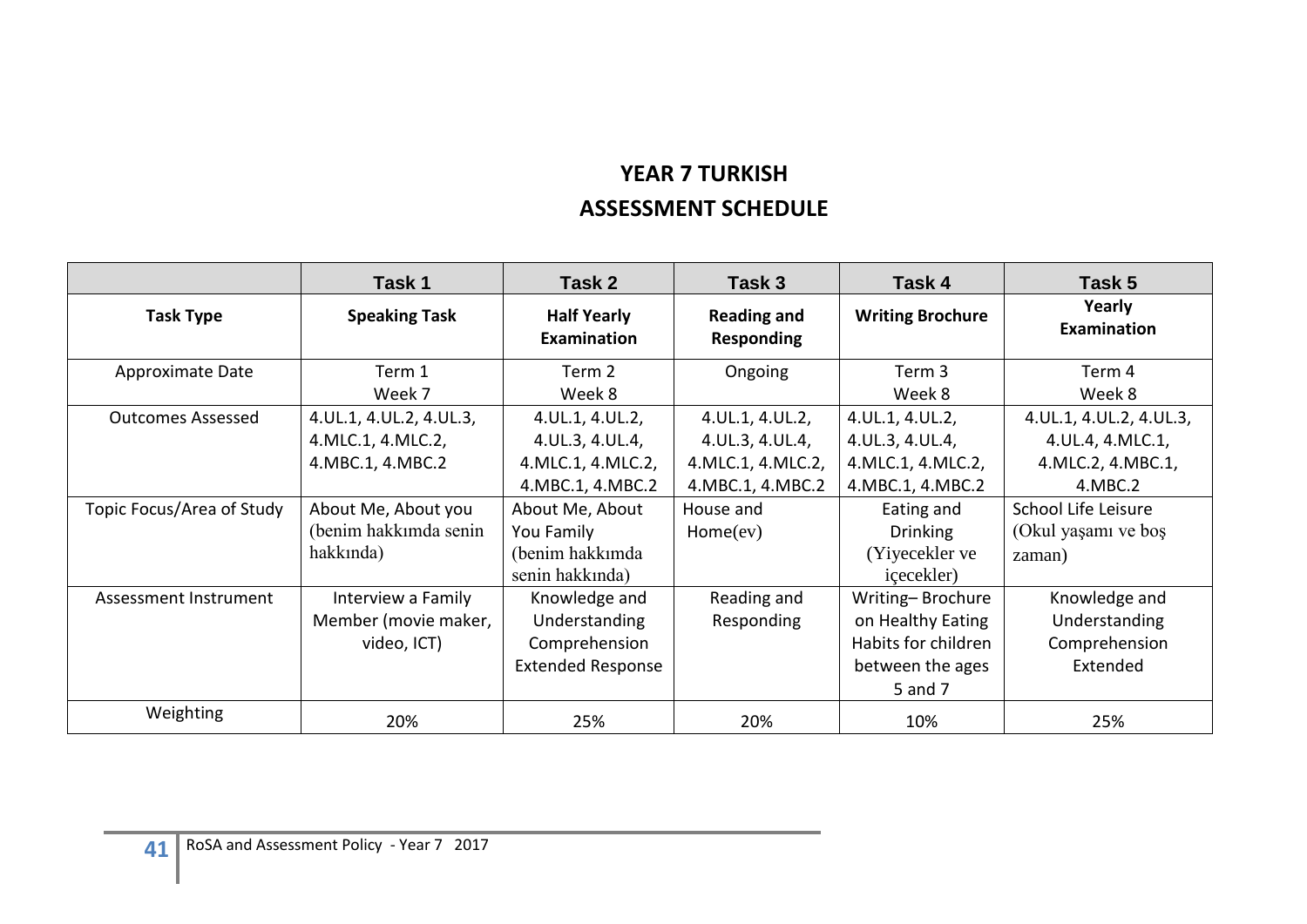#### **Stage 4 outcomes**

A student:

- 4. UL.1: demonstrates understanding of the main ideas and supporting detail in spoken texts and responds appropriately
- 4. UL.2: demonstrates understanding of the main ideas and supporting detail in written texts and responds appropriately
- 4. UL.3: establishes and maintains communication in familiar situations
- 4. UL.4: applies a range of linguistic structures to express own ideas in writing
- 4. MLC.1: demonstrates understanding of the importance of appropriate use of language in diverse contexts
- 4. MLC.2: explores the diverse ways in which meaning is conveyed by comparing and describing structures and features of Arabic
- 4. MBC.1: demonstrates understanding of the interdependence of language and culture
- 4. MBC.2: demonstrates knowledge of key features of the culture of Arabic-speaking communities.